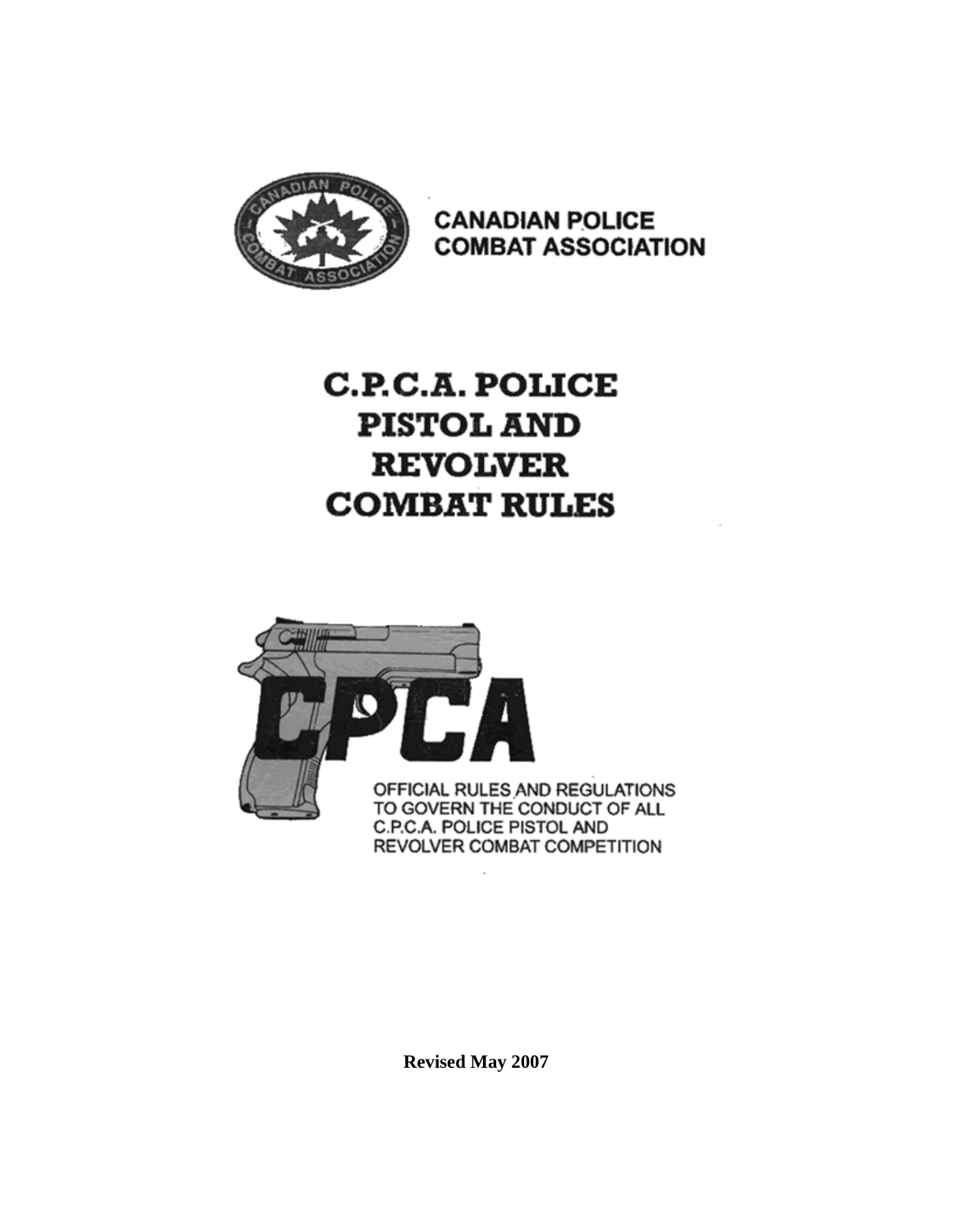## **SAFETY IS YOUR BUSINESS! READ THE RULES**

THESE RULES PROVIDE FOR EFFICIENT AND ORDERLY OPERATION OF A TOURNAMENT. BUT THAT'S NOT ALL. MANY LOCAL RANGE REGULATIONS EXIST FOR ONE REASON ALONE **"SAFETY"**.

IT IS YOUR RESPONSIBILITY AS A COMPETITOR OR AS A TOURNAMENT OFFICIAL TO BE FAMILIAR WITH THE RULES AND TO KNOW THE MEANING OF THOSE RULES WHICH ARE SAFETY ORIENTED.

# **C.P.C.A. FIREARMS SAFETY RULES**

#### **THE FUNDAMENTAL C.P.C.A. RULES FOR SAFE FIREARM HANDLING ARE:**

ALWAYS KEEP THE FIREARM POINTED IN A SAFE DIRECTION. ALWAYS KEEP YOUR FINGER OFF THE TRIGGER UNTIL READY TO SHOOT. ALWAYS KEEP THE FIREARM UNLOADED UNTIL READY TO USE.

#### **WHEN USING OR STORING A FIREARM ALWAYS FOLLOW THESE C.P.C.A. RULES:**

BE SURE THE FIREARM IS SAFE TO OPERATE. KNOW HOW TO SAFELY USE THE FIREARM. USE ONLY THE CORRECT AMMUNITION FOR YOUR FIREARM. KNOW YOUR TARGET AND WHAT IS BEYOND. WEAR EYE AND EAR PROTECTION AS APPROPRIATE. NEVER USE ALCOHOL OR DRUGS BEFORE OR WHILE SHOOTING. STORE FIREARMS SO THEY ARE NOT ACCESSIBLE TO UNAUTHORIZED PERSONS.

#### **BE AWARE THAT CERTAIN TYPES OF FIREARMS AND MANY SHOOTING ACTIVITIES REQUIRE ADDITIONAL SAFETY PRECAUTIONS.**

#### **COMPETITORS READ THE FOLLOWING RULES:**

EYE PROTECTION RULE 3.19. EAR PROTECTION RULE 3.20. CYLINDERS OPEN RULE 9.1. REVOLVERS OR PISTOLS UNLOADED RULE 9.2. LOADED REVOLVERS OR PISTOLS RULE 9.3. CEASE FIRE RULE 9.4., 18.10

**Price: \$3.00**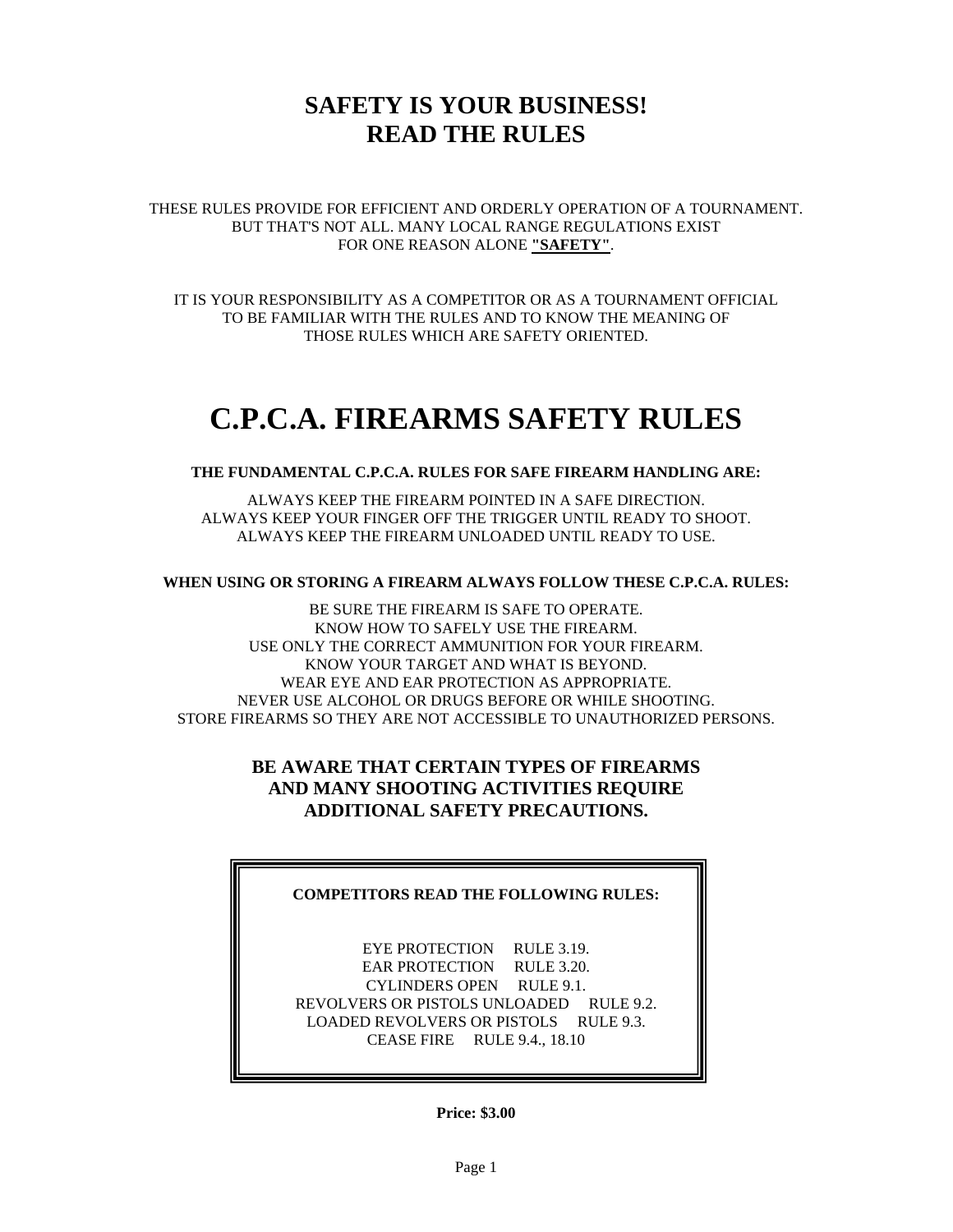

#### **BENEFITS OF MEMBERSHIP…**

- National Body governing the conduct of Police Pistol Combat (PPC) and Duty Pistol competition;
- Official Rules establishing uniform standards for CPCA Sanctioned Police Pistol Combat competition;
- National Classification System providing universal classification for competitors in CPCA Sanctioned Police Pistol Combat competition;
- CPCA Police Revolver and Semi-Automatic Pistol Distinguished Programs and Awards;
- CPCA Honorary Clubs and Awards recognizing outstanding scores fired in competition;
- Member liability insurance (Canadians only);
- Membership Card;
- Association Newsletter;
- CPCA Rule Book;

## **CPCA - Individual Membership Application**

| CPCA Membership # ____________               | Renwal: Yes New Applicant: Yes                                                                                                                                                                                                                                                           |
|----------------------------------------------|------------------------------------------------------------------------------------------------------------------------------------------------------------------------------------------------------------------------------------------------------------------------------------------|
| APPLICANT DATA                               |                                                                                                                                                                                                                                                                                          |
|                                              |                                                                                                                                                                                                                                                                                          |
|                                              |                                                                                                                                                                                                                                                                                          |
|                                              |                                                                                                                                                                                                                                                                                          |
| Postal/Zip Code_____________________________ |                                                                                                                                                                                                                                                                                          |
|                                              | $\mathbf{C}^t$ and $\mathbf{C}^t$ and $\mathbf{C}^t$ and $\mathbf{C}^t$ and $\mathbf{C}^t$ and $\mathbf{C}^t$ and $\mathbf{C}^t$ and $\mathbf{C}^t$ and $\mathbf{C}^t$ and $\mathbf{C}^t$ and $\mathbf{C}^t$ and $\mathbf{C}^t$ and $\mathbf{C}^t$ and $\mathbf{C}^t$ and $\mathbf{C}^t$ |

*(NOTE : Membership period is our fiscal year… November 1st to October 31st annually)* 

#### MEMBERSHIP CLASS…

Regular (Law Enforcement):  $\Box$  \$30 – Regular Membership Fee Associate (Civilian Competitors): <br> **120 S30 – Associate Membership Fee**  Auxiliary: \$10 – Auxiliary Membership Fee Cheque included with this application ٦

**Forward to: but a set of the set of Apply On-Line at : or Apply On-Line at :** 

Canadian Police Combat Association P.O. Box 29194 www.cpca-ppc.ca Thunder Bay, ON P7B 6P9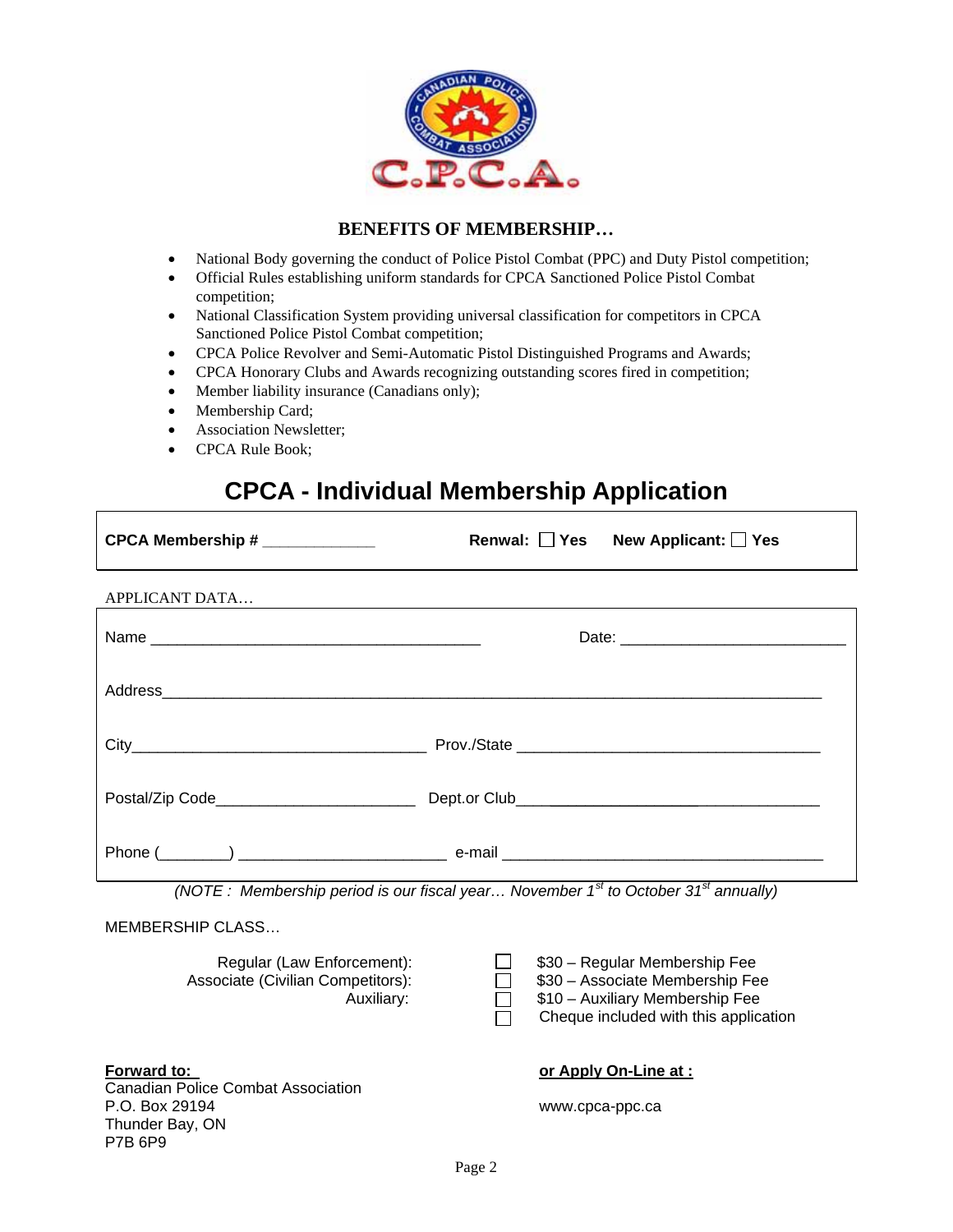### **CANADIAN POLICE COMBAT ASSOCIATION**

### **Official Rule Book**

### **CONTENTS**

| A. GENERAL REGULATIONS GOVERNING C.P.C.A. APPROVED TOURNAMENTS  53   |
|----------------------------------------------------------------------|
| B. GENERAL REGULATIONS GOVERNING C.P.C.A. REGISTERED TOURNAMENTS  55 |
|                                                                      |
|                                                                      |
|                                                                      |
|                                                                      |
|                                                                      |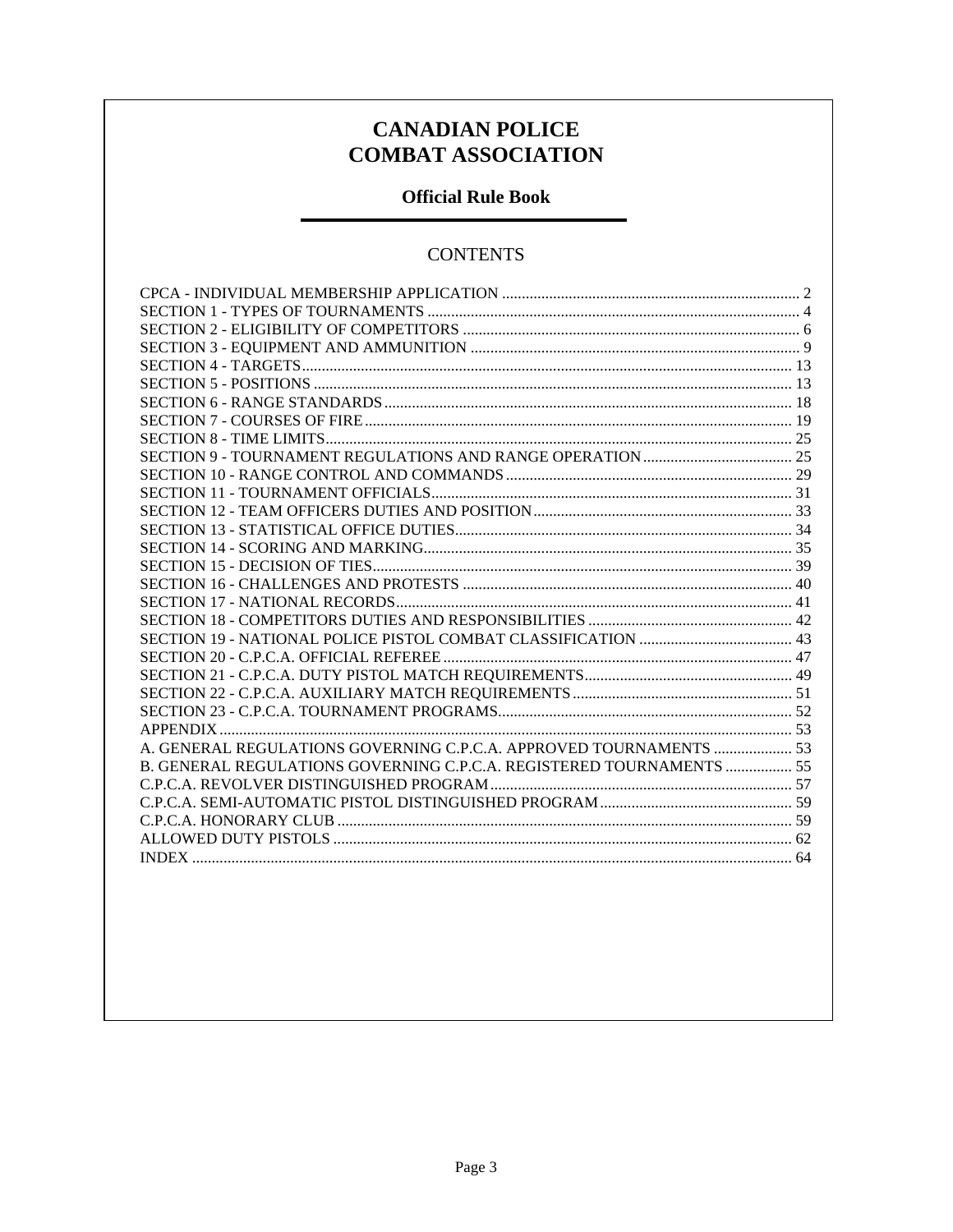## CANADIAN POLICE COMBAT ASSOCIATION

### **OFFICIAL RULES FOR C.P.C.A. POLICE PISTOL COMBAT TOURNAMENTS**

These Rules establish a uniform standard by which all C.P.C.A. Sanctioned Police Pistol Combat Tournaments must be run. Some of these Rules have been adopted from the N.R.A. Police Combat Rule Book. In most cases the Rules will be the same.

Tournament sponsors may not alter these Rules. If sponsors require additional Rules for special conditions, the additions must be fully set-forth in the Program for the Tournament concerned.

Anyone wishing to submit recommendations for Rule changes may forward those recommendations to the Executive of the C.P.C.A. or present the recommendations at a C.P.C.A. Annual General Meeting.

## **Section 1 - TYPES OF TOURNAMENTS**

**1.0. - C.P.C.A. COMPETITION** - Competition which must be authorized in advance by the Canadian Police Combat Association. The program, range facilities and Officials must comply with standards established by the C.P.C.A..

**1.1. - SANCTIONED TOURNAMENT** - A Sanctioned Tournament is a series of Matches covered by the Official Program. Such Matches may be all Individual Matches, all Team Matches, or a combination of both, which must be conducted by a C.P.C.A. Affiliated Club or Organization. They may be all fired Matches or a combination of fired and aggregate Matches. A Tournament may be conducted on one day, or successive days, or may provide for intervening days between portions of the Tournament, such as Tournaments programmed to be conducted over more than one weekend.

**1.2. - AUTHORIZATION** - Before being publicized in programs or otherwise, the sponsoring organization of each type of Tournament mentioned in Rule 1.6 shall have agreed to comply with the current regulations for such Tournament and shall have received notice from the C.P.C.A. that the Tournament applied for has been authorized.

**1.3. - RULES** - The local sponsor of each type of Tournament must agree to conduct the authorized Tournament according to C.P.C.A. Rules. Any changes to C.P.C.A. Rules must be first authorized and then published in the official Tournament Program.

**1.4. - GENERAL REGULATIONS** - The local sponsor of each type of Tournament must agree to comply to the General Regulations as published in the Appendix of this Rule Book.

**1.5. - REFUSAL OR WITHDRAWAL OF C.P.C.A. AUTHORIZATION** - The C.P.C.A. may refuse to authorize or may withdraw its authorization for any Tournament which cannot, or does not, comply with the requirements for that Tournament.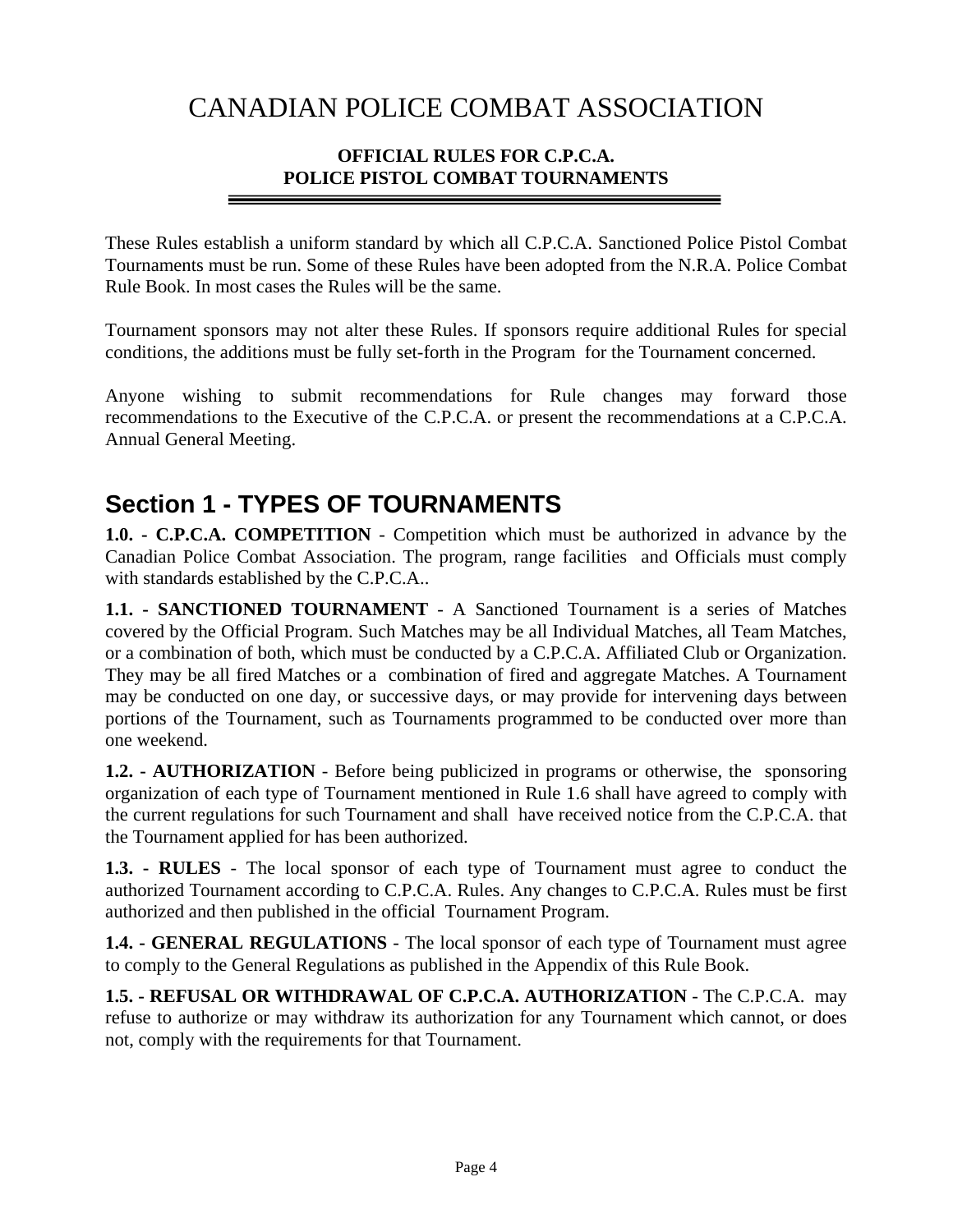**1.6 - TYPES OF TOURNAMENTS** - The types of Tournaments listed below are those Sanctioned by the C.P.C.A. in it's competitive shooting program. All Competitors must be C.P.C.A. Members.

- (a) NATIONAL CHAMPIONSHIPS Sponsored by an Affiliated Club with assistance from the C.P.C.A.. This will be a Registered Tournament.
- (b) REGIONAL CHAMPIONSHIPS Annual Tournaments that must be conducted by an Affiliated C.P.C.A. Club or organization with the assistance of the C.P.C.A.. This will be a Registered Tournament.
- (c) PROVINCIAL CHAMPIONSHIPS Annual Tournaments that must be conducted by a C.P.C.A. Affiliated Club or organization. There will be only one Provincial Championship a year per Province. This will be a Registered Tournament.
- (d) REGISTERED TOURNAMENT May be authorized by the C.P.C.A. after application has been submitted by an affiliated club or organization that will act as a sponsor. Application Forms and printed General Regulations are available from the C.P.C.A. upon request. National Records may only be established at a Registered Tournament (see Rule 17.1) All competitors of a C.P.C.A. Registered Tournament must be a member of C.P.C.A. (See Rule 11.2.1).
- (e) APPROVED TOURNAMENT May be authorized by the C.P.C.A. after application has been filed by an affiliated Club or organization. Application Forms and General Regulations are available upon request.
- (f) SANCTIONED LEAGUES (Shoulder to Shoulder or Postal) May be authorized by C.P.C.A. after application has been filed by an affiliated Club or organization. Application Forms are available upon request. Sanctioned League scores will not be used for Classification.
- (g) POLICE PISTOL COMBAT TOURNAMENTS Registered Tournaments are not required to have turning targets.

#### **1.7 - TYPES OF MATCHES** - THE TERM "MATCH" AS USED IN THIS SECTION REFERS TO ALL INDIVIDUAL, TEAM AND AGGREGATE MATCHES.

- (a) MATCH Police Pistol Combat Any Match fired with Revolvers or Semi-Automatic Pistols as defined in Rules 3.1, 3.2, 3.3, 3.4, 3.5 and 3.6 when specified in the Tournament Program. A Match may consist of one or more Stages.
- (b) STAGE A portion of a Match which consists of one or more strings.
- (c) CLASSIFIED MATCH A Match in which Awards are given to the Winners and the highest Competitors in specified classes, such as Grand Master, Distinguished Master, Master, Expert, Sharpshooter and Marksman. The classification of Competitors may be accomplished by the C.P.C.A. Classification system (Sec.19) or by other means. The Program for classified Matches must specify the groups or classes in which Awards will be made.
- (d) INVITATIONAL MATCH A Match in which participation is limited to those who have been invited to compete.
- (e) SQUADDED INDIVIDUAL MATCH A Match in which a competitor is assigned a definite relay and target by Statistical Office. Failure to report on the proper relay or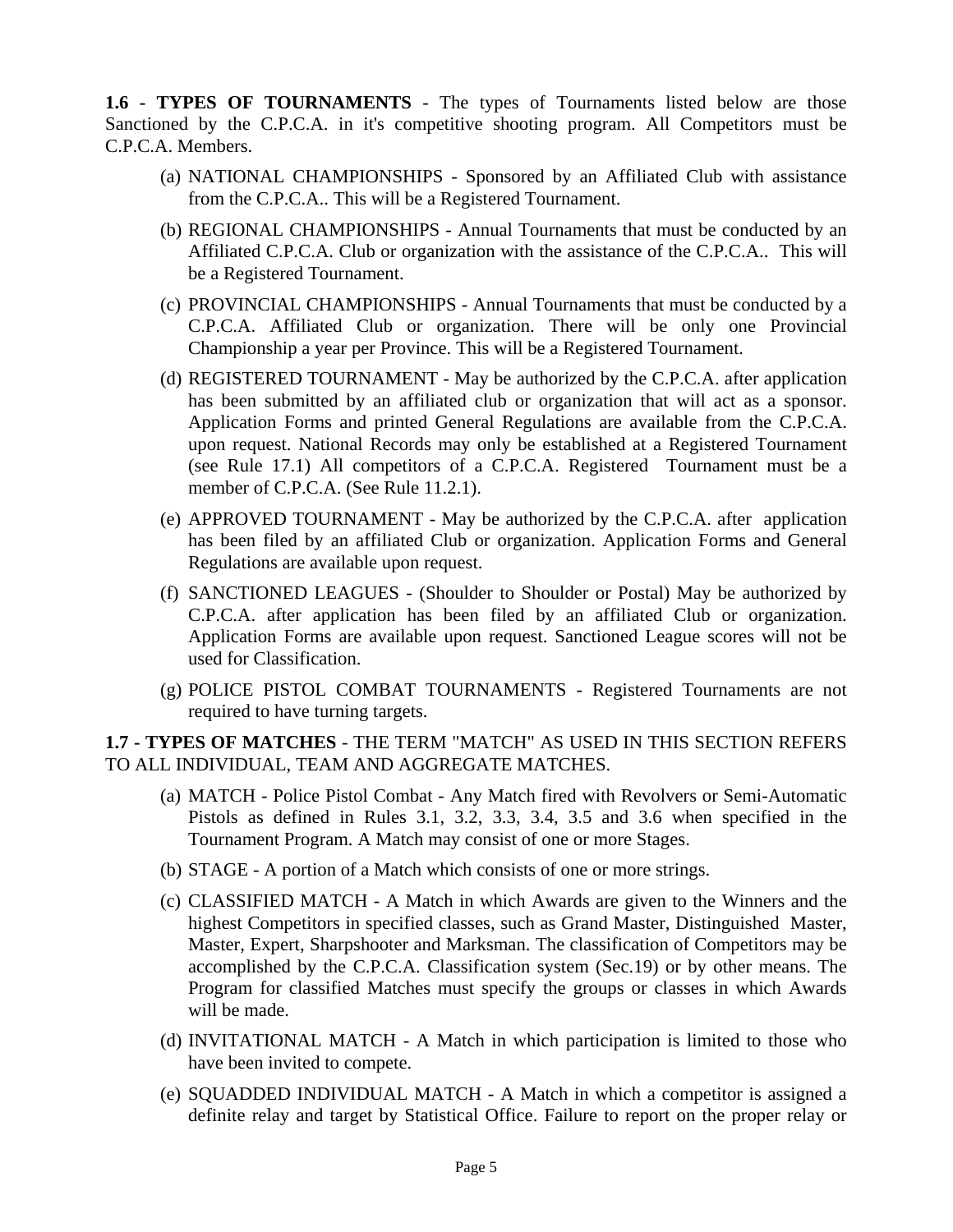firing point forfeits the right to fire. All entries must be made before firing commences in that Match, except when otherwise stated in the Tournament Program.

- (f) UNSQUADDED INDIVIDUAL MATCH A Match in which a competitor is not assigned a definite relay or target by the Statistical Office. The competitor reports to the Range Officer within the time limits specified in the program and is then assigned to a target and relay in which to fire.
- (g) RE-ENTRY MATCH A Match in which the competitor is permitted to fire more than one score for the record; one or more of the highest scores being considered to determine the relative rank of the competitors must be specified in the program. Scores fired in these Matches will not be used for Classification purposes.
- (h) SQUADDED TEAM MATCH A Match in which the Teams are assigned a definite time to fire. Teams may be assigned one or more adjacent targets. All entries must be made before firing commences in that Match. The entire Team must report and fire as a unit.
- (i) UNSQUADDED TEAM MATCH A Match in which the Teams may report at the firing line at any time within the limits specified in the program, targets being assigned by the Range Officer. The entire Team must report and fire as a unit, unless the program provides otherwise.
- (j) AGGREGATE MATCH An aggregate of the scores from two or more Matches. This may be an aggregate or Match stages, Individual Matches, Team Matches, or any combination, provided the Tournament Program clearly states the Matches which will compromise the aggregate. Entries in the aggregate Matches must be made before the competitor commences firing in any of the Matches making up the aggregate Match.

## **Section 2 - ELIGIBILITY OF COMPETITORS**

ELIGIBILITY OF COMPETITORS - All Competitors must be C.P.C.A. Members. The conditions of a Tournament shall prescribe the eligibility of Competitors, Team or Individuals. Any limitation of eligibility to compete must be stated in the Tournament Program. It is the intent and the spirit of these Rules for both Individual and Team entry that both Police Members and Civilian Members may compete as equals. Teams with a questionable composition must establish eligibility with the C.P.C.A. Referee-in-Chief.

### INDIVIDUALS

**2.1. MEMBERS OF THE CANADIAN POLICE COMBAT ASSOCIATION** - Any Individual Member including Regular Members (who must be Police Officers as per Rule 2.4), Associate Members, Honorary Life Members and Auxiliary Members.

**2.1.1 NON CANADIAN CITIZENS** - All Police Officers and Civilians who compete in a C.P.C.A. Sanctioned Match must be a C.P.C.A. member. Some of the restrictions which would apply to a Canadian Civilian Member may not apply to a Civilian Member of another country. (See Rule 2.6.(b))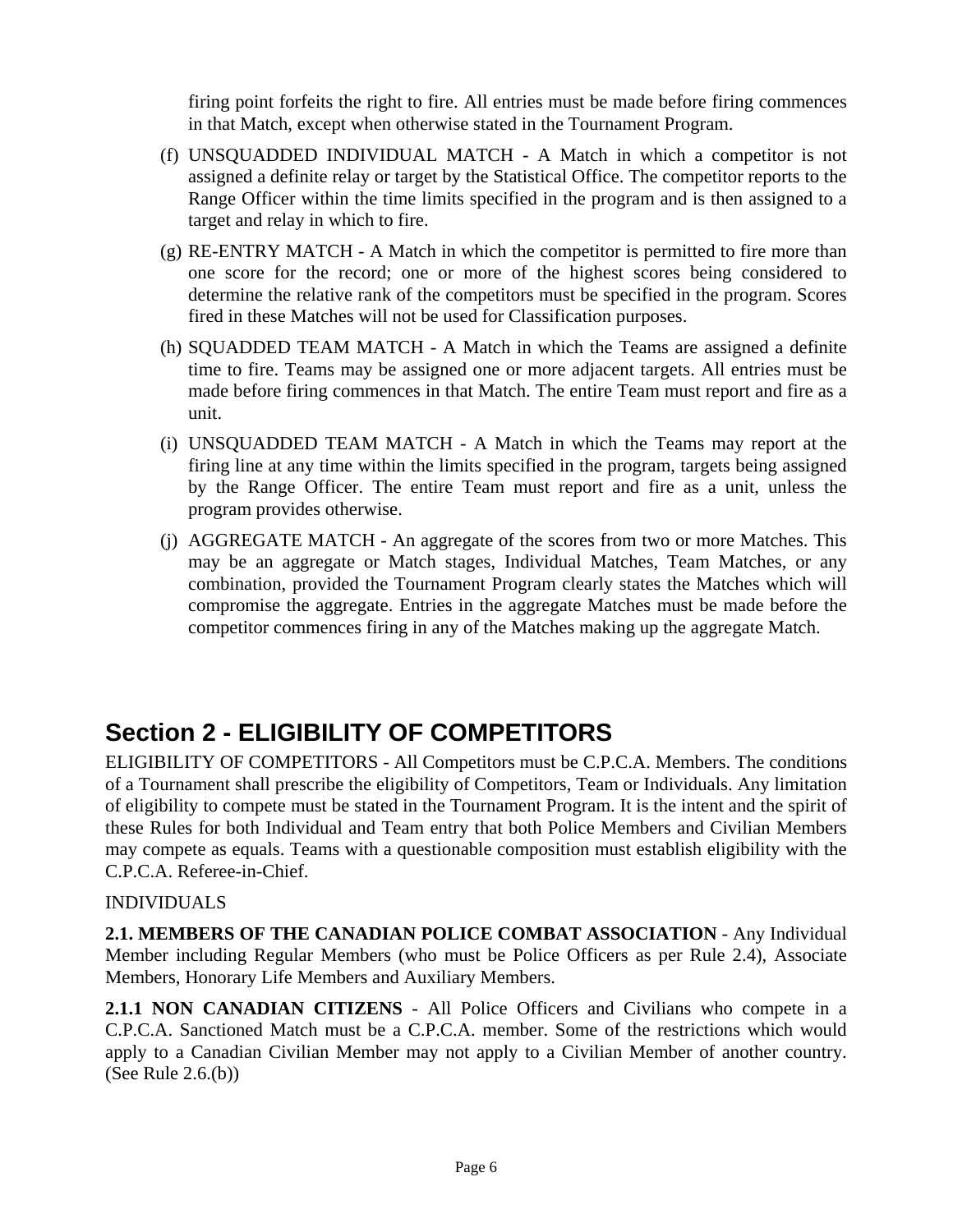### **2.4. POLICE ELIGIBILITY REQUIREMENTS** -

- (a) Regular full time Law Enforcement Officers of a regularly constituted Law Enforcement Agency of a Municipal, County, Provincial or Federal Government. "Full time" Police Firearms Instructors in Law Enforcement or Police Academies are eligible to compete in the respective category. Official current identification from the agency employing a Civilian full time firearms instructor will be required.
- (b) Full time salaried Railroad Police; Penal Institution Guards; Industrial Police; including Bank Guards, Armored and Express Company Guards.

Persons employed as Industrial Police by Private Industry on a part time basis, or where such Employment is not the sole occupation of such person, may not compete in a C.P.C.A. Sanctioned Match as a Police Officer.

- (c) Officers of regularly organized Reserve or Auxiliary named in (a) above provided that when on duty they are required to perform the same Law Enforcement functions and/or duties as the Agency to which they are in reserve and are authorized to be armed by the appointing authority.
- (d) Officers who qualify under (a) and (b) may, after retirement and if receiving retirement benefits, enter competition covered by these Rules. Such retired persons who are employed after retirement in any agency which qualifies for entry in C.P.C.A. Sanctioned Tournaments may not compete as a Retired Officer but must compete as a Member of the Organization in which they are presently serving.
- (e) Military Police, members of the Armed Forces of Canada, regular or reserve; Private Detectives; Private Body Guards; Honorary Police or Sheriffs; Consultants; or any other persons who are members of a body organized for Ceremonial purposes may not compete in a C.P.C.A. Sanctioned Tournament as a Police Officer.

**2.4.1. ELIGIBILITY AUTHENTICATION** - It is the competitors responsibility to have their Police Identification Card in their possession when entering and competing in Police Pistol Combat Tournaments. As C.P.C.A. membership is required for entry in C.P.C.A. Sanctioned Tournaments, it is also the competitor's responsibility to have proof of membership when entering the Tournament.

**2.5. POLICE CATEGORIES** - Listed below are suggested categories for C.P.C.A. Sanctioned Police Pistol Combat Tournaments. Other categories such as Conservation Officers may be used if locale and Awards schedule warrants.

- (a) FEDERAL: This category will include all individuals and Teams whose salaries are paid from Federal Government Funds.
- (b) PROVINCIAL: This category will include all individuals and Teams whose salaries are paid from Provincial Government Funds.
- (c) MUNICIPAL: This category will include all those individuals and Teams whose salaries are paid from a Municipal Government Fund.
- (d) INDUSTRIAL: This category will include all individuals and Teams employed by regularly organized Security Agencies, Railway or Industrial Police Departments, Bank Guards and Armored Truck and Express Company Guards.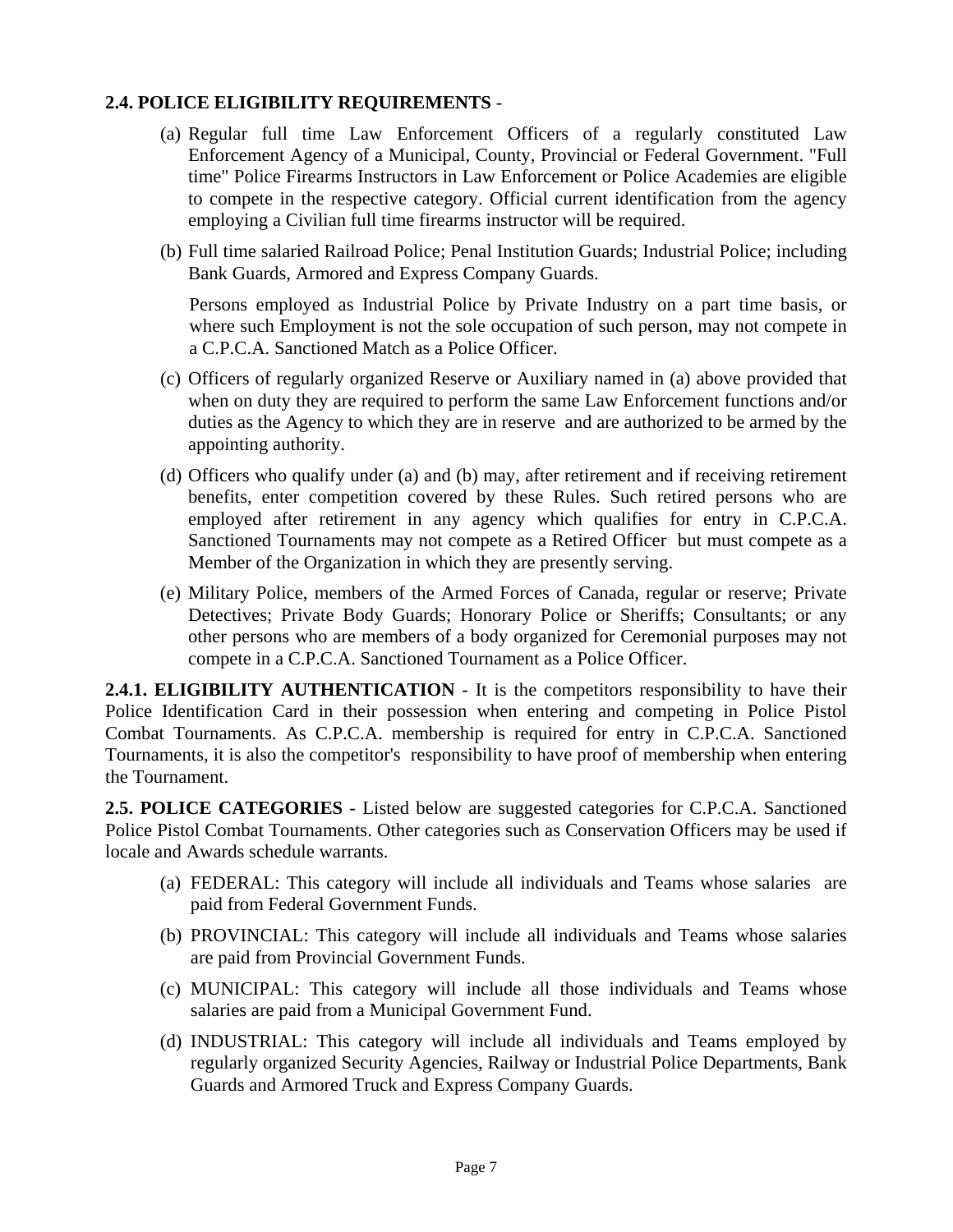#### **2.6. ASSOCIATE MEMBERS (CIVILIAN)**

- (a) This membership may be applied for by any non Police person who is a current member, in good standing, with a recognized Gun Club. That Gun Club must be approved by the Attorney General of the Province in which the person resides. Proof of such membership (Photo Copy) must be supplied with membership application.
- (b) Associate Members from another Country are not required to belong to a recognized Gun Club, as above, if this is not required to obtain a permit to transport a restricted weapon.
- (c) An associate member under the age of 18 years must have successfully completed and passed a firearms safety course and conform with the Firearms Act. The minor must be under direct supervision of an adult CPCA member while competing at a C.P.C.A. Tournament. Direct Supervision means the adult CPCA member will be on the line for safety reasons only, and shall not in anyway verbally or physically assist the minor while on the line.
- (d) Must comply with all provisions of the Criminal Code of Canada with respect to the transportation, possession and use of a restricted weapon.
- (e) It is an Affiliated Clubs right to allow or disallow the Associate members to compete on their facility. This must be posted at the range during the Tournament and be included in the Tournament Program. This would only apply where a Police Range is not open to Civilians due to that Police Departments Regulations.

**2.7. AUXILIARY MEMBERS -** This membership category is fully detailed in Section 22 of the Rule Book.

#### **TEAMS**

**2.10. TEAM REPRESENTATION -** No competitor may fire on more than one Team in any Team Match.

**2.11.** Any member of C.P.C.A. may shoot on any Team with any other C.P.C.A. member, with no regard to Department or Club.

**2.12. PICK UP TEAMS -** There is no such thing as pick up Teams in the C.P.C.A. as any member may shoot with any other member, (Rule 2.11.)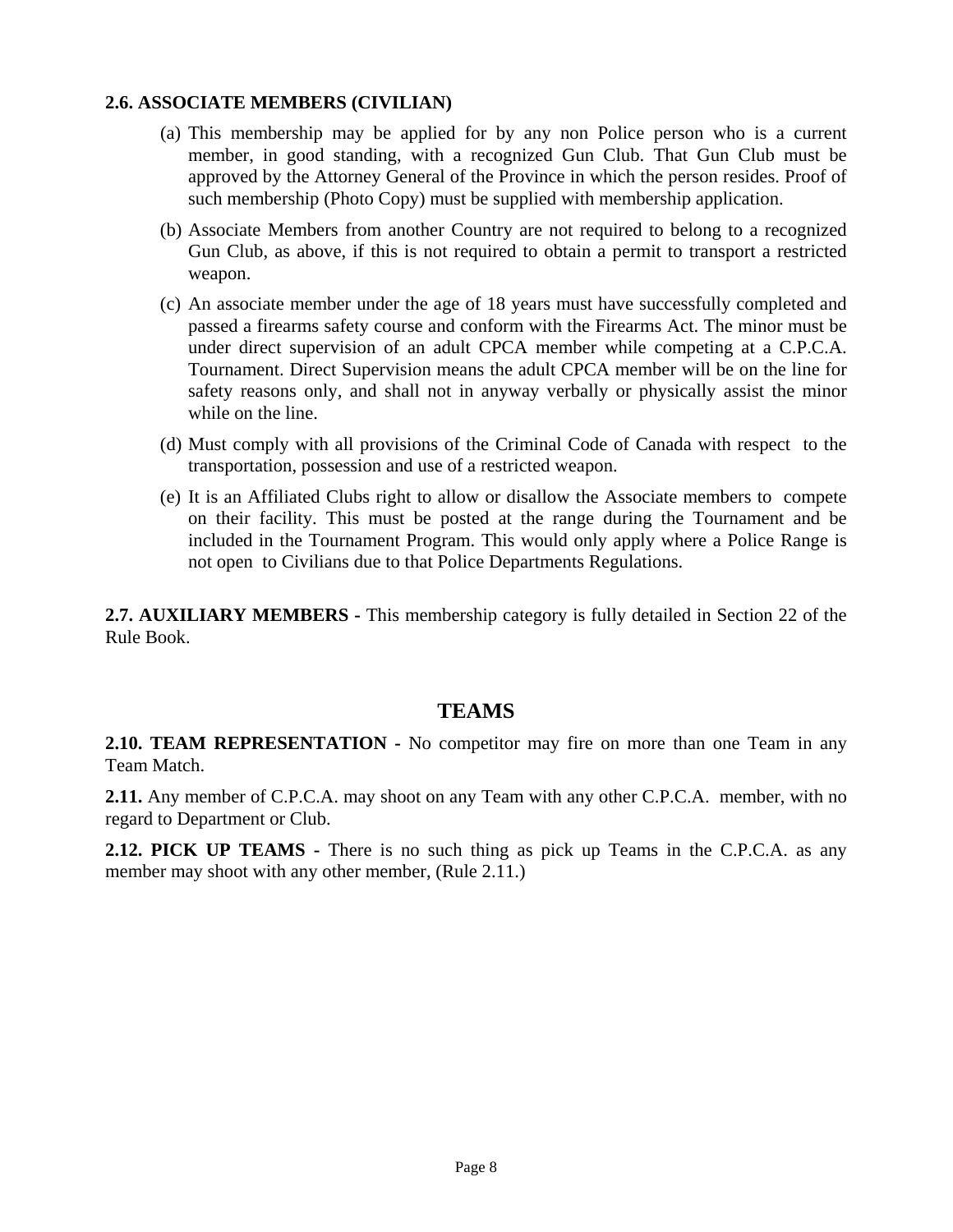# **Section 3 - EQUIPMENT AND AMMUNITION**

This Section defines Authorized Equipment. Where alternative types of equipment are shown, the least restrictive conditions apply unless the Tournament Programs sets forth limitations. Match Sponsors are allowed to make use of the variety of more restrictive revolvers such as "fixed sights", 4" or 5" barrel length, in approved or registered Tournaments by stating the restrictions in the program.

**3.1. POLICE SERVICE REVOLVER (FOR REVOLVER DISTINGUISHED MATCHES) -** The revolver must be capable of chambering and firing the standard 158 grain lead .38 Special service load. It must be a factory manufactured revolver with no external modifications, other than those conforming to factory specifications (eg : a patridge front sight) and except for stocks which may be modified or changed because of the size of a competitor's hand or to facilitate loading. Except as provided for above, with respect to stocks, and the honing of the sear or sear notch in the hammer to make a more crisp trigger pull and smooth the action and/or to maintain the required 2-1/2 lb. minimum trigger pull, no external or internal modifications may be made to the revolver as manufactured and sold by the factory of origin. No parts may be removed from the revolver, either externally or internally, nor may any be added. Modifications made for safety reasons by the factory of original manufacture or by a competent gunsmith according to factory specifications, to a revolver which had previously been approved as a "Police Service Revolver" will not make such a revolver illegal under the provisions of this Section. However, alterations not made or approved by the factory of original manufacture will move the revolver so altered into the illegal category. **NOTE:** This portion of Rule 3.1. is not intended nor does it alter the Rules with respect to sight blackening. Specifically prohibited is any system of recoil control based on compensators, barrel venting or barrel porting.

- (a) TRIGGER- must have single and double action capability and must be capable of of lifting 2-1/2 pounds when gun is cocked for single action firing. Triggers will be weighed. Any trigger, sold by the manufacturer of the revolver, without modification, may be used.
- (b) SIGHTS- fixed or adjustable rear sights may be used. An adjustable front sight is not allowed.
- (c) BARREL- length not to exceed 6 inches.
- (d) **THE FOLLOWING ARE NOT ALLOWED:** trigger shoes; compensators; any external trigger stop device; use of any filler substance to make the front of the trigger smooth; filing or otherwise removing ridges on the trigger; filing or otherwise reducing the trigger width or length; thumb rests or grips flared at the base; tape on grips or any substance which results in a sticky surface to the grips or hands.
- (e) AMMUNITION- must be factory or hand loaded 158 grain semi-wadcutter or round nose. Each competitor is responsible for their firearm and any which may be questionable should be submitted to the Tournament Committee or to the Tournament Referee for decision prior to being used.

**3.2. OPEN CLASS POLICE REVOLVER -** A revolver chambered to fire center-fire cartridges .32 caliber or larger, barrel length not to exceed 6 inches. Sights may be fixed or adjustable, front sight may not extend beyond the muzzle, the maximum sight radius to be no more than 8-1/2 inches. Hooded or telescope sights prohibited. Sight guards may not extend rearward more than 2 inches. If the revolver has "single action" capability the single action trigger pull must be at least 2-1/2 pounds. No external or internal modifications may be made that would render the revolver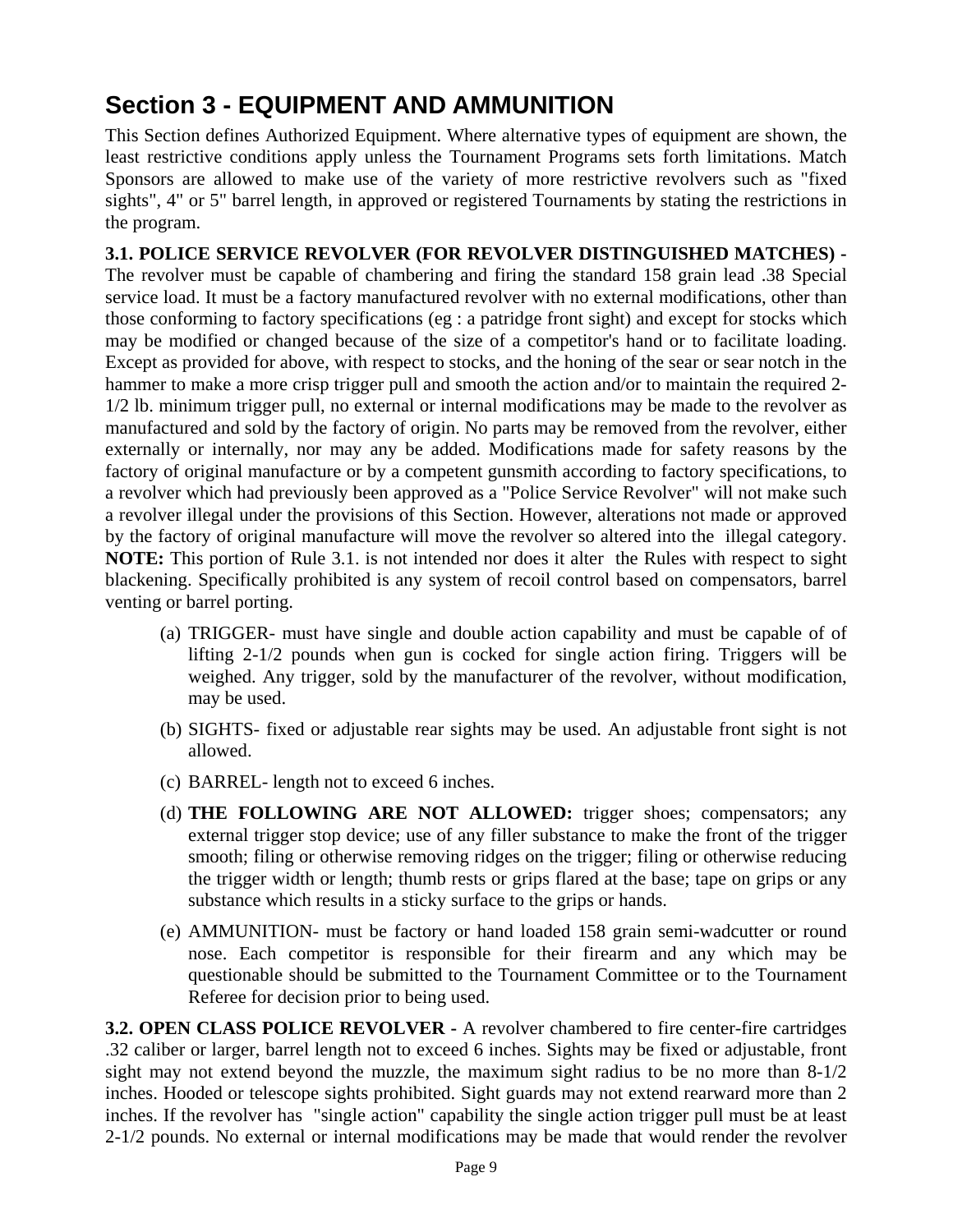less safe as originally designed by the manufacturer. Each competitor is responsible for their firearm and any which are questionable should be submitted to the Tournament Director, Tournament Referee or 3 Person Jury for decision prior to being used in the Tournament. Specifically prohibited is any system of recoil control based on compensators, barrel venting or barrel porting.

**3.3. ANY CENTER FIRE PISTOL -** Center-fire pistols (including semi-automatic pistols) of .35 caliber or larger, including 9mm and .45 ACP caliber pistols, barrel length not to exceed 6 inches, sights may be fixed or adjustable. Front sight may not extend beyond the muzzle, **maximum sight radius not more than 8-1/2 inches**. Hooded or telescope sights prohibited. Sight guards may not extend rearward more than 2 inches. Trigger pull not less than 3-1/2 pounds single action or for those of double action capability only. No external or internal modifications may be made that would render the pistol less safe than originally designed by the manufacturer. All standard safety features of the pistol must operate properly. Each competitor is responsible for their firearms and any which are questionable must be submitted to the Tournament Director, Tournament Referee or 3 Person Jury for decision prior to being used in the Tournament. Specifically prohibited is any system of recoil control based on compensators, barrel venting or barrel porting.

**3.4. SEMI-AUTOMATIC SERVICE PISTOL (FOR SEMI-AUTOMATIC DISTINGUISHED MATCH) -** Factory manufactured (catalog item) center-fire semi-automatic pistol of .35 caliber or larger, barrel length not to exceed 6 inches (replacement barrels cannot be longer than the original). Any accessories, parts and components which are manufactured to duplicate, in materials and dimensions, the original as offered by any of the manufacturer of the pistol, will be accepted. "Open Sights", from any manufacturer are acceptable. Rear sights may be fixed or adjustable and fixed open front sights may not extend beyond the front of the slide, **maximum sight radius not more than 8-1/2 inches**. Trigger pull not less than 3-1/2 pounds single action or for those of double action capability only.

The pistol must be equipped with standard issue or commercially available grips of the same size and design. Thumb rest grips or those flared at the base are not allowed. Tape on the grips or any substance which results in a sticky surface to the grips or hands is not allowed.

No external modifications are permitted. No internal modifications may be made that would render the pistol less safe than originally designed by the manufacturer. All standard safety features of the pistol must operate properly.

#### **(a) THE FOLLOWING ACCESSORIES ARE ALLOWED:**

- (1) Ambidextrous safety.
- (2) Beavertail grip safety.
- (3) Extended magazine release.
- (4) Full length recoil spring guide rod.
- (5) Extended slide release.
- (6) Rubber covered or synthetic main spring housing.
- (7) Aluminum or synthetic trigger.
- (8) Magazine base pads.
- (9) Checking or stippling to the finish.
- (10) Any exterior finish eg: Armaloy, Teflon, Black Oxide, etc.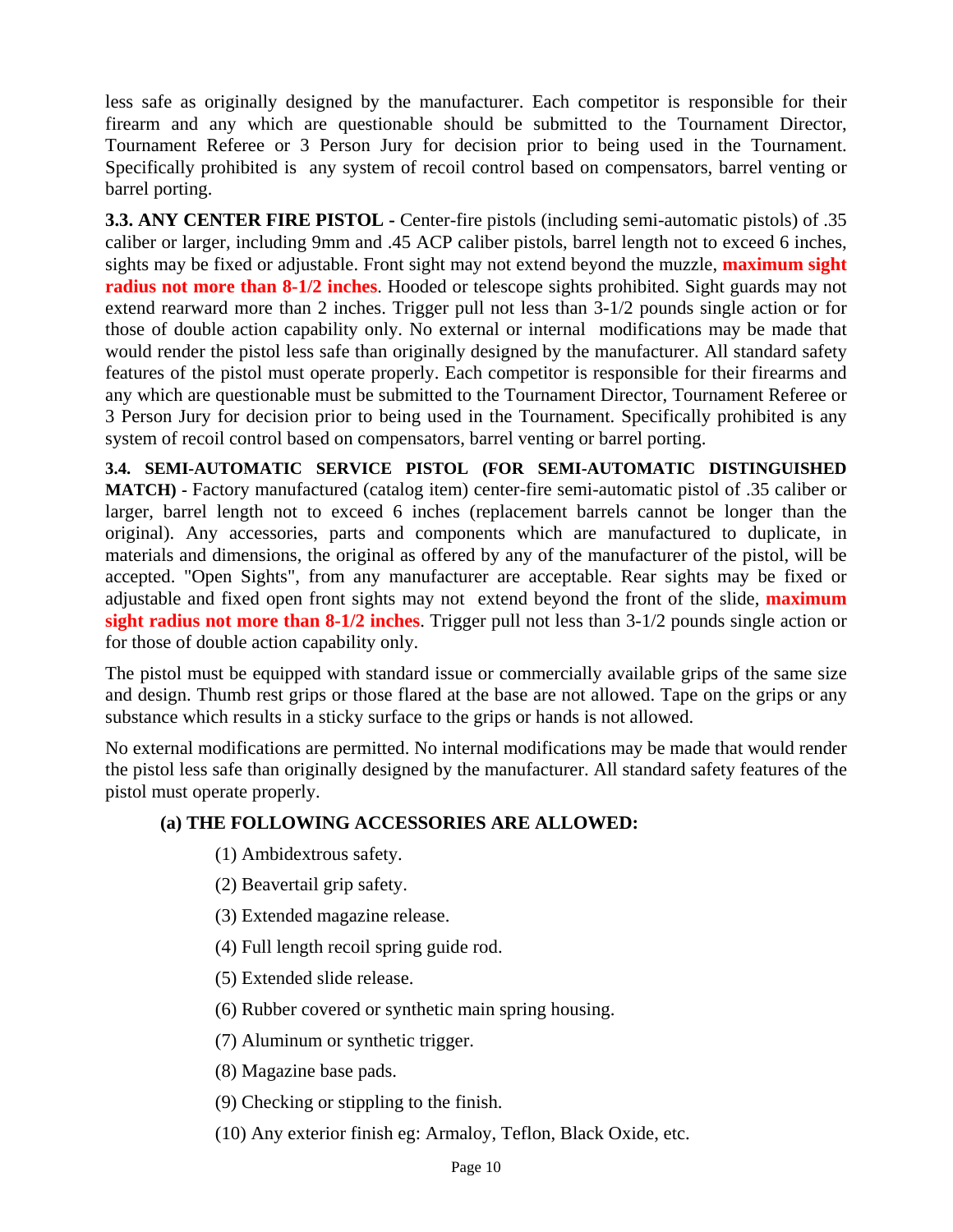- (11) Commercially manufactured rubber sleeve on grips is allowed providing no safety features are disengaged.
- (12) Flared magazine well which flares the base of the grip.

### **(b) THE FOLLOWING ACCESSORIES ARE NOT ALLOWED:**

- (1) Sight ribs.
- (2) Extended front sights.
- (3) Compensators.
- (4) Magna-ported or ported barrels.
- (5) Barrels which extend beyond the slide or bushing, to make them longer than
- the original barrel. (6 inch maximum length)
- (6) Extended magazines.
- (7) Grips which flare at the base.
- (8) External weight systems.

Ammunition must be furnished by the competitor, it may be factory manufactured or hand loaded .35 caliber or larger, service type, full metal jacket, hollow point or semi-wadcutter will be allowed. Any semi-auto firearm that is specifically chambered to fire wadcutter ammunition only (EG : the model 52 S&W) is not allowed.

Each competitor is responsible for their firearms and any which may be questionable should be submitted to the Tournament Director, Tournament Referee or 3 Person Jury for decision prior to being used in the Tournament.

**3.5. SERVICE REVOLVER -** A revolver capable of chambering and firing standard 158 grain lead, .38 special service load. It must be a factory manufactured revolver, with no external or internal modifications, other than those conforming to factory specifications (eg : a patridge front sight) and except for grips which may be modified or changed because of the size of a competitor's hand or to facilitate loading. No internal modifications may be made that would render the revolver less safe than originally designed by the manufacturer. Specifically prohibited is any system of recoil control based on compensators, barrel venting or barrel porting. Tape on grips or any substance which results in a sticky surface to the grips or hands is not allowed.

- (a) TRIGGER Must have single and double action capability.
- (b) SIGHTS Fixed or adjustable rear sight. Adjustable front sight not allowed.
- (c) BARREL Length not to exceed four inches.

**3.6. SNUB NOSE REVOLVER -** A revolver capable of chambering and firing standard .38 Special ammunition. It must be a factory manufactured revolver, with no external modifications, other than those conforming to factory specification (eg : a patridge front sight) and except for grips which may be modified or changed because of the size of a competitor's hand or to facilitate loading. No internal modifications may be made that would render the revolver less safe than originally designed by the manufacturer. Specifically prohibited is any system of recoil control based on compensators, barrel venting or barrel porting.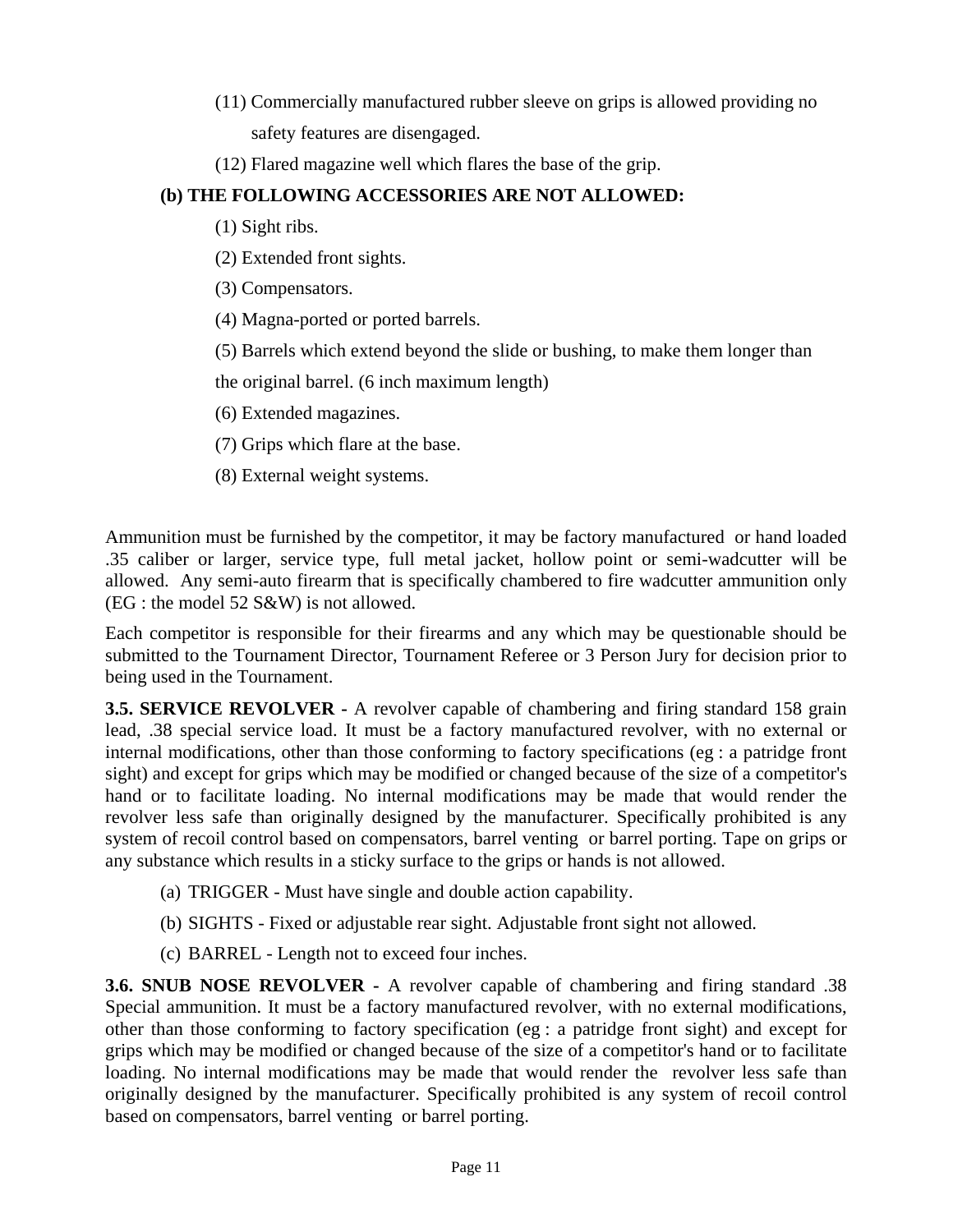- (a) TRIGGER Must have single and double action capability.
- (b) SIGHTS Fixed or adjustable rear sight. Adjustable front sight not allowed.
- (c) BARREL Length not to exceed 2-3/4 inches.

**3.9. OPTICAL DEVICES -** No optical devices (other than normal glasses worn for corrective eyesight and safety purposes or sunglasses) will be permitted on the range during Tournament firing for use by competitors. Optical devices have also been interpreted to prohibit the use of mechanical iris, eye patch, or eye cover. Only open sights are allowed. Optical, mirror, telescope, laser beam, electronically projected dot, computerized sighting-aiming devices, etc. are prohibited. Any device programmed to activate the firing mechanism by other than the conventional trigger movement is prohibited. (For Team Coaches during Team Match see Rule 12.6.)

**3.10. GROUND CLOTH -** Ground cloth may be used provided it is not constructed or used in a manner to provide artificial rest or support. Thickness not to exceed 3/4 of an inch. Any groundcloth which is questionable should be submitted to the Tournament Committee or to the Tournament Referee for a decision.

**3.11. GLOVES** - Gloves may be used as long as the gloves do not compromise the safe operation of the firearm.

**3.12. HOLSTER** - A conventional right or left handed holster must be used. For safety reasons, shoulder, cross draw, or holsters which require releasing by insertion of finger within the trigger guard will not be allowed. Semi-automatic pistol holsters must completely cover the trigger. Tie down holsters not allowed.

**3.13. AUDIBLE TIMING DEVICES -** Audible timing devices are not allowed.

**3.16. RELEASE TRIGGERS -** Triggers which function on release are prohibited.

### **3.17. AMMUNITION -**

(a) REVOLVER- Either hand loaded or factory loaded ammunition .32 caliber or larger may be used. No high speed or Magnum ammunition will be allowed. All ammunition must be loaded for and produce sufficient velocity to pass through the target and the backer. Shots which do not pass through the backer will be scored as misses.

Factory ammunition marked as Magnum,  $+P$  or  $+P+$  is considered 'high speed' and is not allowed. Handloaded or remanufactured ammunition must comply to the spirit of this rule. Ammunition which, in the opinion of the Official Referee, is loaded to unsafe velocities or pressures will be disqualified from use at the tournament.

(b) SEMI-AUTOMATIC PISTOL - Either hand loaded or factory loaded ammunition .35 caliber or larger may be used. (See Rule 3.4.)

**3.18. GENERAL -** All devices and equipment which may facilitate shooting and which are not mentioned in these Rules or which are contrary to the spirit of these Rules and Regulations, are forbidden. The Tournament Director, Official Referee, Jury Chairperson, Protest Chairperson shall have the right to examine a competitor's equipment or apparel. The responsibility shall be upon the competitor to submit questionable equipment and apparel for official inspection and approval in sufficient time prior to the beginning of a Match so that it will not inconvenience either the competitor or the Official's.

**3.19. EYE PROTECTION -** All competitor's and other personnel in the immediate vicinity of the firing line must wear shatter-proof glasses or similar eye protection.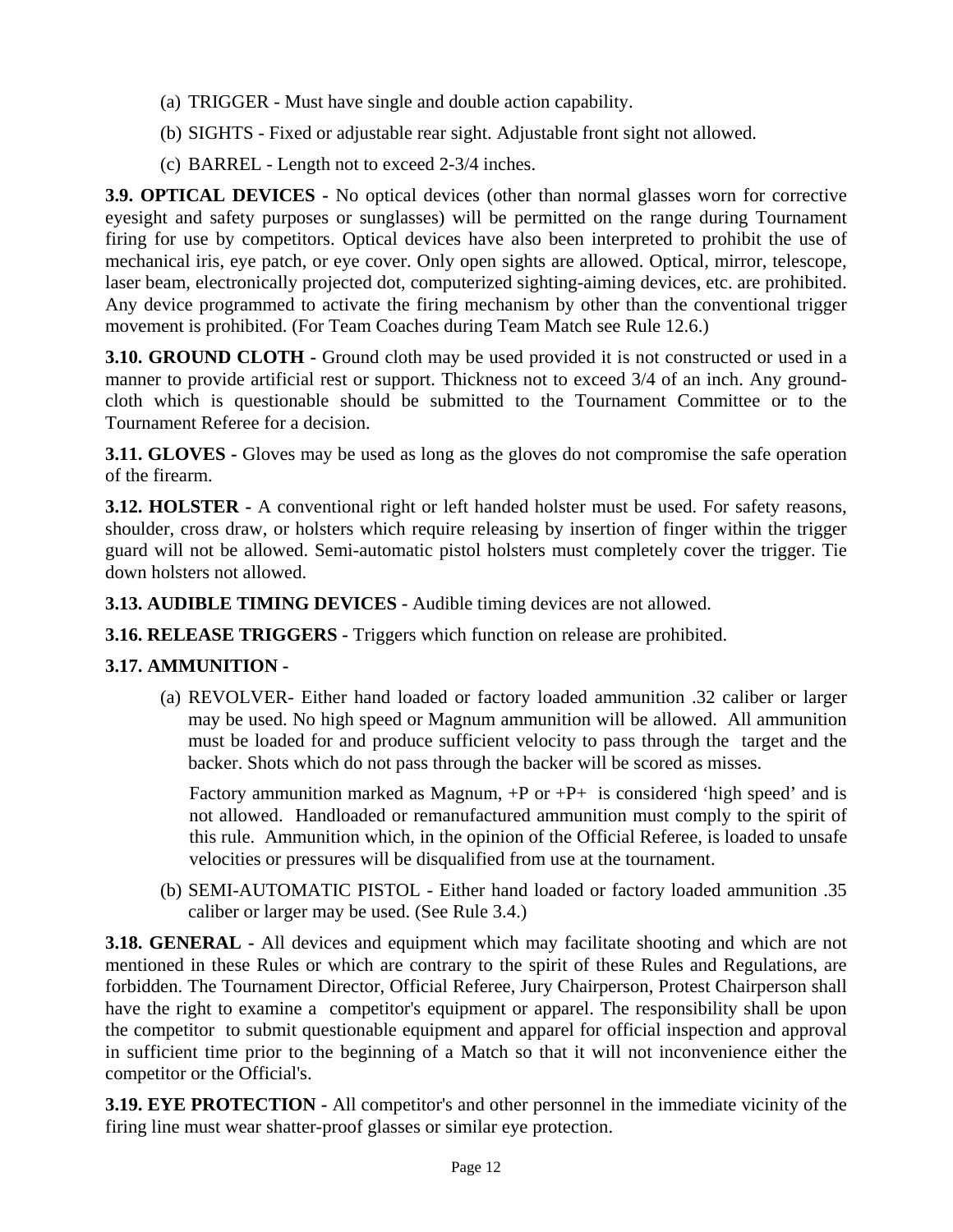**3.20. EAR PROTECTION -** All competitor's and other personnel in the immediate vicinity of the firing line must wear ear plugs, ear muffs or similar ear protection.

# **Section 4 - TARGETS**

**4.1. OFFICIAL TARGETS** - In C.P.C.A. Sanctioned Tournaments only those targets which have been officially approved for use, by the C.P.C.A. Executive Committee shall be used.

The B-27 and B-27E targets are approved for Police Pistol Combat Tournaments at the standard distances of 7, 15, 25, and 50 yards or meters.

The B-27 and B-27E scoring rings are the same as the International 25 meter pistol target through to the 7 ring with an X ring added for breaking ties. The width of the lines and numbers is from 30 to 35 thousands of an inch and the height of the numbers is 3/4 of an inch.

The B-27A target is for Approved Tournaments only. The B-27A target does not meet the line width specifications as outlined above and may be used only in Approved Tournaments. Scoring rings may also be extended beyond the 7 ring to the edge of the silhouette.



The B-29 target is the B-27 target reduced for shooting the 25 and 50 yard or meter stages at 50 feet. Used in both Registered and Approved Tournaments.

The B-34 target is the B-27 target reduced for shooting the 50 yard/meter stage at 25 yards/meters. Used in both Registered and Approved Tournaments.

National Championship Tournaments must use the B-27 Cardboard target.

# **Section 5 - POSITIONS**

**POSITIONS -** The positions for use in a Match shall be stated in the Tournament program under conditions of the Match and shall be in accordance with definitions of positions prescribed in this Section.

Illustrations all show a right handed shooter. Left handed shooting positions are the same as those shown except left hand is the primary hand holding the gun. Either foot may be in the forward position. Position illustrations are only examples. The written Rule is official.

**5.1. THE GROUND -** All references to "the ground" in the following position Rules are to be construed as applying to surface of the firing point, floor, such shooting mats, platforms as are customarily used on shooting ranges.

**5.2. ARTIFICIAL SUPPORT -** Any supporting surface except the ground not specifically authorized for use in the Rules for the position prescribed. Digging or use of elbow or heel holes at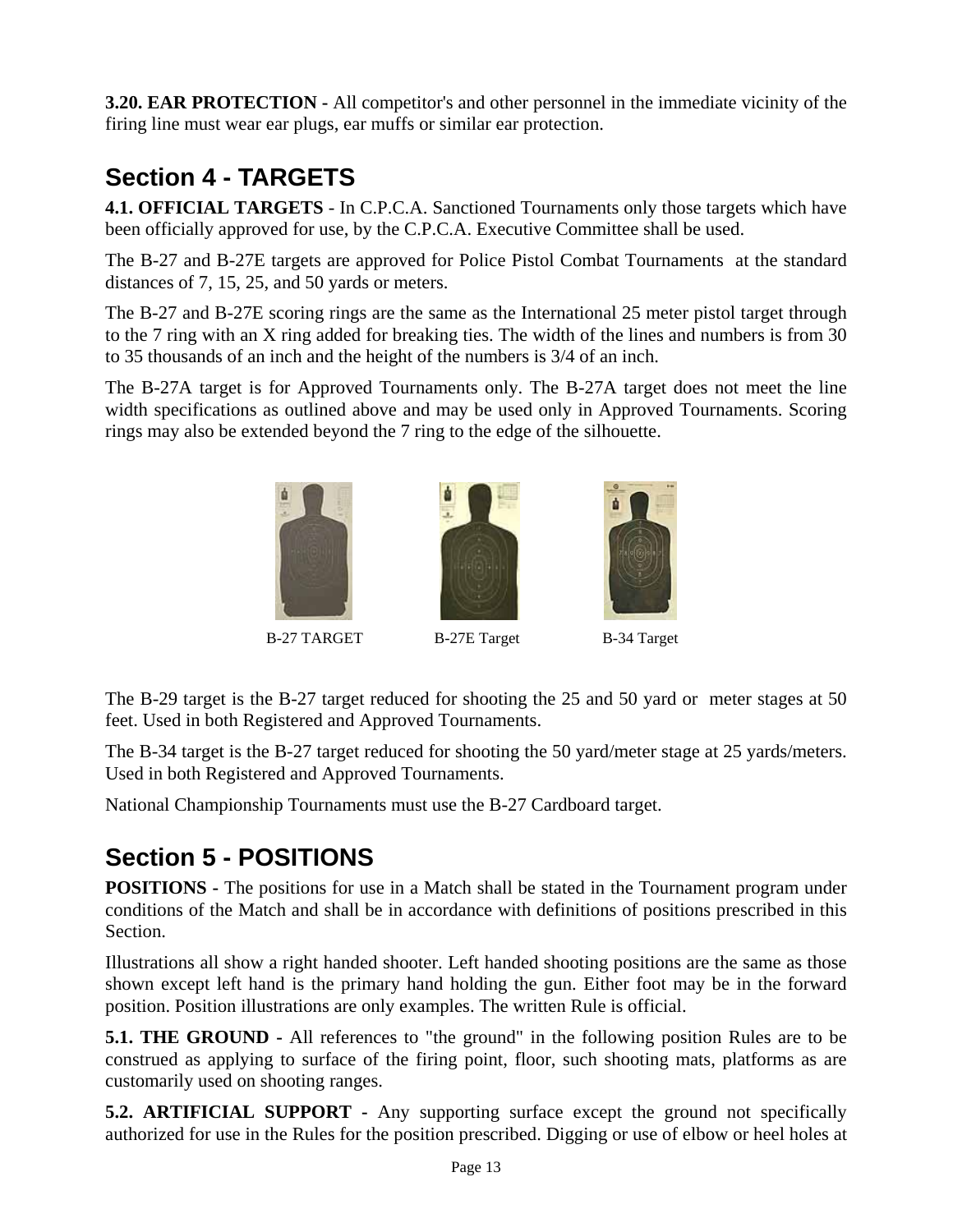the firing points or the use of depressions which form an artificial support for the elbows, arms, or legs is prohibited. Use of artificial support is prohibited except as individually authorized for the physically handicapped shooter (Rule 5.5). Equipment such as handcuff cases, speed loader, ammunition pouches, holster, or any equipment would be considered "ARTIFICIAL SUPPORT" when it is positioned in a location so as to provide or give reasonable appearance of providing support.

It is the intent that clothing must be normal street or uniform type, which corresponds to the weather conditions during the Tournament involved. No clothing may be worn which will, in any manner, give the wearer artificial support. This includes shooting jackets, coats or vests, which have a tightening device intended to stiffen the body or tightening device to stiffen the arm or lend support to the arm. Body armour is allowed.



**5.3. READY POSITION** - Loaded gun in a conventional right or left-handed holster. The competitor must stand erect with arms hanging at the sides. Competitors hands may not touch the gun or holster, before the targets start to turn or the signal to commence firing has been given. Holstered semi-automatic pistol (See Rule 10.11.).

**5.5. PHYSICALLY HANDICAPPED SHOOTERS -** A shooter who because of a physical handicap cannot fire from one or more of the prescribed shooting positions outlined in these Rules, or who must use special equipment or gloves when firing, is privileged to petition the C.P.C.A. Executive Committee for permission to assume a special position or use modified equipment or both. This petition will be in the form of a written request from the person concerned to the Committee outlining in detail the reasons why the special position must be assumed or the special equipment must be used. The petition will be accompanied by pictures of the shooter in the position they desire approved and, if special equipment is required, the picture will show how this equipment is used. The petition must be accompanied by a Medical Doctor's statement if the physically handicap is not completely evident in the picture submitted.

- (a) Each petition will be reviewed by the C.P.C.A. Executive Committee. The Committee may require additional or supplementary statements or pictures. After review, the C.P.C.A. Secretary will be instructed by the Committee to issue a special authorization certificate in a form of a letter to individuals who submit petitions and pictures which have been approved. Such certificates will have necessary pictures attached.
- (b) Shooters who have received special authorization certificates will be required to carry them when competing in Tournaments Sanctioned by the C.P.C.A. and to present the certificate when requested by Officials of the Tournament.
- (c) In the event of a Protest involving the position or the equipment used by the shooter, the Official Referee, Jury Chairperson or Protest Chairperson will compare the questioned position or equipment with the certificate and pictures presented by the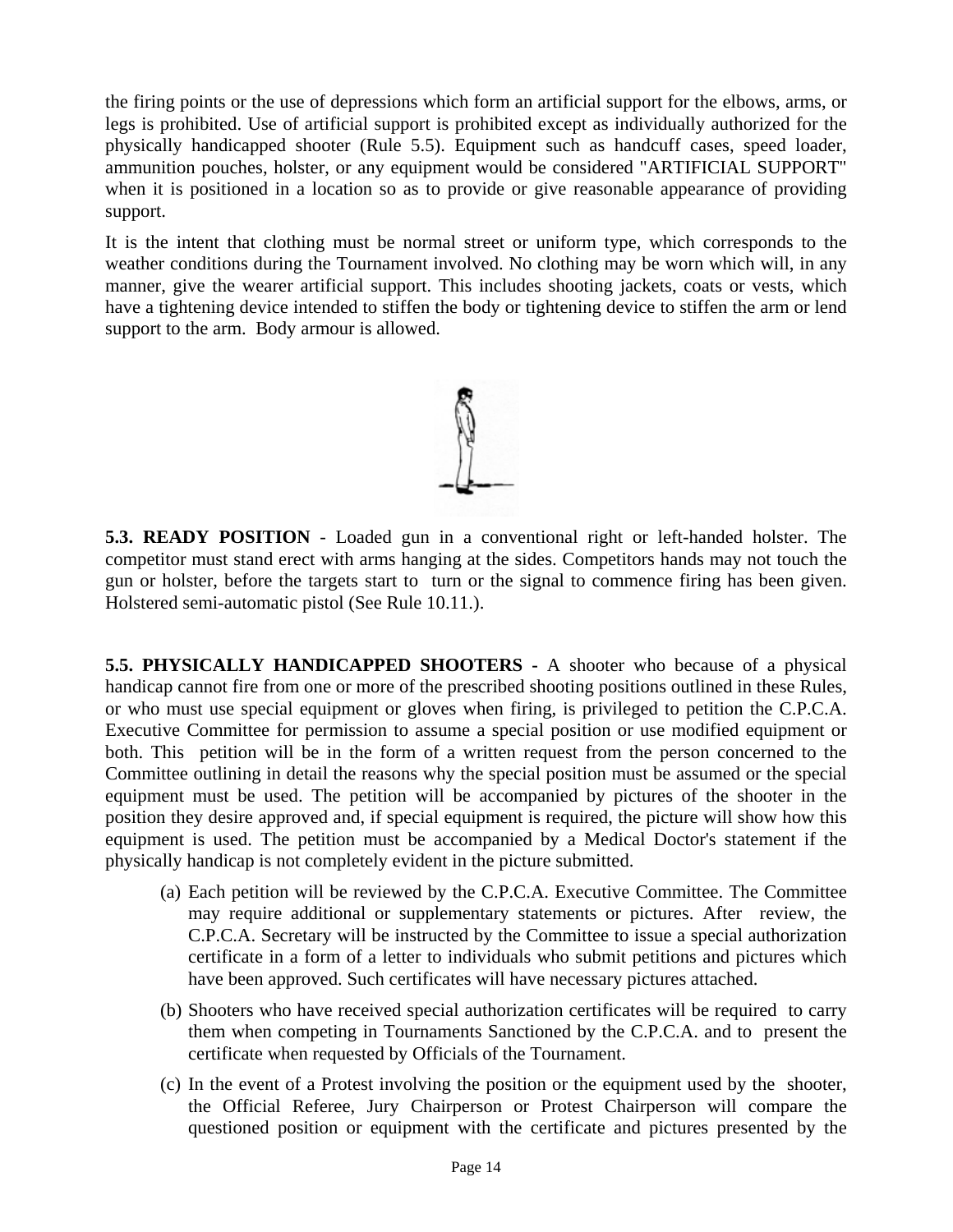shooter. If the shooter's position or equipment does not, in the opinion of the Officials, conform to that authorized by the C.P.C.A. Secretary (or if the shooter has no authorized certificate or pictures), the Protest shall be allowed and the shooter will be required to change immediately to the position or equipment which has been approved or to an otherwise legal position or equipment.

- (d) Should the Protest be carried beyond the Official Referee, Jury Chairperson or Protest Chairperson, the original Protest will be endorsed by the Officials to show the action that was taken and forwarded to the C.P.C.A. Executive Committee.
- (e) National Records may not be established by use of scores fired in special positions or with special equipment as may be authorized according to this Rule.
- (f) Two types of authorization are issued: Temporary and Permanent. Permanent authorizations are issued to competitors who are permanently handicapped.

**5.5.1. DISABILITY: SUBSTITUTE POSITION -** Any shooter who has a temporary physical disability, which prevents the shooter from using a specified position as defined in this Rule, may assume the next more difficult position in lieu of that position. In this manner, sitting may be used for prone, kneeling may be used for sitting, and standing may be used for kneeling. Any substitute position must conform to the Rule which defines it. The Tournament Director must be informed of the substitute, and may require that the substitute position be demonstrated so the Tournament Director may be certain that it meets the definition of the appropriate Rule.

**5.6. POLICE PRONE -** Body extended on the ground parallel to the line of sight, head toward the target. "Roll-over" prone position may be used as long as the body is extended on the ground generally parallel to the line of sight and the position does not interfere with another competitor. The gun may not touch the the ground, but may be supported by one or both hands which may touch the ground, and which are extended towards the target. The competitor assumes the Prone position from the sitting position and the gun must be pointing "down range" during the process of changing position



**5.8. POLICE SITTING -** The buttocks must be on the ground with the body facing the target. Hand may be extended to the rear for support, elbow may not touch the ground. Back cannot rest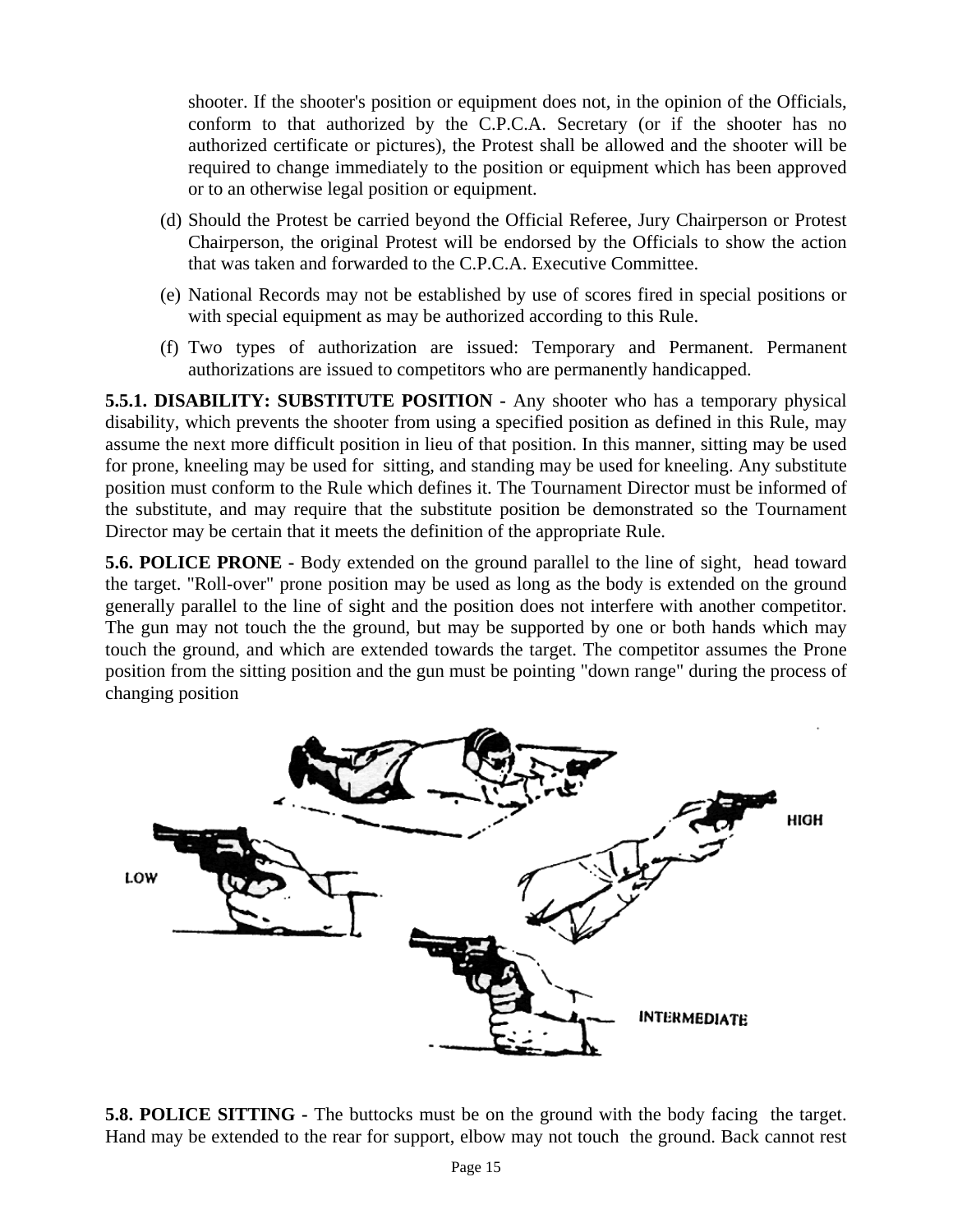on the ground and one or both knees may be raised. Arm or arms, hand or hands may be supported on or by the knees. The gun may be held by one or both hands, but may not be supported or steadied by either foot.



#### **5.10. POLICE KNEELING** -

- (a) Kneeling on one knee, the other knee extended toward the target. Buttocks may be on the heel or side of foot but cannot touch the ground. One arm may be supported on the forward knee. The gun may be held by one or both hands.
- (b) Kneeling on both knees, the buttocks clear the ground but may rest on the heels. The gun may be held by one or both hands and one or both arms are to be extended without other support.

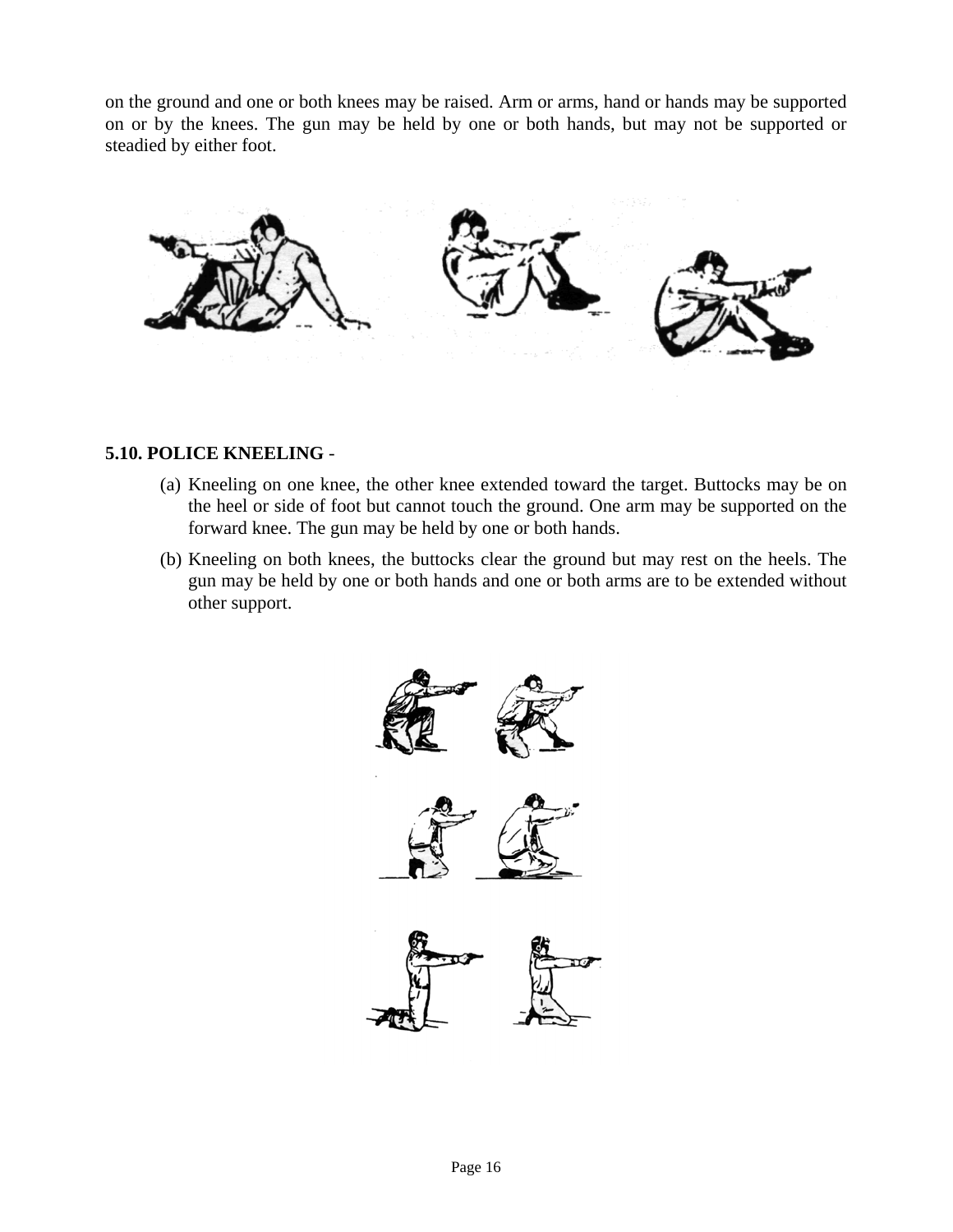**5.10.1 POLICE KNEELING WITH SUPPORT** - Kneeling behind a barricade. Both feet/knees must be behind the "Barricade Line" (which is either real or imaginary), and is defined as a line extending from the firing line to the rear on the exposed or shooting side of the barricade. No part of the gun may touch barricade. Left hand barricade: gun must be held with the left hand and only the left trigger finger may be in the trigger guard. Right hand barricade: gun must be held with the right hand and only the right trigger finger may be in the trigger guard. Shooting hand or gun may be supported by the other hand. The test will be: if the support hand is removed, the gun can still be fired. Left hand barricade must be fired before right hand barricade. The shooter is not required but may use the barricade for support.

**5.11. POLICE STANDING WITH SUPPORT** - Standing behind a barricade. Both feet must be behind the "Barricade Line" (which is either real or imaginary), and is defined as a line extending from the firing line to the rear on the exposed or shooting side of the barricade. No part of the gun may touch barricade. Left hand barricade: gun must be held with the left hand and only the left trigger finger may be in the trigger guard. Right hand barricade: gun must be held with the right hand and only the right trigger finger may be in the trigger guard. Shooting hand or gun may be supported by the other hand. The test will be: if the support hand is removed, the gun can still be fired. Left hand barricade must be fired before right hand barricade. The shooter is not required but may use the barricade for support.



**5.11.1 STANDING STRONG HAND BARRICADE** - (As used in Match 4 Stage 1 of the Duty Pistol Course of Fire) - The strong hand barricade may be fired with either hand from either side of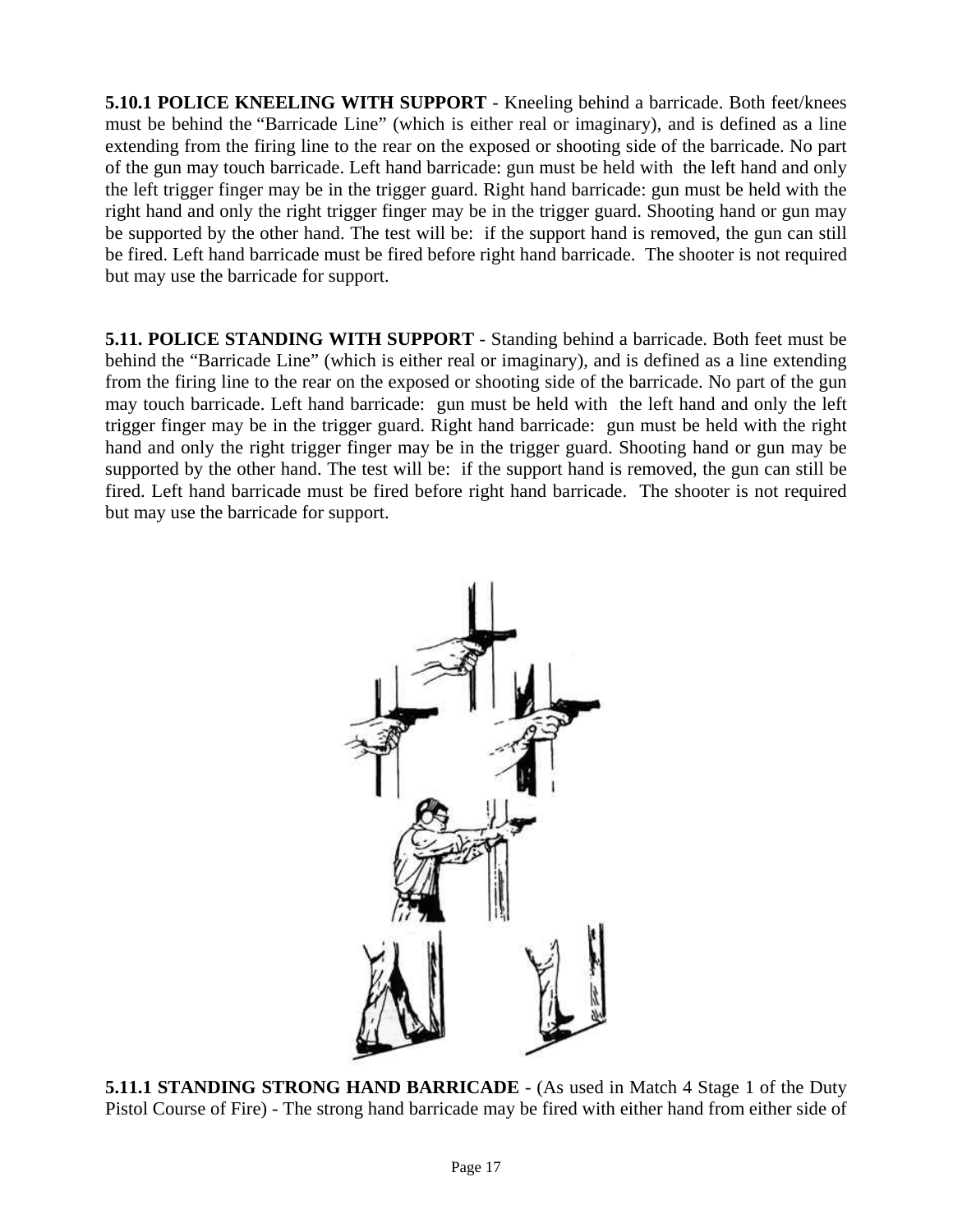the barricade as long as barricade lines are observed for the side of the barricade being fired from. The shooter is not required but may use the barricade for support.

**5.12. POLICE STANDING WITHOUT SUPPORT** - Standing, with bent or straight legs, gun held by one or both hands. All portions of the shooters clothing, body and gun clear of artificial support.



## **Section 6 - RANGE STANDARDS**

**6.1. FIRING LINE -** The firing line is immediately in front of the several firing points. All ranges are measured from the firing line to the face of the targets when targets are hung in their proper firing position in front of the back-stop.

**6.2. FIRING POINT -** That part of the range provided for the competitor immediately to the rear of the firing line from which firing takes place. Each firing point is numbered to correspond with the target frames. It is recommended that each firing point has a minimum width of eight feet.

**6.3. SHELTER -** The firing point of outdoor ranges may be covered and enclosed on three sides, open towards the target. There must be ample room for Range Officers and witnesses to move freely in the rear of the shooters. This does not preclude the construction of ranges within areas surrounded or partially surrounded by safety walls.

### **6.4. POLICE PISTOL COMBAT DISTANCES ARE:**

50 FEET 7 YARDS OR METERS 15 YARDS OR METERS 25 YARDS OR METERS 50 YARDS OR METERS

As both yards and meters are allowed in Canada, the distance being used must be clearly published in the Tournament Program.

**6.5. ILLUMINATION -** Artificial illumination of ranges is authorized.

**6.6. TARGET NUMBERS -** Target frames will be numbered on alternating backgrounds of contrasting color. The numbers will be large enough to be identified under ordinary light conditions. Numbers must correspond with firing point numbers. Target numbers will be fixed in position, either above or below the targets, so as to remain visible when targets are exposed or concealed.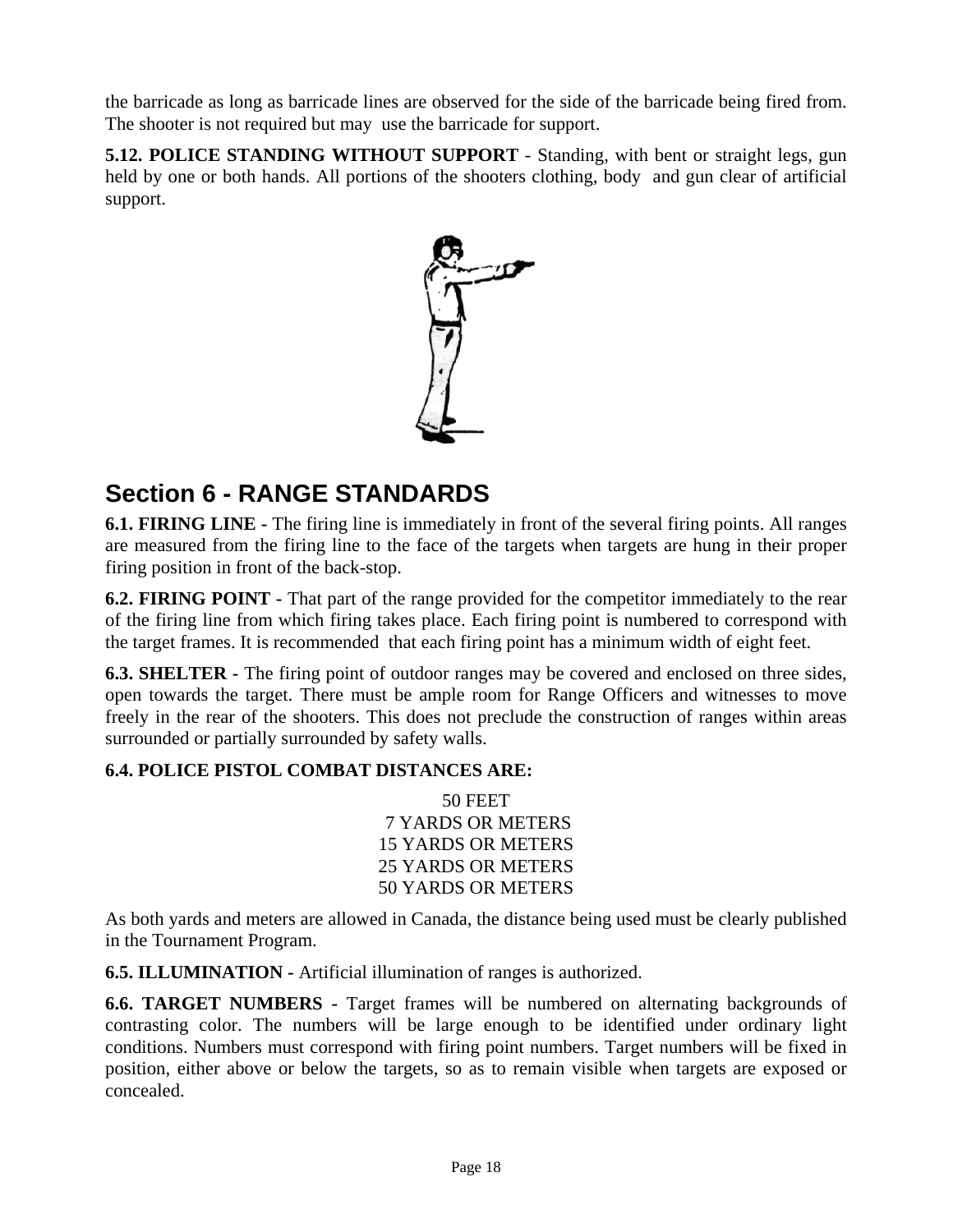**6.8. TYPES OF TARGET FRAMES -** Fixed frames may be used for all C.P.C.A. Sanctioned Tournaments. Not more than one record target for each competitor will be in firing position at one time.

## **Section 7 - COURSES OF FIRE**

The following courses and types of fire are most commonly found in C.P.C.A. Sanctioned Police Pistol Combat Tournaments, fired on standard C.P.C.A. targets described in Section 4. See Rule 17.5. for courses of fire for which National Records are recognized and Rule 19.4. for courses of fire used for classification.

Other courses of fire, other time limits, or use of other targets, may be scheduled by sponsors provided the conditions are clearly stated in the program.

**Stages start with the shooter in the ready position. The signal commence firing may be given orally, by whistle, or by having targets turn.** 

### **C.P.C.A. 1500 COURSE OF FIRE**

#### **MATCH 1: STANDING WITHOUT SUPPORT POSITION -**

Two stages of 12 shots each fired double action from the standing without support position. First stage fired at 7 yards or meters and the second stage fired at 15 yards or meters. Twenty seconds for each stage starting with loaded gun in holster and including time to reload.

#### **MATCH 2: KNEELING AND STANDING AT 25 YARDS OR METERS -**

Six shots kneeling - 6 shots left hand from behind the barricade - 6 shots right hand from behind the barricade, all fired double action. Time is 90 seconds for entire course starting with loaded gun in holster and including time to reload.

#### **MATCH 3: SITTING, PRONE AND STANDING AT 50 YARDS OR METERS -**

Six shots sitting - 6 shots prone - 6 shots left hand from behind the barricade - 6 shots right hand from behind the barricade, all fired single or double action. Time 2 minutes 45 seconds starting with loaded gun in holster and including time to reload.

#### **MATCH 4: STANDING POSITION WITHOUT SUPPORT 25 YARDS OR METERS -**

Two stages of 12 shots each fired double action, standing position at 25 yards or meters. Time 35 seconds for each 12 shot stage starting with loaded gun in the holster and including time to reload.

Semi-automatic pistols, as defined in Rule 3.3. and 3.4. the words "all firing double action" does not apply to semi-automatic pistols.

### **MATCH 5 - C.P.C.A. NATIONAL COURSE OF FIRE**

(An aggregate of the following stages:)

**STAGE 1** - 7 yards or meters - double action - 12 shots from the standing without support position. Twenty seconds, time starts with loaded gun in the holster and includes reloading for second 6 shot string.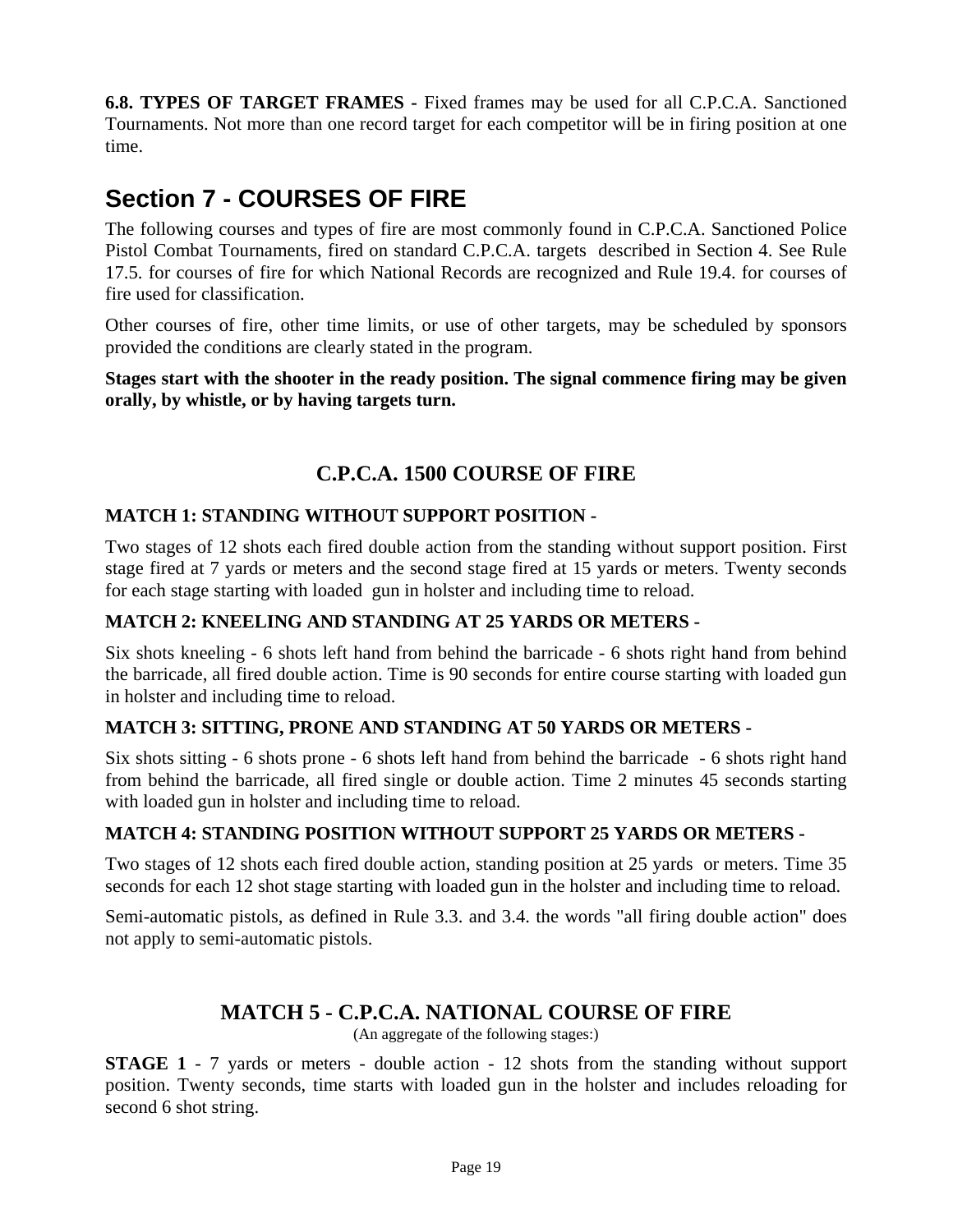**STAGE 2** - 25 Yards or meters - double action - 6 shots kneeling - 6 shots standing left hand from behind the barricade - 6 shots standing right hand from behind the barricade. Ninety seconds, time starts with loaded gun in holster and includes reloading for subsequent 6 shot strings.

Continued next page…

**STAGE 3 -** 50 Yards or meters - single or double action - 6 shots sitting - 6 shots prone - 6 shots standing left hand from behind the barricade - 6 shots standing right hand from behind the barricade. Two minutes and 45 seconds, time starts with loaded gun in holster and includes reloading for subsequent 6 shot strings.

**STAGE 4 -** 25 yards or meters - double action - 6 shots standing without support. Twelve seconds, time starts with loaded gun in holster. No barricade or other support may be used.

### **C.P.C.A. NATIONAL POLICE COURSE B**

NOT USED FOR NATIONAL RECORDS FOR C.P.C.A. (An aggregate of the following stages:)

**STAGE 1 -** 7 yards or meters - double action - 12 shots from the standing without support position. Twenty seconds, time starts with loaded gun in the holster and includes reloading for second 6 shot string.

**STAGE 2** - 15 yards or meters - double action - 6 shots from the standing without support position. Twelve seconds, time starts with loaded gun in the holster.

**STAGE 3 -** 25 yards or meters - double action - 6 shots kneeling - 6 shots standing left hand from behind the barricade - 6 shots standing right hand from behind the barricade. Ninety seconds, time starts with loaded gun in the holster and includes reloading for subsequent 6 shot strings.

**STAGE 4 -** 25 yards or meters - double action - 6 shots standing without support. Twelve seconds, time starts with loaded gun in the holster. No barricade or other support is used.

**STAGE 5 -** 50 yards or meters - single or double action - 6 shots prone - 6 shots standing left hand from behind the barricade - 6 shots standing right hand from behind the barricade. Two minutes, time starts with loaded gun in the holster and includes reloading for subsequent 6 shot strings.

### **C.P.C.A. MODIFIED POLICE COURSE OF FIRE**

(An aggregate of the following stages:)

**STAGE 1 -** 7 yards or meters - double action - 12 shots standing without support position. Twenty seconds, time starts with loaded gun in the holster and includes reloading for second 6 shot string. Fired on the B-27 target.

**STAGE 2 -** 25 yards or meters - double action - 6 shots kneeling - 6 shots standing left hand from behind the barricade - 6 shots standing right hand from behind the barricade. Ninety seconds, time starts with loaded gun in the holster and includes reloading for subsequent 6 shot strings. Fired on the B-27 target.

**STAGE 3** - 25 Yards or meters - double action - 6 shots standing without support. Twelve seconds, time starts with loaded gun in the holster. Fired on B-27 target.

**STAGE 4 -** 25 yards or meters - single or double action - 6 shots sitting - 6 shots prone - 6 shots standing left hand from behind the barricade - 6 shots standing right hand from behind the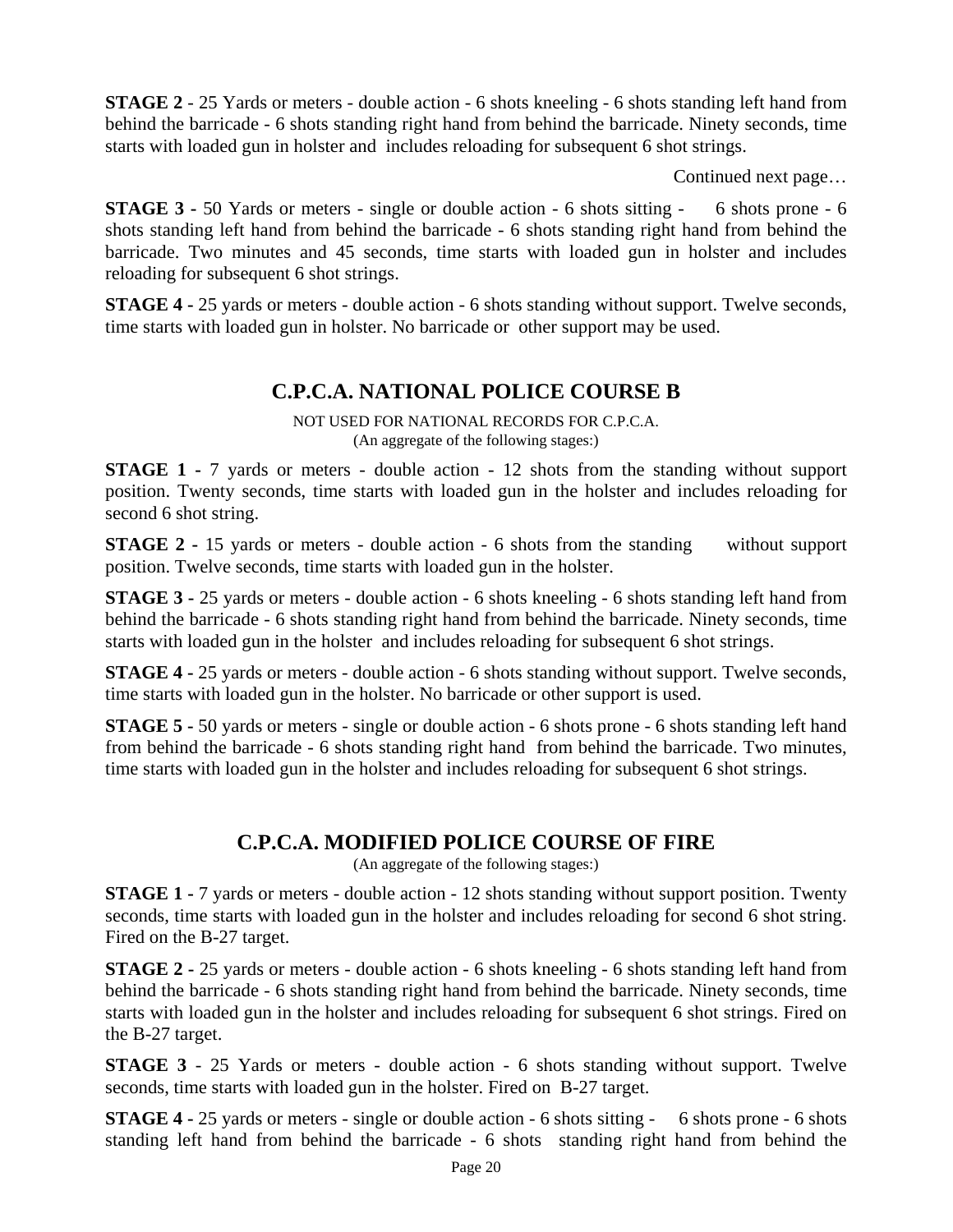barricade. Two minutes and 45 seconds, time starts with loaded gun in the holster and includes reloading for subsequent 6 shot strings. Fired on the B-34 target.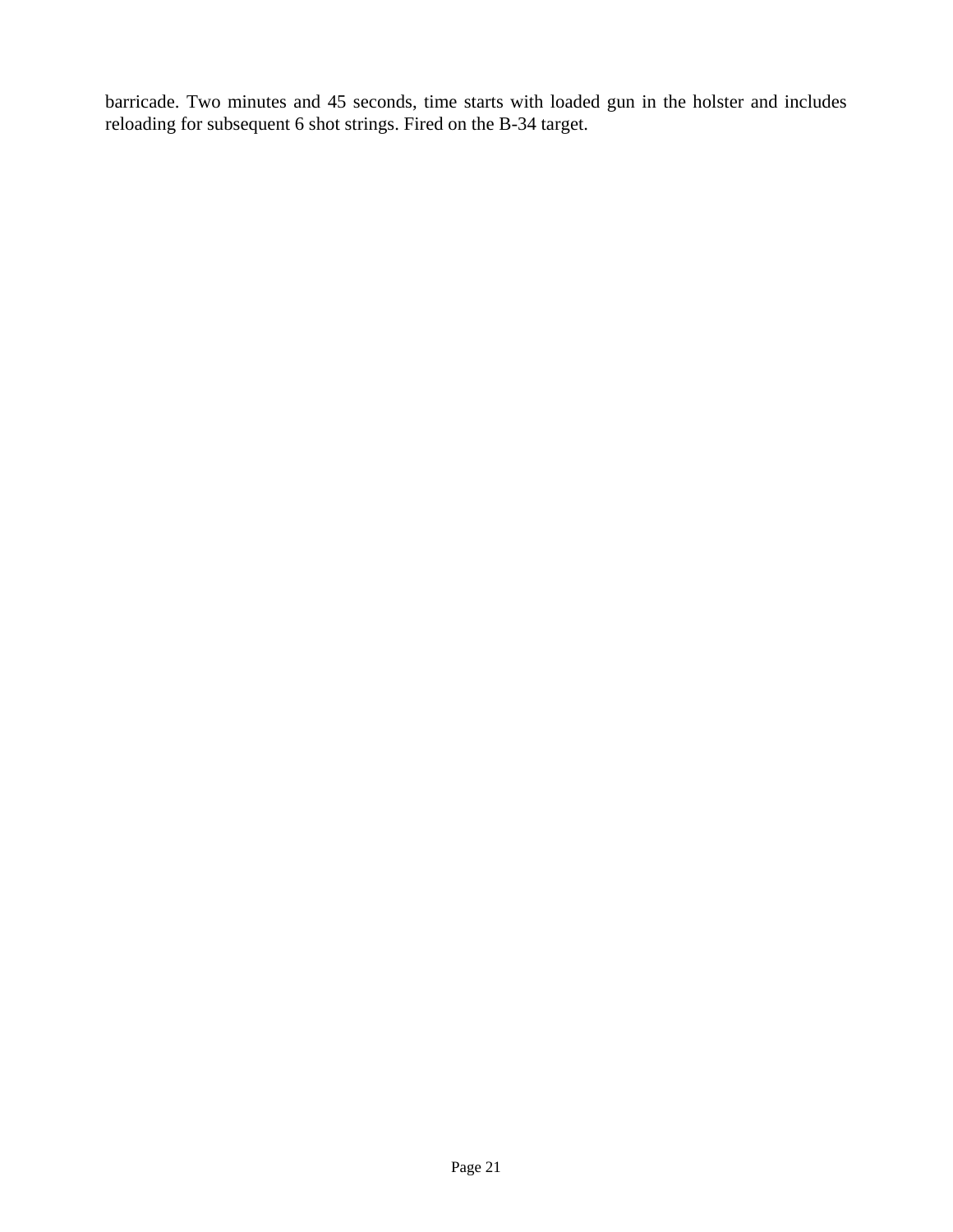### **C.P.C.A. 50 FOOT INDOOR POLICE COURSE OF FIRE**

(An aggregate of the following stages)

**STAGE 1 -** 7 Yards or meters - double action - 12 shots standing without support position. Twenty seconds, time starts with loaded gun in the holster and includes reloading for second 6 shot string. Fired on the B-27 target.

**STAGE 2** - Fifty feet - double action - 6 shots kneeling - 6 shots standing left hand from behind the barricade - 6 shots standing right hand from behind the barricade. Ninety seconds, time starts with loaded gun in the holster and includes reloading for subsequent 6 shot strings. Fired on the B-29 target.

**STAGE 3** - Fifty feet - double action - 6 shots standing without support. Twelve seconds, time starts with the loaded gun in the holster. No barricade or other support is used. fired on the B-29 target.

**STAGE 4** - Fifty feet - single or double action - 6 shots sitting - 6 shots prone - 6 shots standing left hand from behind the barricade - 6 shots standing right hand from behind the barricade. Two minutes and 45 seconds, time starts with loaded gun in the holster and includes reloading for subsequent 6 shot strings. Fired on the B-29 target.

### **C.P.C.A. SNUB NOSE COURSE OF FIRE**

(An aggregate of the following stages)

**STAGE 1 -** Seven yards or meters - double action - 12 rounds standing without support. Twenty seconds, time starts with loaded gun in the holster and includes reloading for subsequent 6 shot string.

**STAGE 2** - Fifteen yards or meters - double action - 6 rounds kneeling left hand - 6 rounds kneeling right hand - 6 rounds standing unsupported. Ninety seconds, time starts with loaded gun in the holster and includes reloading for subsequent 6 shot strings.

**STAGE 3 -** Twenty five yards or meters - single or double action - 6 rounds sitting - 6 rounds prone - 6 rounds standing left hand from behind the barricade - 6 rounds standing right hand from behind the barricade. Two minutes and 45 seconds, time starts with loaded gun in the holster and includes reloading for subsequent 6 shot strings.

**STAGE 4 -** Twenty five yards or meters - double action - 6 rounds standing without support. Twelve seconds, time starts with loaded gun in the holster.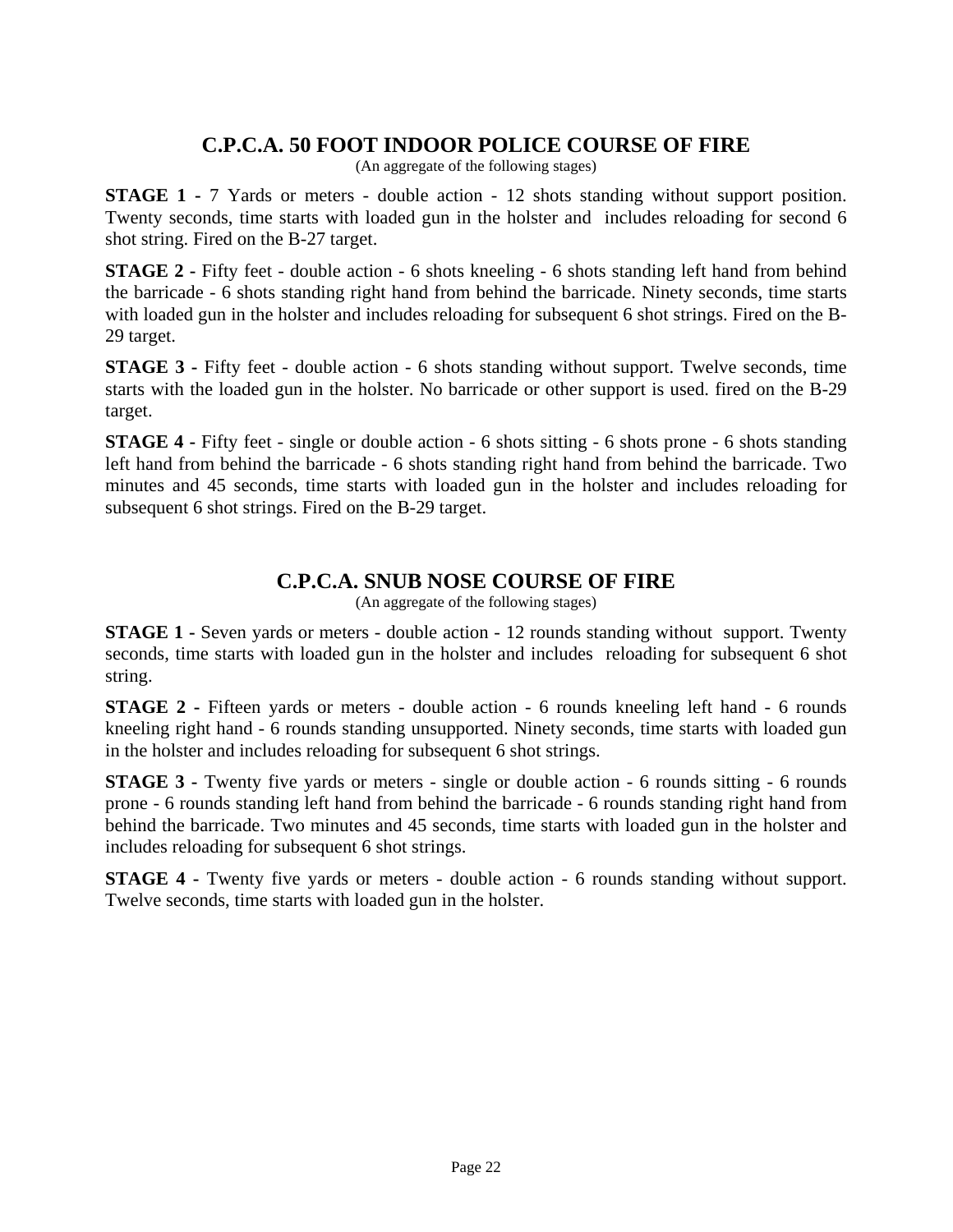## **DUTY PISTOL COURSE OF FIRE**

#### **MATCH ONE:**

#### **STAGE 1 - THREE YARDS OR METERS - 12 ROUNDS AS FOLLOWS:**

On command, shooter will draw firearm from holster and assume "low ready" position. On command, shooter will fire 2 rounds in 2 seconds **using strong hand only** and return to "low ready" position. On command, shooter will fire 2 rounds in 2 seconds **using strong hand only** and return to "low ready" position. On command, shooter will fire 2 rounds, reload from a mag pouch, will **transfer firearm to weak hand** and fire 2 rounds in 6 seconds and return to "low ready" position. On command, shooter will fire 2 rounds in 2 seconds **using weak hand only** and return to "low ready" position. On command, shooter will fire 2 rounds in 2 seconds **using weak hand only** and holster.

#### **STAGE 2 - FIVE YARDS OR METERS - 12 ROUNDS AS FOLLOWS:**

On command, shooter will draw firearm from holster and with a two handed grip will fire 3 rounds in 3 seconds and holster. On command shooter will draw firearm from holster, fire 3 rounds, reload from a mag pouch and fire a further 3 rounds in 8 seconds and holster. On command, shooter will draw firearm from holster and fire 3 rounds in 3 seconds and holster.

#### **MATCH TWO:**

#### **STAGE 1 - SEVEN YARDS OR METERS - 12 ROUNDS AS FOLLOWS:**

On command, shooter will draw firearm from holster and with a two handed grip fire 1 round in 2 seconds and assume the "low ready" position. On command, shooter will fire 2 rounds in 2 seconds and return to "low ready" position. On command, shooter will fire 3 rounds in 3 seconds and holster. (Repeat above)

#### **STAGE 2 - FIFTEEN YARDS OR METERS - 12 ROUNDS AS FOLLOWS:**

On command, shooter will draw firearm from holster and fire 6 rounds kneeling unsupported unload/reload from a mag pouch and fire 6 rounds standing unsupported in 20 seconds and holster.

#### **MATCH THREE:**

#### **STAGE 1 - FIFTEEN YARDS OR METERS - 18 ROUNDS AS FOLLOWS:**

On command, shooter will draw firearm from holster and fire 6 rounds left hand kneeling unsupported - 6 rounds right hand kneeling unsupported and 6 rounds standing unsupported in 60 seconds and holster.

#### **MATCH FOUR:**

#### **STAGE 1 - 25 YARDS OR METERS - 18 ROUNDS AS FOLLOWS:**

On command, shooter will draw firearm from holster and fire 6 rounds kneeling left hand barricade - 6 rounds kneeling right hand barricade and 6 rounds standing strong hand barricade in 90 seconds. The strong hand barricade may be fired with either hand from either side of the barricade as long as barricade lines are observed for the side of the barricade being fired from.

#### **STAGE 2 - 25 YARDS OR METERS - 6 ROUNDS AS FOLLOWS:**

On command, shooter will draw firearm from holster and fire 6 rounds standing unsupported in 12 seconds.

Continued next page…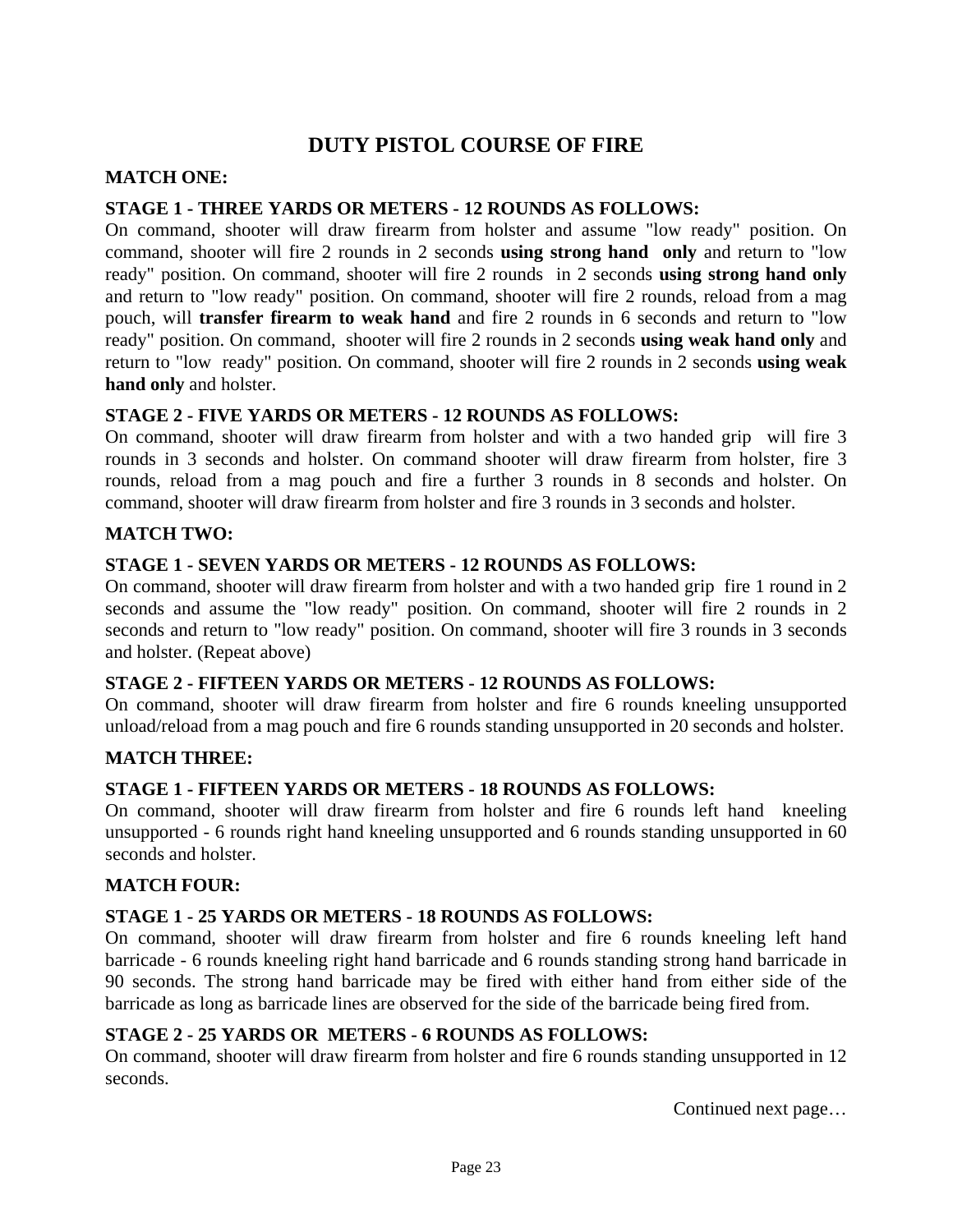### **MATCH FIVE (Duty Pistol)**

#### **STAGE 1 - 7 YARDS OR METERS - 12 ROUNDS AS FOLLOWS:**

On command, shooter will draw firearm from holster and fire 6 rounds - unload/reload from a mag pouch and fire a further 6 rounds in 20 seconds.

#### **STAGE 2 - 15 YARDS OR METERS - 18 ROUNDS AS FOLLOWS:**

On command, shooter will draw firearm from holster and fire 6 rounds kneeling left hand unsupported - 6 rounds kneeling right hand unsupported and 6 rounds standing strong hand unsupported in 90 seconds.

#### **STAGE 3 - 25 YARDS OR METERS - 24 ROUNDS AS FOLLOWS:**

On command, shooter will draw firearm from holster and fire 6 shots sitting - 6 rounds prone - 6 rounds standing left hand barricade and 6 rounds standing right hand barricade in 2 minutes and 45 seconds.

### **STAGE 4 - 25 YARDS OR METERS - 6 ROUNDS AS FOLLOWS:**

On command, shooter will draw firearm from holster and fire 6 rounds standing unsupported in 12 seconds.

> ONE TARGET WILL BE USED FOR EACH MATCH - 1 THROUGH 4. TWO TARGETS WILL BE USED FOR MATCH 5

### **C.P.C.A. AUXILIARY COURSE OF FIRE** (See Section 22.)

(An aggregate of the following stages)

#### **ONE TARGET WILL BE USED FOR STAGE 1 AND 2.**

**STAGE 1 -** 7 yards or meters - double action - 12 rounds standing without support. One minute, time starts with loaded gun which does not have to be holstered but must be pointed towards target, and includes time to reload for subsequent 6 shot string.

**STAGE 2 -** 15 yards or meters - double action - 6 rounds kneeling left hand, unsupported -

6 rounds kneeling right hand, unsupported and 6 rounds standing, unsupported . Two minutes. The time starts with competitor in the kneeling position, with loaded gun which does not have to be holstered but must be pointed towards target, and includes reloading for subsequent 6 shot strings.

#### **ONE TARGET WILL BE USED FOR STAGE 3 AND 4.**

**STAGE 3 -** 25 yards or meters - single or double action - 6 shots sitting - 6 shots prone - 6 shots standing left hand from behind the barricade - 6 shots standing right hand from behind the barricade. Four minutes, time starts with loaded gun which does not have to be holstered but must be pointed towards target, and includes reloading for subsequent 6 shot strings.

**STAGE 4 -** 15 yards or meters - double action - 6 rounds standing without support. Thirty seconds, time starts with loaded gun which does not have to be holstered, but must be pointed towards target, and includes reloading for subsequent 6 shot string.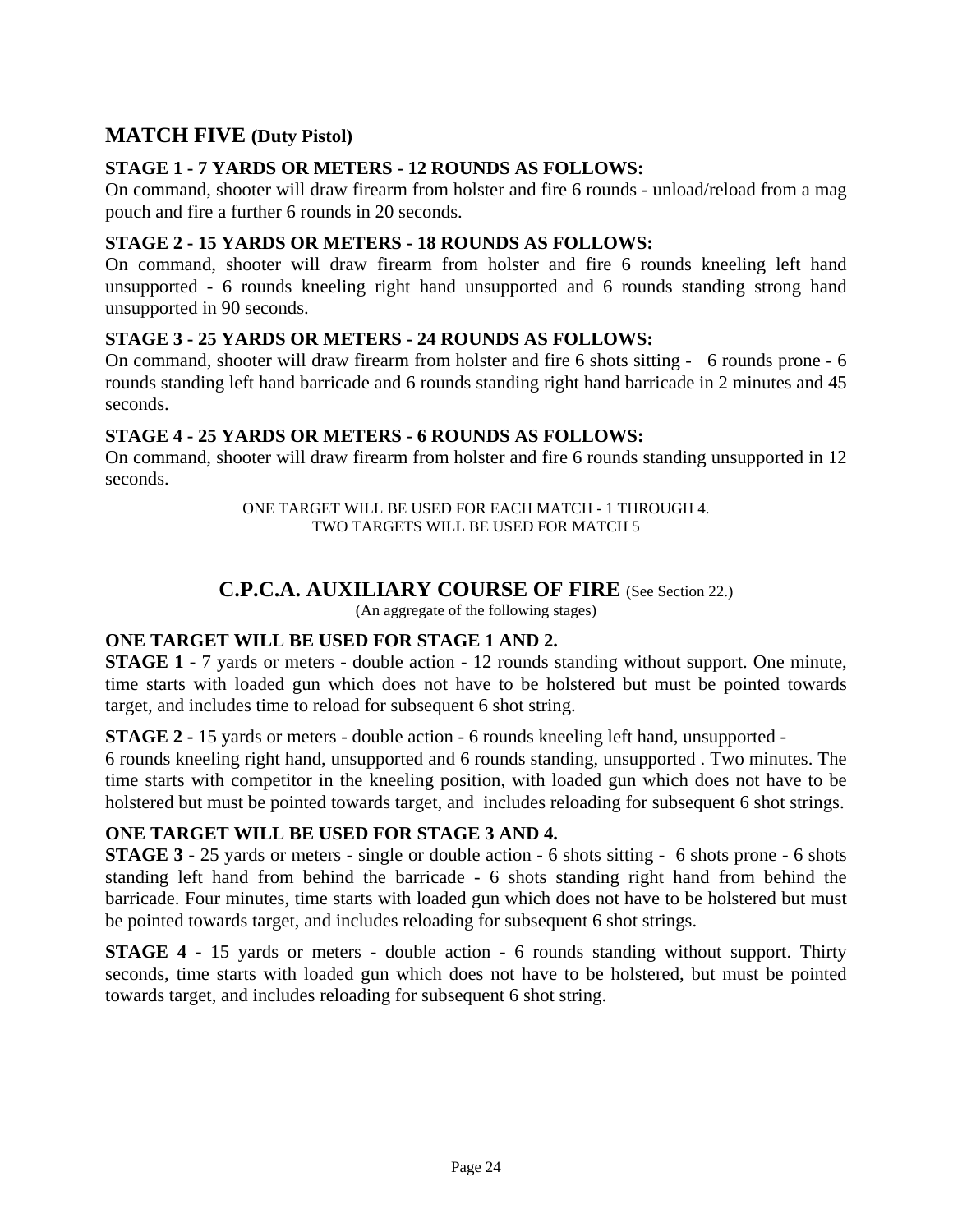## **Section 8 - TIME LIMITS**

**8.1. COMPUTING TIME -** When turning targets are used in Police Pistol Combat Tournaments, time begins from the time the target starts to face the shooter and until it starts to move to edge position. The signal to commence firing may be given orally, by whistle or by having targets turn.

**8.2. TIME ALLOWANCES** - See Section 7.

**8.3. TEAM TIME -** Same as for individual Matches.

## **Section 9 - TOURNAMENT REGULATIONS AND RANGE OPERATION**

**9.1. CYLINDERS OPEN -** Unless revolvers or pistols are holstered or cased, cylinders must be open at all times and/or slides locked open and magazine removed.

**9.2. REVOLVERS AND PISTOLS UNLOADED -** Revolvers or pistols will not be loaded until the competitor has taken position at the firing point and the command "LOAD" has been given.

**9.3. LOADED REVOLVERS OR PISTOLS -** A revolver or pistol that has a cartridge in the cylinder shall be considered as being loaded. A semi-automatic pistol which has the slide in the closed position and/or magazine inserted will be considered as being loaded. No revolver or pistol will be loaded until the competitor has taken their place at the firing line and the command "LOAD" has been given by the Range Officer.

### **9.4. "CEASE FIRING"** -

Revolvers: Revolvers will remain pointed downrange with the last six rounds in the chamber until the command to unload and holster is given. (the option will be to check the empty brass casings or to simply ensure that all revolvers are empty prior to holstering)

Semi-Automatic Pistols: Semi-Automatic Pistols will remain pointed downrange with the slide locked back until the command is given to make safe and holster.

Duty Pistols: All Duty Pistols will remain pointed downrange in the low ready position until the command is given to make safe and holster. (make safe means decock for DA pistols and does not apply to DAO or striker fired pistols).

**9.4.1. PENALTY** - This is for holstering before the command or failing to obey the command of the range officer.

 1st. time: A warning 2nd.time: A 60 point penalty 3rd time: Disqualification from the Aggregate match being fired.

The penalty for an Accidental Discharge (AD)on the firing line will be a disqualificiation from that aggregrate match. EG: Duty Pistol would mean Disqualification (DQ) from the entire duty pistol aggregate.

The penalty for an AD outside of the area of the firing line is a disqualification from the tournament.

In any case of a DQ the firearm involved will be disqualified from the remainder of the tournament.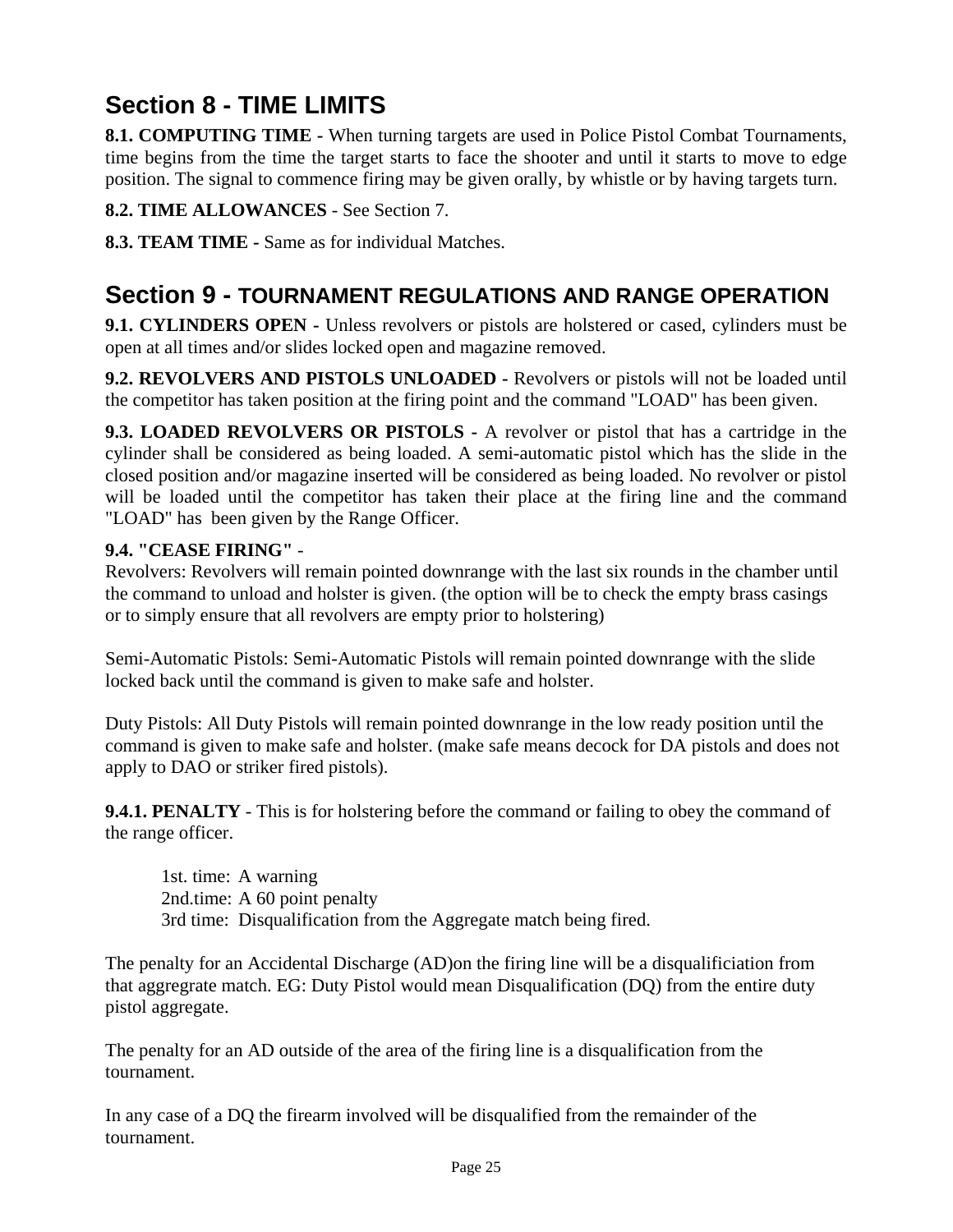**9.5. NOT READY** - It is the duty of the competitor to notify the Range Officer if not ready to fire at the time the Range Officer asks "IS THE LINE READY"**.** Any competitor who is not ready or whose target is not in order will immediately raise their arm and call "NOT READY ON TARGET". Should the Range Officer cause firing to proceed, the competitor concerned will be given an opportunity to fire their target in the earliest possible Relay or by time extension in their Relay. Failure of competitor to notify the Range Officer that they are not ready forfeits their right to fire.

**9.6. CHANGING REVOLVERS OR PISTOLS** - No competitor will change their revolver or pistol or interchange parts during the firing of any Match (except aggregate Matches), unless it has become disabled and has been so designated by the Range Officer. Claim that a revolver or pistol is disabled must be made immediately. All shots fired up to time the claim is made will stand as part of the official score.

**9.7. SIGHTING SHOTS** - Sighting shots are not allowed as part of the course of fire.

**9.8. ACCIDENTAL DISCHARGE (AD)** - An AD is any discharge of a firearm that is not directed downrange in the direction of the targets or at a time that is not specified for shooting by the Range Officer.

**9.9. DEFECTIVE CARTRIDGE** - Is one (a) that is unsafe to fire by reason of improper loading or structural deficiency - (b) that fails to fire when the primer is indented by the firing pin - (c) from which the bullet has not left the barrel. No claim for defective cartridge will be allowed.

**9.10. DISABLED REVOLVER OR PISTOL** - A disabled revolver or pistol is one that (a) cannot be safely aimed or fired - (b) has suffered damage so that it cannot be fired or will not function properly - (c) has suffered the loss of a sight or visible damage to the sight or sights. The fact that the sights are improperly adjusted does not constitute disablement. A revolver or pistol once declared disabled by the Range Officer shall not be used again for competitive firing until the defect has been corrected and the firearm has been ruled as safe by the Range Officer. No competitor will be allowed to re-fire their target because of a disabled revolver or pistol - defective cartridge or malfunction.

**9.14. WEIGHING TRIGGERS** - Triggers may be weighed with Official C.P.C.A. Trigger Weights, at the discretion of the Tournament Director, Official Referee, Jury or Protest Chairperson, except triggers of revolvers or pistols used in establishing National Records, which shall be weighed by a Tournament Official immediately after the firing of such record score, and must meet the specifications of Section 3 for the revolver or pistol prescribed by the Tournament Program. Failure of the trigger to meet the trigger pull specifications shall disqualify the competitor in Matches previously fired using said firearm during that tournament. While trigger pull is being weighed, the revolver or pistol shall be held with the barrel perpendicular to the horizontal surface on which test weight is supported. The rod or hook of test weight shall rest on lowest point of the curve in curved triggers or on a point approximately 1/4 of an inch from the lower end of straight triggers. To pass the weight test, a weight of correct number of pounds shall be lifted by the revolver or pistol trigger while all safety devices are in firing position from the horizontal surface on which it is resting, until the weight hangs free and without releasing the trigger. Revolver or pistols must be unloaded while trigger is being weighed. Competitors will be permitted to adjust triggers which have failed to pass a pre-match weight test provided they do not delay the Match. Failure of trigger to pass the weight test is the competitors responsibility.

**9.14 (a) THREE STRIKE RULE** - A trigger that is close to the required weight will be subject to the three-strike rule. There will be three attempts to test the weight of the trigger by the Chief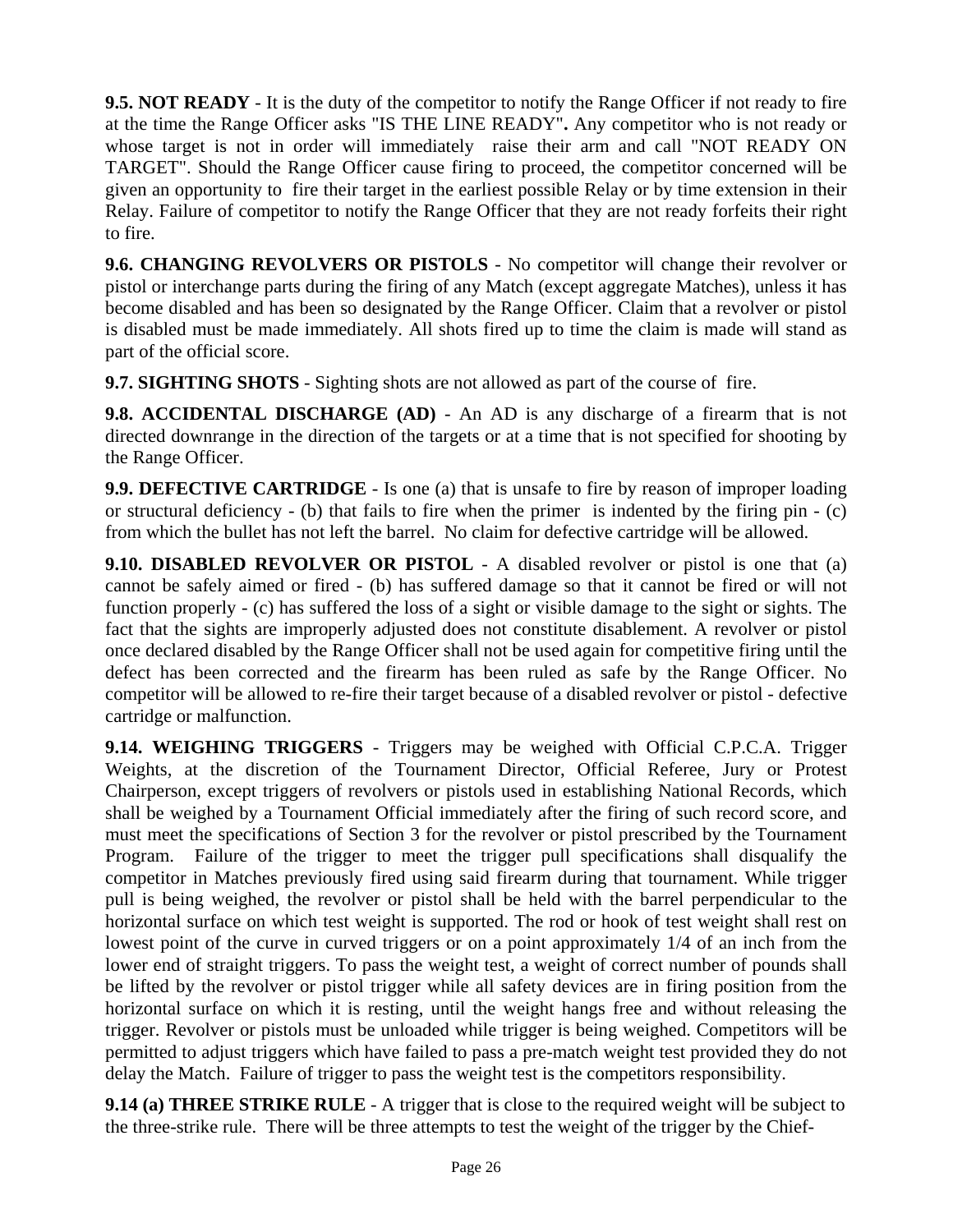Referee or his/her delegate. If the trigger does not meet the specification, the firearm will be ruled ineligible for the tournament. In the case of a competitor who is permitted to adjust the trigger prior to the match, the three strike rule will begin again. If the firearm fails a second time, it shall be disqualified from the tournament.



**CORRECT METHOD OF WEIGHING TRIGGERS** 

**9.16. COMPETITORS POSITION** - Competitors will take their position at the numbered firing point assigned, in such a manner so as not to interfere with competitors on either side. No portion of the competitor's body may extend or rest upon the ground forward of the firing line.

**9.17. COACHING PROHIBITED IN INDIVIDUAL MATCHES** - Coaching is prohibited in all individual Matches of Registered or Approved Tournaments. (See Rule 12.6)

**9.18. MATCHES NOT COMPLETE** - when a Match is not completed by all competitors in accordance with the Tournament schedule, the Match may be rescheduled or canceled. Any stage which has not been completed by competitors will not be re-fired. Only scores of a Match which has been completed will be included in a aggregate event or for National Record purposes, and a Match is not compete unless all competitors have fired.

**9.19. TARGET AND SCORE CARDS** - Targets constitute the scorecard until the score has been recorded on the scorecard and has been accepted by the competitor. (For competitors duties in scoring see Rule 14.14.1). Targets remain the property of the Tournament Sponsor.

**9.20. RANGE ASSIGNMENT** - When used, range assignment cards or sheets are prepared by the Statistical Office and delivered to the Range Officer giving firing line commands prior to each Match. Line Officers will check competitors on the firing line to ascertain that each competitor is on the proper firing point as indicated by the range assignment card. Should any re-assignment of competitors be necessary the Line Officer will note such re-assignments on the assignment card or list. These cards or lists will be turned in to the Statistical Office immediately upon the conclusion of the relay.

**9.20.1 RANGE ASSIGNMENT FOR SEMI-AUTOMATIC PISTOLS** - Competitors firing semi-automatic pistols will fire on separate relays than those firing revolvers or will be squadded to the extreme right side of the firing line on each relay.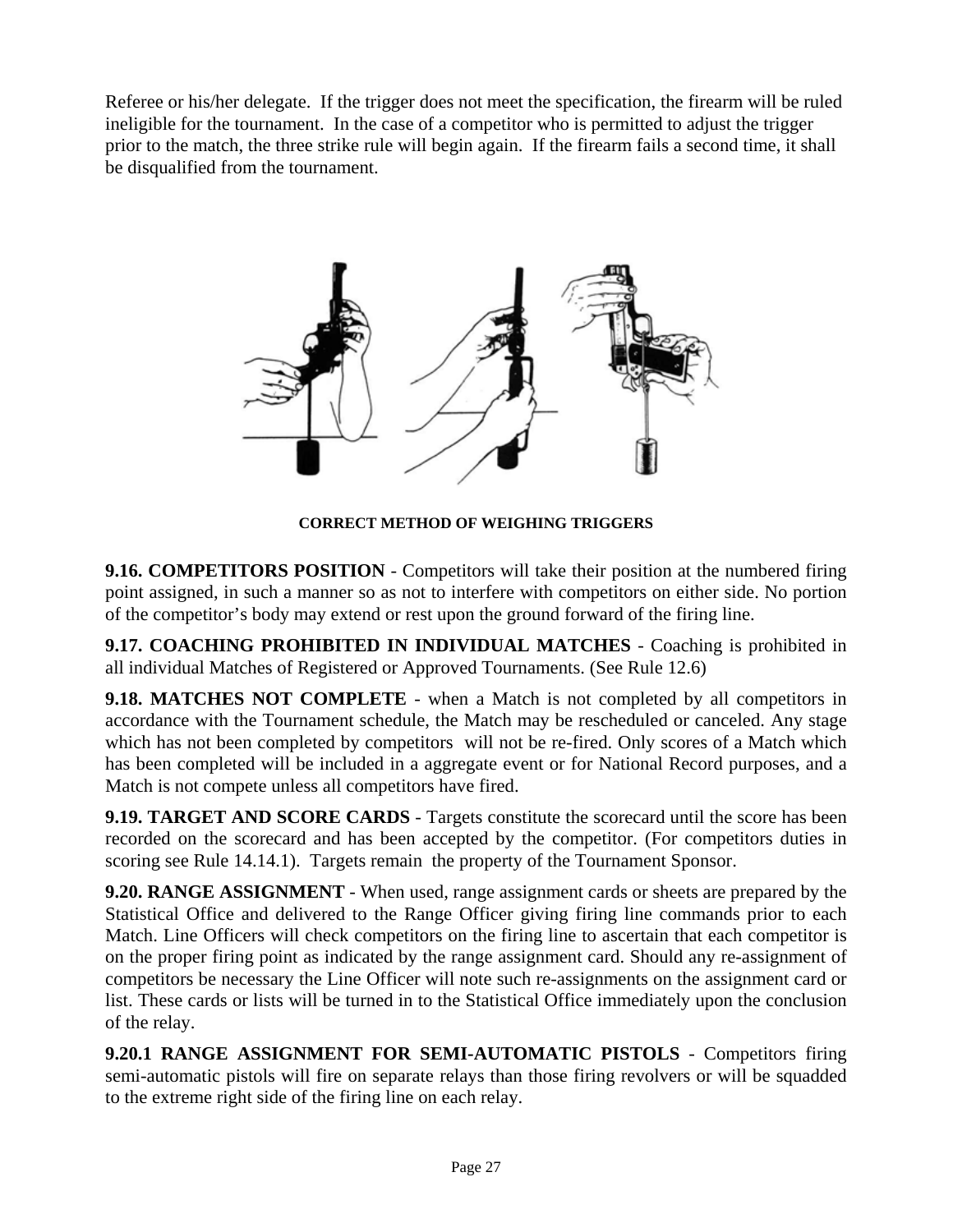**9.26. INTERFERENCE** - With the exception of competitors actually firing and range personnel necessary in the Match, the firing points and line will be kept clear at all times. Competitors will not be permitted to interfere with the handling of targets by range personnel.

**9.27. RE-FIRING** - No re-fires will be allowed for defective guns, ammunition or for malfunctions of competitor's equipment. A competitor may clear jams or malfunctions and replace the necessary cartridge or cartridges that have misfired or have been dropped. The competitor may pick up any dropped cartridge or cartridges provided all safety precautions are taken. Completing a string of fire in this manner will not constitute a re-fire. No additional time will be allowed. A loaded magazine or speedloader can be substituted for a dropped cartridge or cartridges, also in case of a misfire or malfunction.

- (a) When the firing of a string has been interrupted by some occurrence which renders it impossible for one or more competitors to complete the string under some conditions of the Match, the Official Referee will proceed as follows: Without being permitted to examine their targets, competitors in the relay who have been prevented from completing their strings and who have elected to re-fire the stage, will have their targets pasted or new targets substituted and a complete string will be fired and scored. Reasons authorizing this procedure are.
	- (1) failure to allow full time
	- (2) failure of targets to operate properly or uniformly for the entire string
	- (3) failure of paper target to remain in position on frame
	- (4) damage to target rendering impossible proper aiming or scoring
	- (5) appearance of some object in line of firing constituting a hazard
	- (6) some accident involving Range Personnel or competitor on firing line.
- (b) In the case of cross fires or excessive hits, the competitor whose target has the cross fire or excessive hits, has the option of accepting the low scoring shots on the target, or has the option of re-firing the target. If the competitor chooses to re-fire the target, the target with excessive hits will be be retained by the Official Referee. The re-fired target may not receive a score higher than the hits of highest value of the original target - If the score on the re-fired target is higher than the hits of highest value on the original target, then the highest score of the original target will be recorded - if the score of the re-fired target is lower than the original target, then the lowest score will be recorded.
- (c) In the case of some accident involving a competitor on the firing line such as being hit by lead or powder residue, that competitor must stop firing immediately. All shots will be counted. The entire stage in which the accident occurred will be re-fired on the same target. The lowest value shots of that string will determine the competitors score.

**9.28. ALIASES** - No competitor may register, enter or fire under an assumed name nor may be substituted for another in a Tournament.

**9.29. SCORE AND CLASSIFICATION FALSIFICATION** - No competitor will falsify his score or classification, nor that of any other competitor, nor be an accessory thereto. Should a competitor hold more than one classification, the highest classification must be used. (See Rule 18.4.)

**9.30. CROSS FIRES OR EXCESSIVE HITS** - No competitor will deliberately fire on the wrong target, nor fire more than the required number of shots. (See Rule 9.27.(b))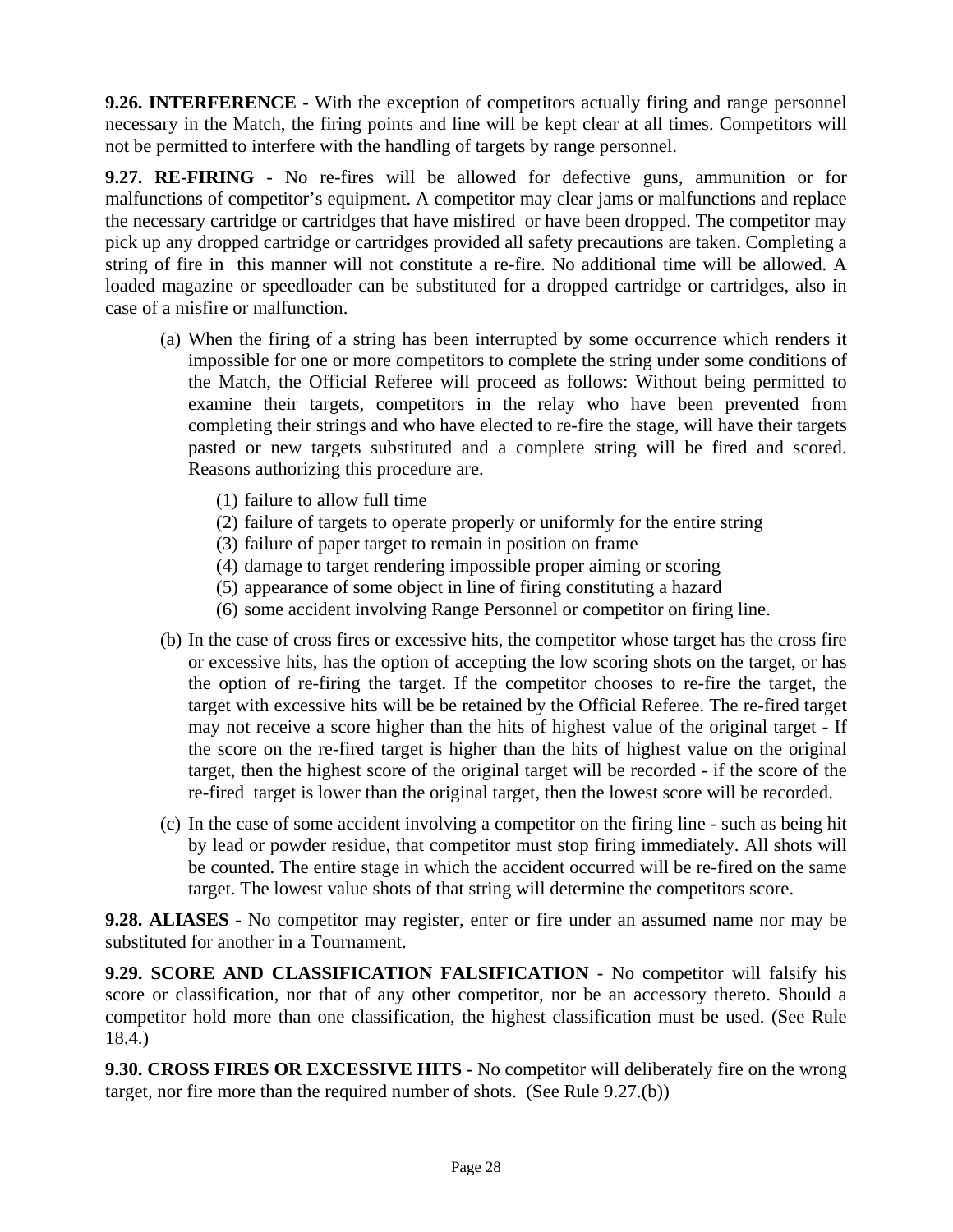**9.31. BRIBERY** - No person will offer a bribe of any kind to any Tournament Officials or competitors nor be an accessory of such a action.

**9.32. DISORDERLY CONDUCT** - Disorderly conduct or intoxication during a Tournament is strictly prohibited, anyone guilty of such an action will be expelled from the range. Expelled competitors will be disqualified from the Tournament with no return of entry fees.

**9.32.1 WILLFUL DESTRUCTION OF RANGE EQUIPMENT** - No competitor shall cause any damage to any range equipment through a deliberate or willful act**.** Anyone guilty of such an action will be expelled from the range. Expelled competitors will be disqualified from the Tournament with no return of entry fees.

**9.33. REFUSAL TO OBEY** - No person or competitor will refuse to obey any valid instructions given by any Official in regards to Rules or safety of a Tournament.

**9.34. EVASION OF RULES** - No competitor will evade or attempt to evade any Rules in this book or conditions of a Match as described in the Tournament Program, or take part in such an action. Refusal of a competitor or Tournament Official to give testimony regarding facts known to them concerning a violation or attempted violation of Rules will constitute them of being an accessory.

**9.35. DISQUALIFICATION** - Upon proper presentation of evidence the Official Referee may disqualify any competitor or order their expulsion from the range for violations of Rules or for any other conduct that is considered discreditable or unsafe. In the event of a disagreement with the Official Referees decision the next recourse would be the Jury which shall prevail, with final recourse to the Protest Committee.

**9.36. SUSPENSION** - For violations of these Rules any C.P.C.A. member may be suspended or expelled from the CANADIAN POLICE COMBAT ASSOCIATION upon the presentation of evidence at a hearing as described in the C.P.C.A. Bylaws.

**9.37. LIVE AMMUNITION** - Live Ammunition on the firing line: Live ammunition other than ammunition which is on a competitors person will be covered in a manner that live primers cannot be struck by accidental means.

## **Section 10 - RANGE CONTROL AND COMMANDS**

**10.1. DISCIPLINE** - The safety of competitors, Range Officials and spectators requires continuous attention by all to the careful handling of firearms and caution in moving about the range. Self discipline is required on the part of all during a Tournament. Where such self discipline is lacking it is the duty of Range Officers to enforce discipline and the duty of competitors to assist in such enforcement.

**10.2. LOUD LANGUAGE** - Loud or abusive language will not be permitted. Competitors and Range Officers will limit their conversation to official business directly behind the firing line.

**10.3. DELAYING A MATCH** - No competitor will delay the start of a Match through tardiness in reporting or undue delay in preparing to fire.

**10.4. POLICING THE RANGE** - It is the duty of competitors to police the firing points after the completion of each Match before leaving the firing line. The Range Officer will supervise such policing and see that the firing points are kept clean.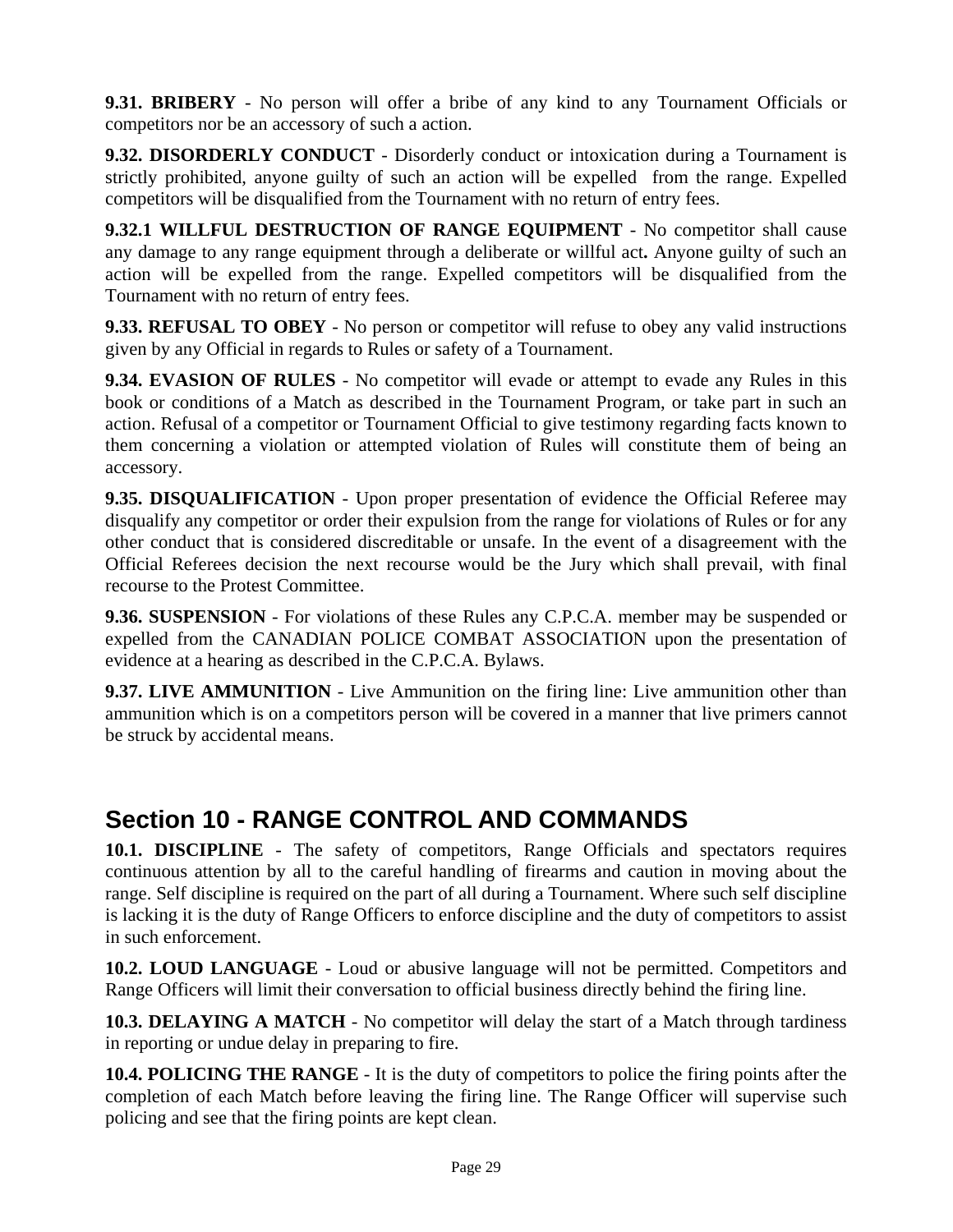**10.5. COMPETITORS WILL SCORE** - Competitors will score targets when requested to do so by the Range Officer giving firing line commands or as stated in the Tournament Program. **(NO COMPETITOR WILL SCORE THEIR OWN TARGET)**

**10.6. REPEATING COMMANDS** - The Range Officer giving firing line commands will repeat the commands only when those commands are not clearly heard by a competitor or competitors under their supervision.

**10.7. FIRING LINE COMMANDS** - When ready to start firing a Match, the Range Officer giving the firing line commands, calls the Relay to the firing line. Then announces the Match, Relay, Stage, position, number of rounds and time allowance.

Having made sure the range is safe, then the command is given "LOAD AND HOLSTER", then asks, "IS THE LINE READY?". Any competitor who is not ready or whose target is not in order will immediately raise their arm and call, "NOT READY ON TARGET \_\_". The person giving the firing line commands will call out "THE LINE IS NOT READY". When the problem has been corrected, then the command is given "THE LINE IS READY".

The targets if turning will be exposed or the signal is given to commence firing in approximately 3 seconds. The timing of the String or Stage is started when - the target starts to turn - or the command "COMMENCE FIRING" is given verbally - or by a sharp blast of a whistle.

"CEASE FIRING" When this command is given at the end of the time limit for each String, Stage or for any other occurrence, all firing will cease immediately, even if a competitor is about to let off a carefully aimed shot they must hold their fire. Failure to immediately obey this command is one of the worst infractions of range discipline. "CEASE FIRING" may be signaled verbally - or by a sharp blast of a whistle or by moving targets out of view. When the command to cease firing is given at the end of a string or stage the command is "ONLY ON THE COMMAND OF THE LINE OFFICER SHALL THE COMPETITOR EMPTY THE BRASS AND CLOSE THE REVOLVER CYLINDER AND HOLSTER OR RELEASE THE PISTOL SLIDE AND HOLSTER". When all Line Officers have given the signal that the range is safe, the necessary command to remove and score the targets is given.

Other commands used on Police Pistol Combat Ranges are: "Police Firing Points"- "As you were" - "Carry On" and "Move Barricades".

#### **10.8. TRIGGER CONTROL** -

- (a) **Double Action Firing** is accomplished by pulling the trigger through with one motion to raise the hammer and let it fall without cocking the hammer. When double action is specified it must be used.
- (b) **Single Action Firing** is accomplished by cocking the hammer before each shot is fired. When single action or double action is specified either may be used. Hammer may be cocked with either hand.
- (c) For semi-automatic pistols, as defined in Rule 3.3 and 3.4 the words "all firing double action" does not apply to semi-automatic pistols.

**10.9. LOADING** - After initial loading, all loading will be with cartridges taken from the competitor's pocket, cartridge belt, mechanical loaders or pouch which must be on the competitor's person, except as provided in Rule 9.27. Cartridge belts and pouches for Police Duty may be used. No more than six rounds may be loaded into semi-automatic pistol or magazine (unless otherwise specified for a specific type of Match). It is the competitor's responsibility to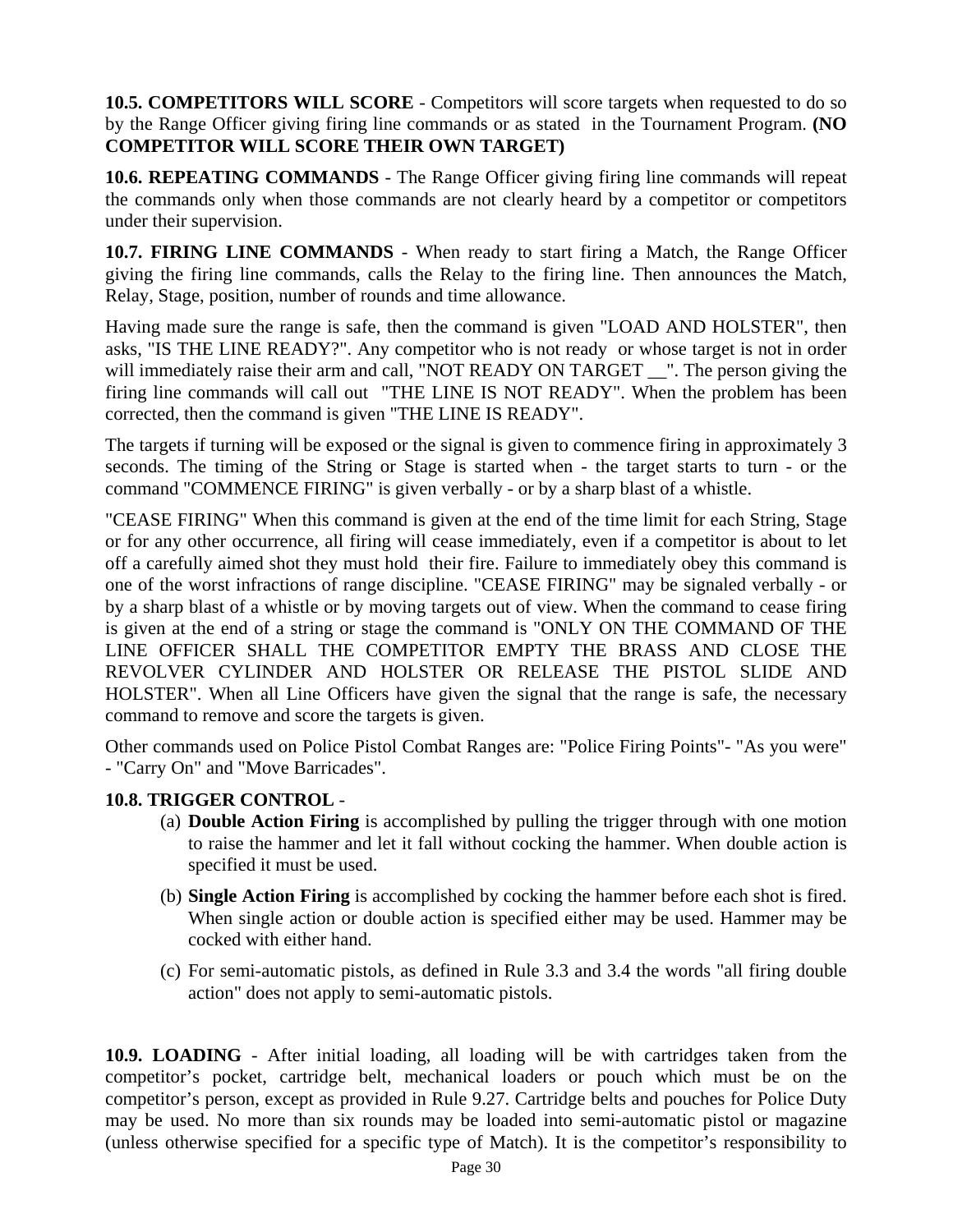have sufficient ammunition in their possession to complete the Stage or Match. If any equipment to be used is questionable, it should be submitted to the Official Referee for a decision prior to firing the first Match of the Tournament.

**10.10. HOLSTERED GUNS** - At the beginning of each Stage or Match, the gun must be in the holster. No part of the competitors hands may touch the gun or holster until the command to commence firing is given or when targets start to turn. (See Rule 5.3.)

**10.11. HOLSTERED SEMI-AUTOMATIC PISTOLS** - Loaded single action semi-automatic pistols, with a round in the chamber, will be holstered with the safety on "SAFE". Loaded double action semi-automatic pistols, with round in the chamber, will be holstered with the hammer lowered to the uncocked position. This does not apply to a internal safety pistol such as a Glock or similar type of pistol.

## **Section 11 - TOURNAMENT OFFICIALS**

**TOURNAMENT OFFICIALS** - Officials will be thoroughly familiar with Conditions of the Program and with the CANADIAN POLICE COMBAT ASSOCIATION RULES. A Chief Referee may compete in any Tournament they are officiating. (Rule 20.8.)

**11.1. TOURNAMENT DIRECTOR** - The Tournament Director is directly responsible for the efficient conduct of the entire Tournament. The Tournament Director may change a Match and firing conditions as were originally indicated in a program provided a Tournament Directors Bulletin is posted well before the start of a Match informing all competitors of such changes providing they are not contrary to the current C.P.C.A. Rules. The Tournament Director is directly responsible for the efficient operation of the range and for the safety and proper discipline of all Tournament operating personnel, competitors and spectators. Instructions from the Tournament Director for the operation of the Tournament will be complied with by all persons at the range. The Tournament Director will use their best judgment at all times and their behavior and decisions must be characterized by absolute impartiality, firmness, courtesy and constant vigilance, in the application of these Rules, the Tournament Director will confer with the Jury, Official Referee or Protest Committee on any doubtful point and will be guided by the Officials decision.

**11.1.1 DEPUTY TOURNAMENT DIRECTOR** - The Deputy Tournament Director, is appointed by the host sponsoring Club and is responsible to the Tournament Director for the efficient conduct of the entire Tournament and acts for the Tournament Director in all matters as listed in Rule 11.1..

**11.2. OFFICIAL REFEREE** - A C.P.C.A. Official Referee is required for all C.P.C.A. Sanctioned Tournaments. It is the responsibility of the host sponsoring Club to provide a Official Referee at their Tournament. The C.P.C.A. Official Referee is not a administrative or operating Official and is not responsible for the behavior or efficiency of either Range or Statistical Office personnel. It is the responsibility of the Referee to see that all C.P.C.A. Rules are properly interpreted and applied. Decisions of the Referee will be in the interpretation and application of these Rules and in scoring of challenged targets. The Referee will not score a target except when called to rule on a challenge. It is the responsibility of a Referee to rule on all Protests and Challenges. Except in emergencies involving the safety of personnel or property the Referee will not give instructions directly to Tournament operating personnel but will give all such instructions through the Tournament Director. In the event of a disagreement between Tournament Officials, the Official Referee shall prevail at the Tournament with recourse only to the Jury or Protest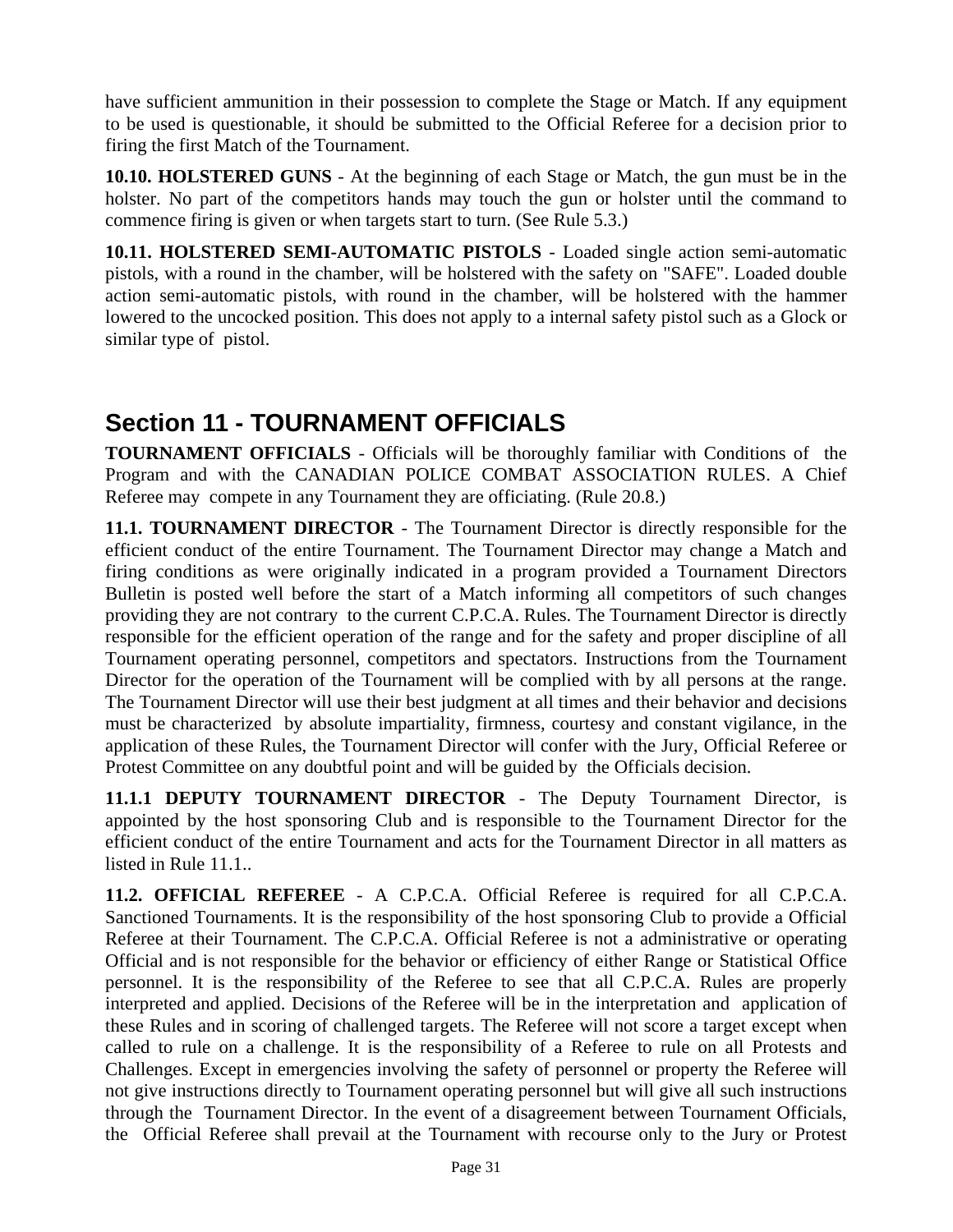Committee. The C.P.C.A. Official Referee may not change the C.P.C.A. Rules as printed herein and officially amended. The Referee may disqualify all or any portion of the scores if, in the Referees opinion such action is warranted. (See Rule 20.7.)

A report will be submitted on any Tournament Official who refuses to accept proper instructions given by the Official Referee. After a full hearing is held by the appointed C.P.C.A. Executive Protest Committee on such a report the Association may:

- (a) Warn, suspend or bar anyone from serving as a Official or competing in a C.P.C.A. Tournament.
- (b) Warn, suspend or cancel the Certificate of a C.P.C.A. Referee.
- (c) Refuse to accept any further registration or approval for a Tournament conducted on the same range or by the same organization until the infraction reported by the C.P.C.A. Referee has been corrected.

**11.2.1 JURY** - In all approved Registered C.P.C.A. Tournaments a 3 member Jury will be formed By the Tournament Director to function as described in Rule 11.2.. The members of the Jury may or may not be competitors in the Tournament. Jury members shall exempt themselves from ruling on a matter in which they are personally involved. The Tournament Director will name a replacement for that Jury member that was exempted. Under no circumstances may any Tournament Official be a member of a Jury that is described in Rules 11.1., 11.4., 11.5., 11.6. and 11.7.. The Jury Chairperson may disqualify a competitor or competitors, as directed by the Jury, under provisions of Rule 9.35..

**11.4. CHIEF RANGE OFFICER** - Will have full charge of the range and will conduct the Matches on the schedule approved by the Tournament Director. They are responsible for range safety, and enforcing all Rules.

**11.5. RANGE OFFICERS** - Each Range Officer is an assistant to the Chief Range Officer - Competitors may be assigned this duty, they will be responsible for the safety and discipline of range personnel, competitors and spectators in the section of the range to which they are assigned. They are responsible to see that that the competitors equipment and position are as authorized for the particular Match being fired. It is their duty to be completely familiar with the Tournament Program and with the C.P.C.A. Rules. They are to comply to the best of their ability to enforce all instructions issued by the Tournament Director or Chief Range Officer and will render all possible cooperation to other Officials. They must be constantly alert, impartial to their handling of competitors and courteous but firm.

**11.6. STATISTICAL OFFICER** - The Statistical Officer is in charge of all Statistical duties in connection with the Tournament except the actual recording of scores when this is being done on the range. The Statistical Officer is directly responsible to the Tournament Director. The Statistical Officer is assisted by as many Assistant Statistical Officers as may be required.

**11.7. TARGET OFFICERS** - Target Officers are under the command of the Chief Range Officer. The Target Officer is responsible for the safety and discipline of personnel or competitors engaged in the handling of targets. They are responsible for the maintenance of targets to be in proper condition and for proper mounting and dismounting of targets during the Match. When targets are mounted by the competitor it is the competitors responsibility that the correct target for the Match being fired is used.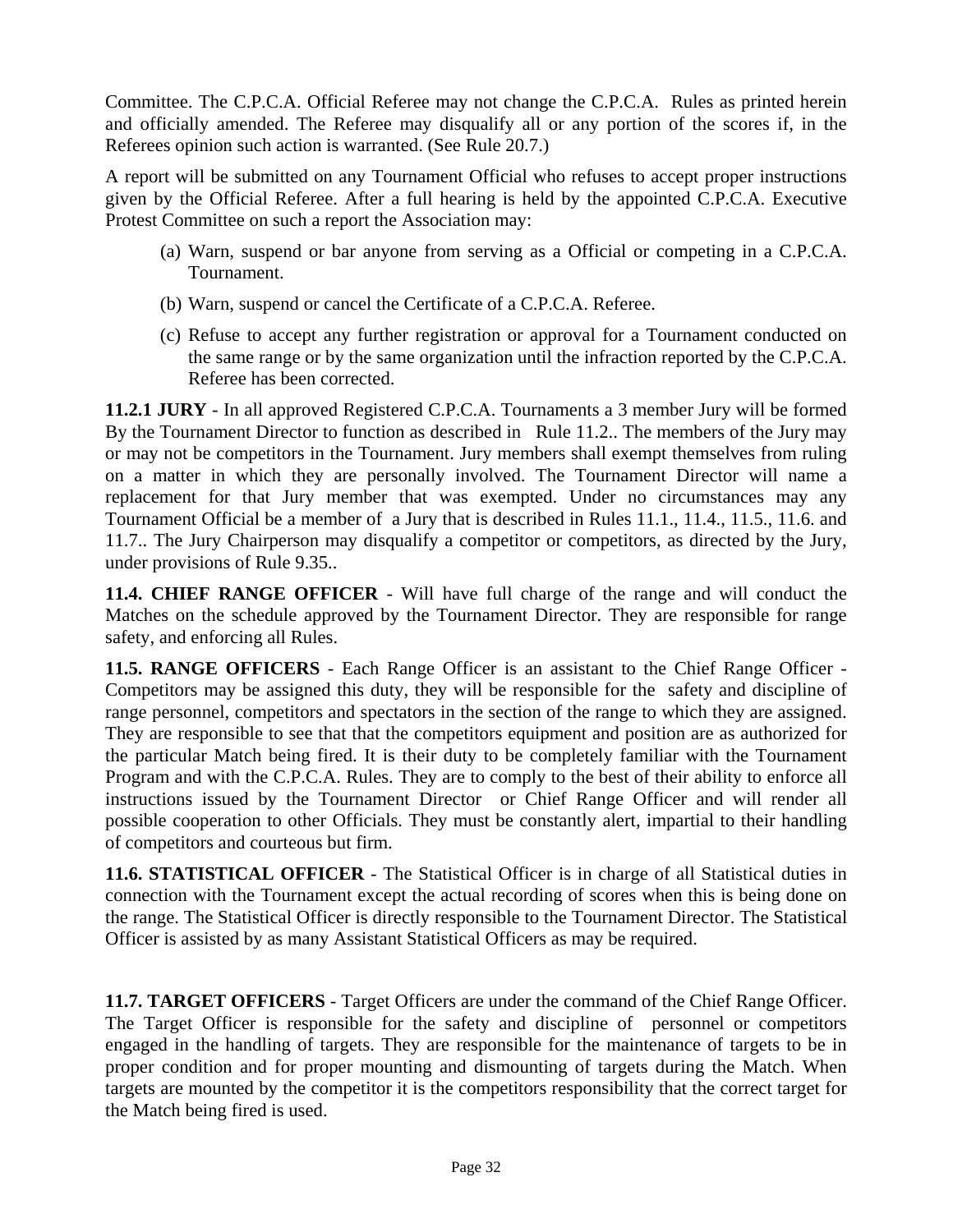**11.8. NATIONAL CHAMPIONSHIP PROTEST COMMITTEE** - A NATIONAL CHAMPIONSHIP PROTEST COMMITTEE must be appointed by the Tournament Director of any approved C.P.C.A. NATIONAL CHAMPIONSHIP TOURNAMENT. When such a Protest Committee is appointed, decision on Protests by the Committee are final, without appeal to the C.P.C.A. Executive Protest Committee. When cases of suspension from competition arise from a incident or incidents in a NATIONAL CHAMPIONSHIP, the Protest Committee may not act on such a matter but must forward a recommendation to the C.P.C.A. Executive Protest Committee to deal on the Protest Committees recommendation.

A Protest procedure must begin no later than one hour after the completion of firing for the day. In case of Awards, the Protest must begin no later than one half hour after completion of the Awards Ceremony.

**11.9. DUTY TO COMPETITORS** - It shall be the duty of all Tournament Officials to properly conduct themselves by being fair and impartial to all in carrying out their various duties. No Official shall molest a competitor nor allow such practice by another Official to take place. Should a competitors equipment or demeanor warrant disqualification for an individual Match or Tournament, it should be done in a manner as will cause the least inconvenience to all concerned. In so doing, the Official should state to the competitor the Rule or Section of Rules under which disqualification is being made.

## **Section 12 - TEAM OFFICERS DUTIES AND POSITION**

**12.1. TEAM CAPTAINS** - In Team Matches each team must have a designated Captain. They are responsible for maintaining discipline within the team. They will, at all times, cooperate with the Officials of the Tournament in the interest of safety, efficiency and good sportsmanship. A Team Captain is responsible for all the duties of members of the team. In Team Matches, it is the Team Captains responsibility to:

- (a) Be familiar with the Tournament Program.
- (b) Make proper entries.
- (c) Enter all required data on team score cards.
- (d) Have team members report at proper firing point on time and ready to fire.
- (e) Check scores, make sure score cards are signed and make Challenges.
- (f) Check preliminary and Official Bulletins and Official Notices.
- (g) Make Protests.
- (h) Collect Awards.

**12.2. TEAM COACH** - The Team Coach is the Team Captains Deputy performing such duties as the Team Captain may assign them. The Team Coach serves as a Team Captain in the absence of the Team Captain, and under such circumstances becomes responsible for maintaining discipline within the team and assumes all the duties of the Team Captain.

**12.3. TEAM ENTRIES** - In Team Matches the Team Officers, all firing members of the team, and alternate firing members, if allowed by the Match conditions and provided by the team, must be named on the entry form before any member of that team fires a shot in the Team Match. If the Team Captain or Team Coach is also a firing member they must be declared. (See Rule 2.10.)

**12.4. SUBSTITUTIONS OF ALTERNATES** - If alternates are allowed and have been named on the entry form, the Team Captain may substitute an alternate for a firing member at any time before the firing member concerned has fired their first shot of the Match, notifying the Range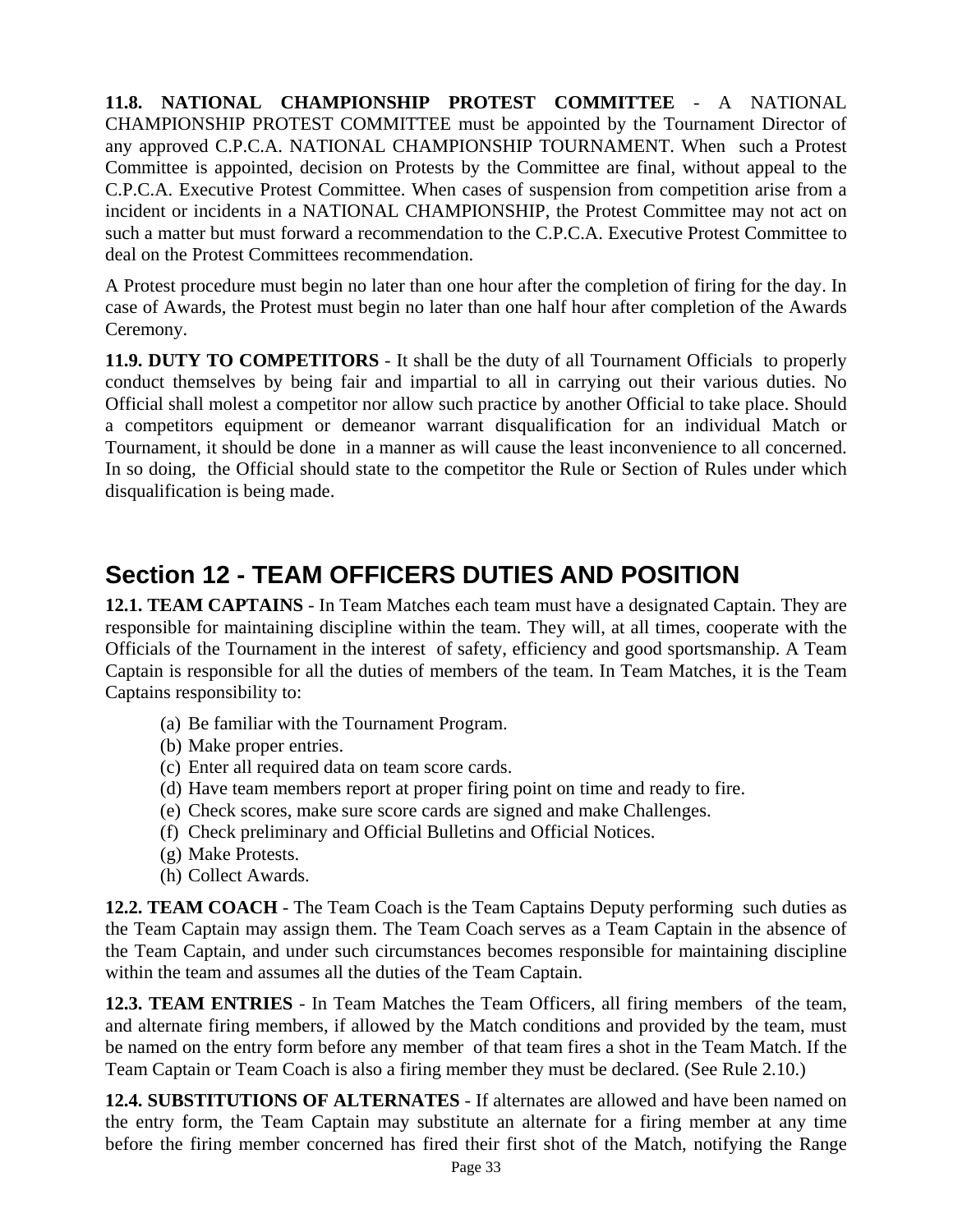Officer of the change. After a team member has fired their first shot that team member may be substituted for only in case of being disabled due to an accident or illness and only if approved by the Chief Range Officer or Official Referee. All shots by the shooter being replaced will count, the replaced shooter will only fire the uncompleted portion of the replaced shooters course of fire.

**12.5. TEAM CAPTAIN OR COACH POSITION** - In Team Matches, the Team Captain or Coach will be allowed on the firing line between and slightly to the rear of the shooter in such a position as not to interfere with the proper operation of the range or with any competitors of another team. They may not deliberately act as a sun shade or wind screen.

**12.6. COACHING IN TEAM MATCHES** - Coaching is permitted in all Team Matches within the team only. Each competitor may have a coach in Team Matches. The Coach may assist team members by calling shots, checking time, checking scoring, ordering sight adjustments, etc., the Coach must control voice commands as not to disturb other competitors, the Coach will not physically assist in anyway, to load, make sight adjustments, etc.. No optical devices other than binoculars may be used by the Coach.

## **Section 13 - STATISTICAL OFFICE DUTIES**

**13.1. DUTIES OF OFFICE** - It is the duty of the Statistical Office to:

- (a) Register competitors and check for eligibility and classification.
- (b) Accept Match entries.
- (c) Prepare, post and keep a current list of competitors indicating Name, competitor number and Classification.
- (d) Squad competitors and prepare range assignment cards when such cards are being used.
- (e) Prepare and distribute score cards to competitors.
- (f) Check score cards for errors and if errors are found make the necessary changes and correct the totals.
- (g) Tabulate scores in order of merit.
- (h) Prepare Preliminary and Official Bulletins.
- (i) Maintain a Official Bulletin Board.
- (j) Determine Award Winners for distribution of Awards.
- (k) Report to the Tournament Director, Official C.P.C.A. Referee or Jury Chairperson on any irregularities in firing or scoring which may be indicated by squadding records or score cards.
- (l) Make required reports to C.P.C.A. within specified time.

**13.2. RETENTION OF RECORDS** - The Statistical Office will retain in good order all completed score cards for 30 days. All Distinguished score cards should be sent to the C.P.C.A. Distinguished Coordinator within 48 hours.

**13.3. PRELIMINARY BULLETINS** - Preliminary Bulletins on all Matches will be posted promptly on the Official Bulletin Board and remain a reasonable length of time to allow competitors to notify the Statistical Office of apparent errors. However, where a Bulletin Board is used and all scores of competitors are copied thereon, such will be accepted in lieu of the above.

**13.4. OFFICIAL BULLETIN** - Official Bulletins will be posted on the Official Bulletin Board. However, in the procedure outlined in Rule 13.3. for Bulletin Boards, such scores shall be acceptable and become final.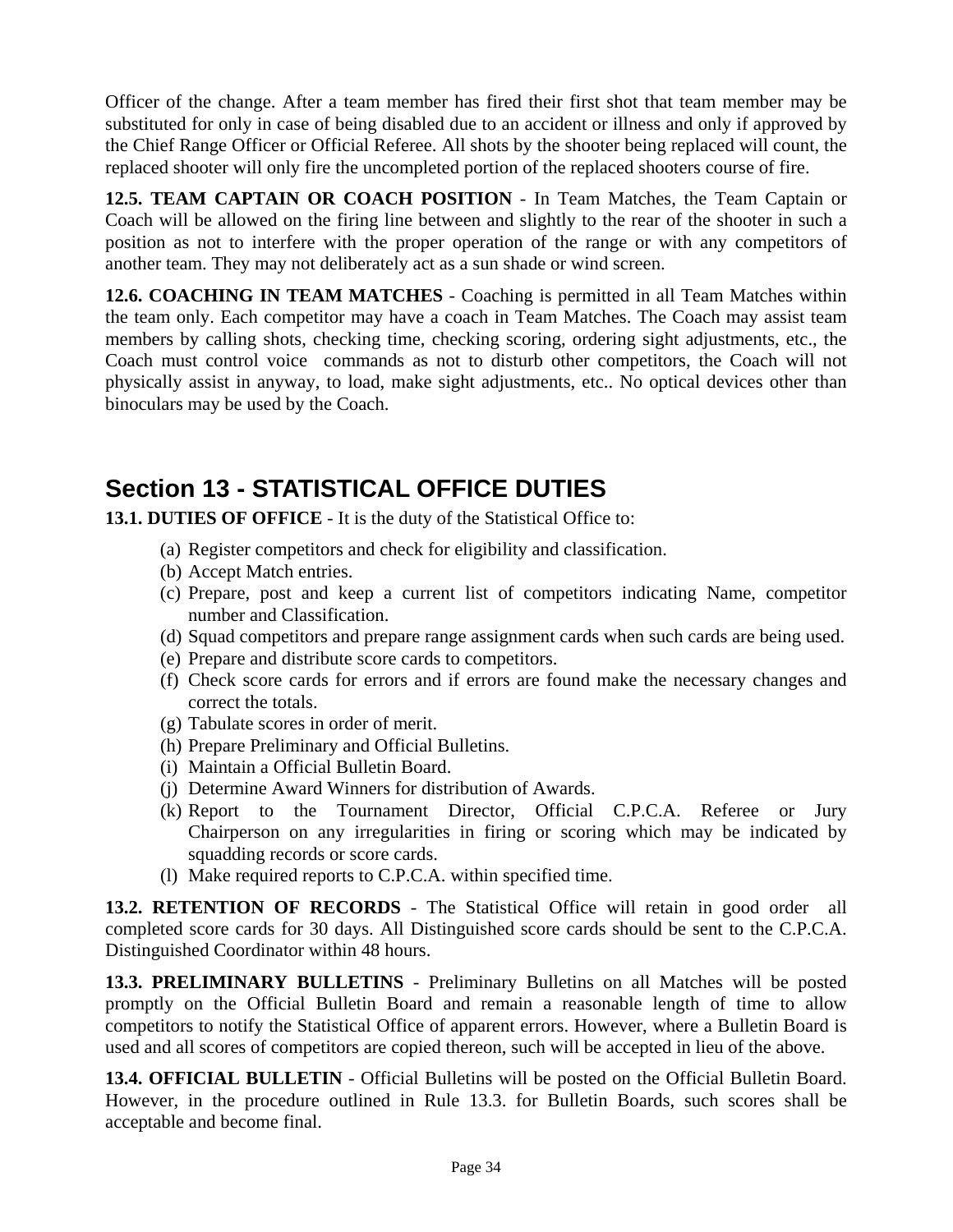**13.5. CORRECTION OF BULLETIN ERRORS** - The Statistical Office will correct errors which come to the attention of the office prior to the publication of the Official Bulletin.

**13.6. CHANGING OFFICIAL BULLETINS** - No Official Bulletin shall be changed except on authority of the Tournament Director, Chief Referee or Jury. Subsequent changes from the Tournament Director, Chief Referee or Jury are limited to correction of:

- (a) Typographical errors.
- (b) Aggregate Bulletins on which total score does not agree with scores shown on the Official Bulletins for Matches constituting the aggregate.
- (c) Where an error was made by not following the Program Schedule of Awards.
- (d) Errors in Classification of competitors, the competitors having been previously advised of such error and of their correct Classification.
- (e) Disqualification of competitors as provided by Rule 9.35..

**13.7. INDIVIDUAL SQUADDING** - Where advance entries are received, squadding for all Matches may be made in advance. Competitors may be squadded so they move a predetermined distance along the firing line after each Stage or Match. Where post entries are received, they may be squadded as fill-ins to the above. Competitors from the same Department if possible will be separated by at least one firing point. Range assignment for competitors using Semi-Automatic Pistols. (See Rule 9.20.1)

**13.8. TEAM SQUADDING** - All Team Matches will be squadded with one or two adjacent targets assigned to each team and where possible all teams will fire concurrently. Coaching within the team is permitted in Team Matches.

Team score cards will indicate the names of the team members or alternates.

Except in Matches where targets will be shown with the competitors name or number, Team Captains may assign team members in such order as they desire.

## **Section 14 - SCORING AND MARKING**



The correct method of scoring. The shot on the left target counts nine, the target on the right ten.

**14.1. WHEN TO SCORE** - Targets are scored at completion of each Stage or Match as indicated by Tournament Officials.

**14.2. WHERE TO SCORE** - Targets may be scored on the target frames, or a designated area assigned for scoring targets.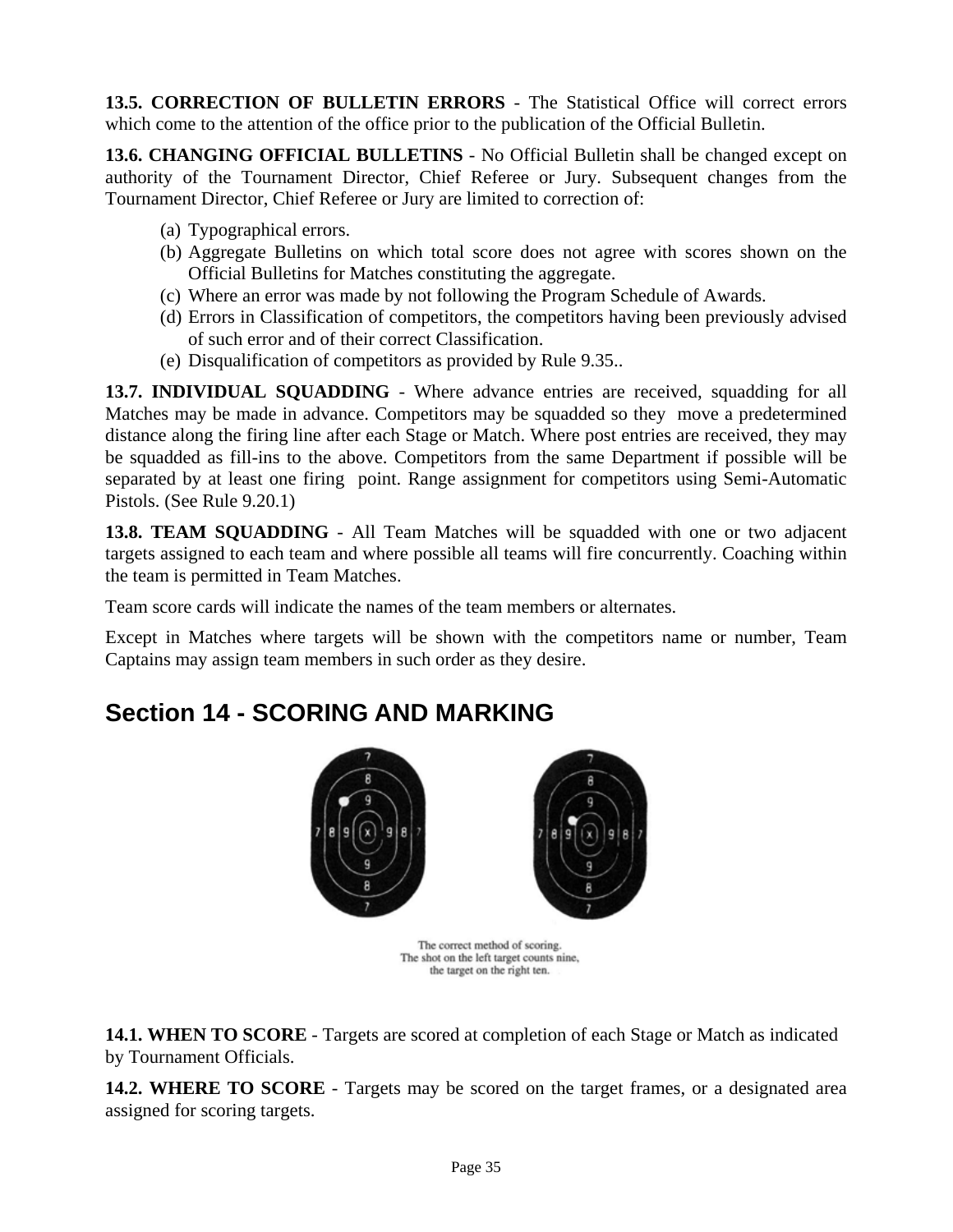**14.3. HOW TO SCORE** - A shot hole, the leaded edge of which comes in contact with the outside of a scoring ring will be awarded the higher value. A overlay may be used to determine the value of close shots.

The Official Referee in a Tournament is the only one authorized to use a scoring plug. (See Rule 14.3.1)

#### **GAUGE DIAMETER LIMITS**

| .32 caliber | $.310" - .314"$ | $10$ mm/.40 caliber | $.397" - .401"$ |
|-------------|-----------------|---------------------|-----------------|
| 9mm         | $.355" - .359"$ | .44 caliber         | .426" - .430"   |
| .38 caliber | $.355" - .359"$ | .45 caliber         | -450" - 454"    |

- (a) In case of a key-holed or tipped shots the higher value is awarded if the leaded edge of the bullet hole touches the scoring ring of higher value even though the hole is elongated to the bullets length rather than being a circle of the bullets diameter.
- (b) In case of skid shots the higher value is awarded if the leaded edge of the bullet hole touches the scoring ring of the higher value, except the value of a skid shot may not be more than one ring higher than the original point of bullet contact with the target. The target shall be defined as the entire card or paper on which the scoring rings are printed but shall not include the backing. When the original point of bullet contact is outside the target it will be scored as a miss. When the original point of bullet contact is on the target but outside the scoring rings and the leaded edge of the bullet touches a scoring ring it will be awarded the value of lowest scoring ring.
- (c) When a bullet enters the target from the back it will be scored as a miss.
- (d) Should a competitor be called for an infraction. The highest value shot or shots will be deducted for each infraction.

**14.3.1 AUTHORIZED USE OF PLUG TYPE SCORING GAUGE** - The Official Referee in a Tournament is the only one authorized to use a plug. Competitors may only use overlays.

**14.4. MISSES** - Shots outside the scoring rings are scored as misses (Except as provided in Rule 14.3.(b)). Any shot which does not pass through the target and the backer will be scored as a miss.

**14.5. EARLY OR LATE SHOTS** - If any shots are fired at the target before the signal or command to commence firing is given, or if the signal or command to cease firing is given, the shots of highest value will be deducted, for every shot fired in error, and will be scored as misses.

**14.6. ALL SHOTS COUNT** - All shots fired at the target by competitors after they have taken their position at the firing point will be counted in their score, even for shots accidentally discharged.

**14.7. HITS ON WRONG TARGET** - Shots on the wrong target will be scored as a miss.

**14.8. RICOCHETS** - A hole made by a ricochet bullet will not count as a hit, and will be scored as a miss. It must be noted that a bullet which key-holes is not necessarily a ricochet.

**14.9. VISIBLE SHOTS AND CLOSE GROUPS** - As a general rule only those shots which are visible, will be scored. An exception will be made in the case where a group of three or more shots are so close that it is possible for a shot or shots to have gone through the enlarged hole without leaving a mark and there is no evidence that the shot or shots have gone elsewhere than through the assigned target. In such a case, the competitor will be given the benefit of the doubt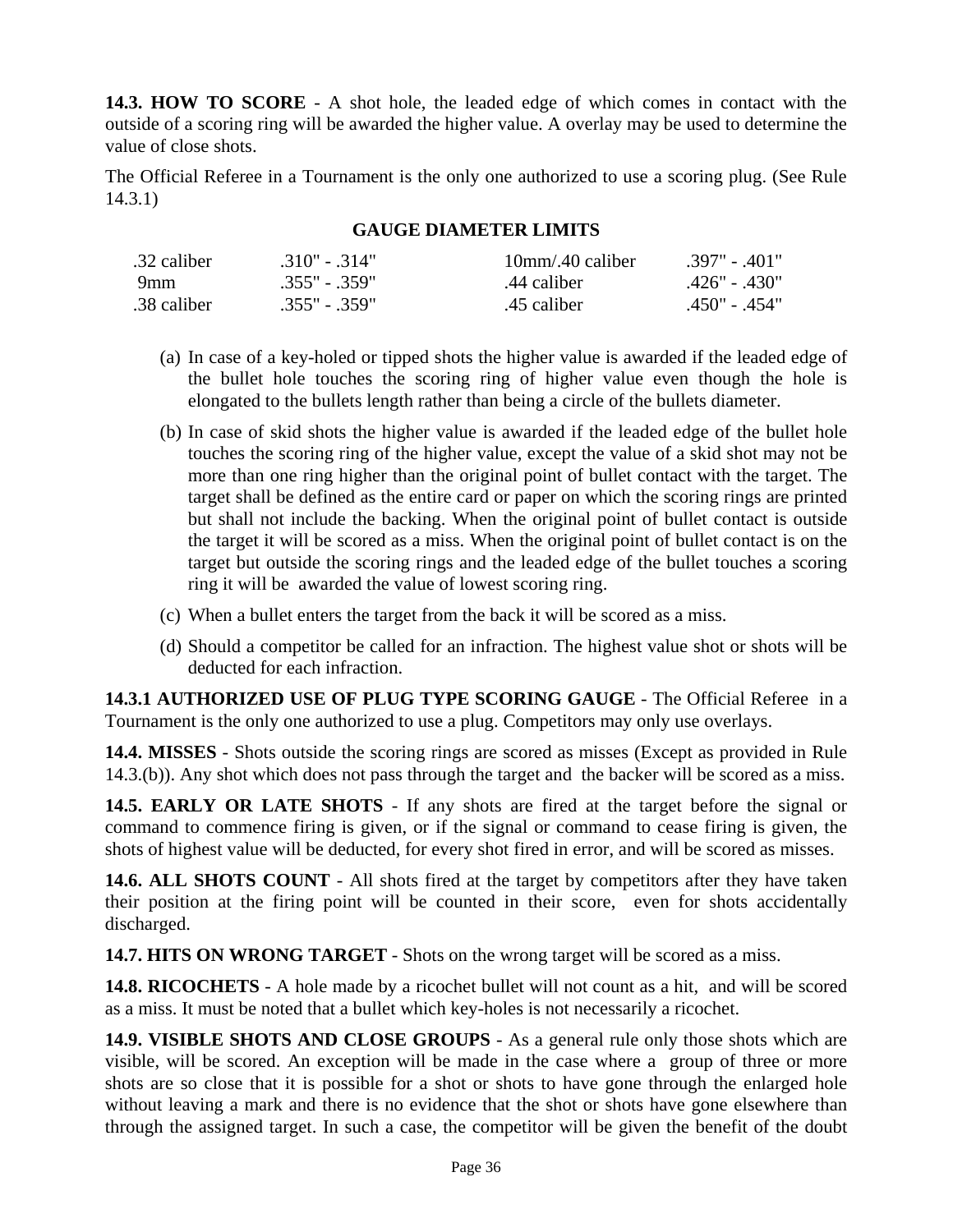and scored for the non-visible shots, on the assumption the shots passed through the enlarged hole. If such assumption should place a non-visible shot in either of two scoring rings, it shall be scored in the higher valued ring.

**14.10. EXCESSIVE SHOTS ON TARGET** - If more than the required number of shots appear on the target, any shot which can be identified by the bullet hole as having been fired by another competitor, other than the competitor assigned to the target or as having been fired in a previous string, that shot will be disregarded and will not be scored. If more than the required number of shots then remain on the target a complete new score may be fired in accordance with Rule 9.27.(b), except:

- (a) If all shots are of equal value, the score will be recorded as the required number of shots of that value.
- (b) If the competitor wishes to accept a score equal to the required number of shots of lowest value, the competitor will be allowed to do so.
- (c) If a competitor fires less than the required number of shots through their own fault, and should there be more shots on the target than the shots fired, they will be scored the number of shots of highest value equal to the number of shots fired, and recorded a miss for each unfired cartridge.

**14.11. TARGET SCORING** - Targets may be scored and changed as determined by the Tournament Sponsor and specified in the program provided C.P.C.A. Rules are not violated. After firing the required number of strings or shots, upon command of the Range Officer competitors may go forward and examine their targets, but may not handle or touch them.

- (a) When targets are scored before removal from the frame, the competitor scoring the target records the shots, has the score accepted by the competitor, if the competitor disagrees with the score the competitor may file a Challenge Rule 16.1.. Each target is then repaired or replaced with a new target.
- (b) Where targets are scored after removal from the target frames by a target detail or a competitor (if a target detail is not provided) on the command of the Chief Range Officer "Change Targets", then the targets are taken by the competitor scoring the target to the designated location where scoring takes place.
- (c) Targets intentionally altered or marked to benefit a competitor over another competitor will not be scored.

**14.14. SCORER'S DUTIES** - When targets are scored on the target frame or at a designated location where scoring takes place, a competitor scoring the target will:

- (a) Determines and records all the shot values in the "legend" of the target located in the upper right hand corner.
- (b) Records the proper number of shots of each value in the space provided on the score card.
- (c) Signs the score card after completing to record the scores of the target on the score card.
- (d) Returns the score card to the competitor for review.

**14.14.1 COMPETITORS DUTIES IN SCORING** - After the score card has been completed and signed by the competitor that scored the target, the competitor will:

(a) Check the shots on the target and compare the recorded shots entered on the score card.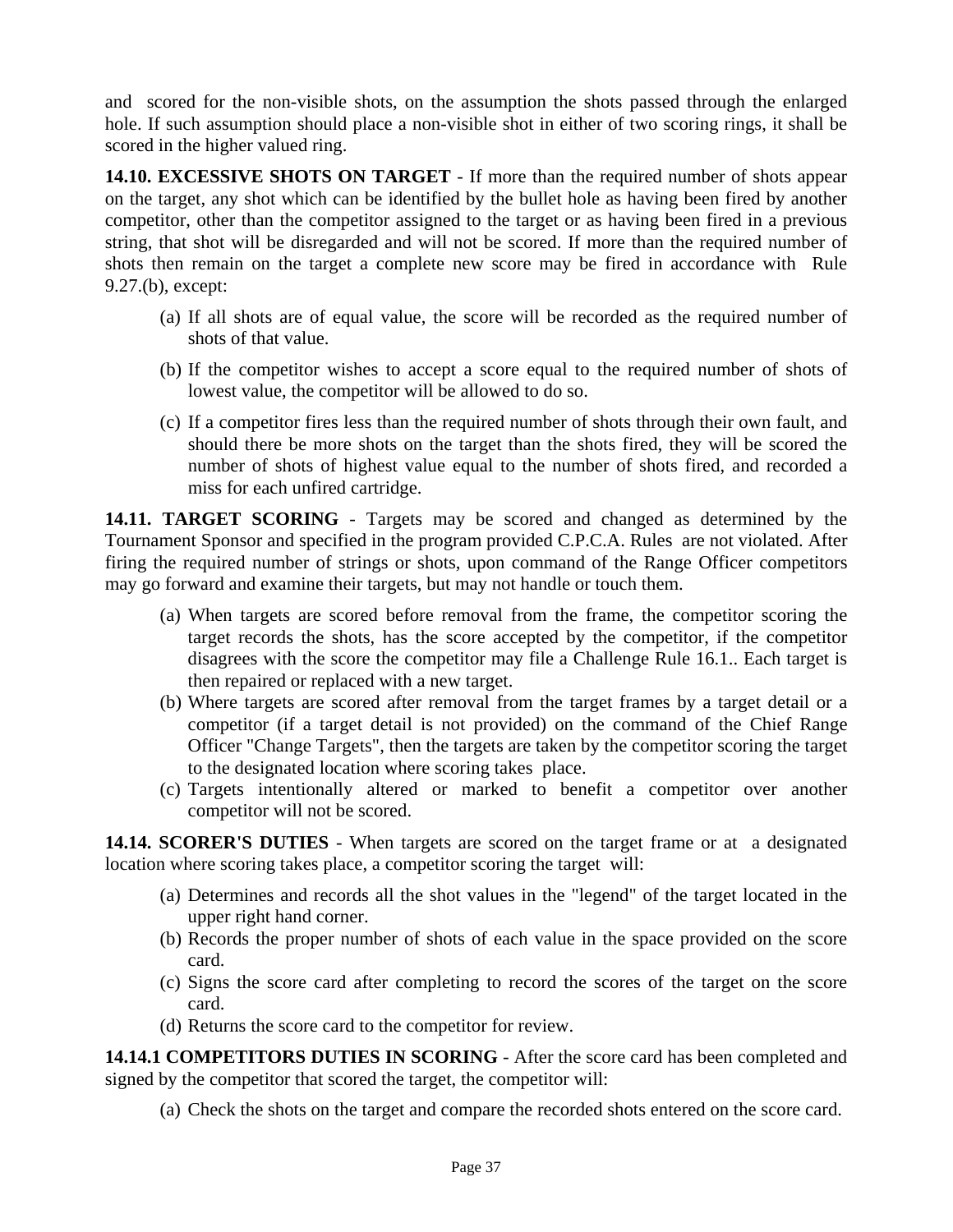- (b) Check the score card for complete entries and evaluation of the shots recorded, making sure they are of the correct value and that the required number of shots for the Stage or Match are accounted for.
- (c) Sign the score card if satisfied the shots are properly recorded and all shots are accounted for.
- (d) If there is a disagreement on the score or value of a shot or shots on the target, the competitor may file a challenge. (See Rule 16.1.)
- (e) After the Challenge is completed the score card is signed by the C.P.C.A. Official Referee and with the competitors signature the score card is turned into the Statistical Office.

**14.15. SCORE CARDS** - Score cards for the Tournament will be prepared by the Statistical Office and issued to the competitor. At the conclusion of each Stage or Match the score cards will be turned into the Statistical Office.

**14.16. ERASURES ON SCORE CARDS** - Erasures on score cards are not permitted. If a error is made the competitor scoring the target will draw a line across the incorrect score and place the correct score with their initials beside it.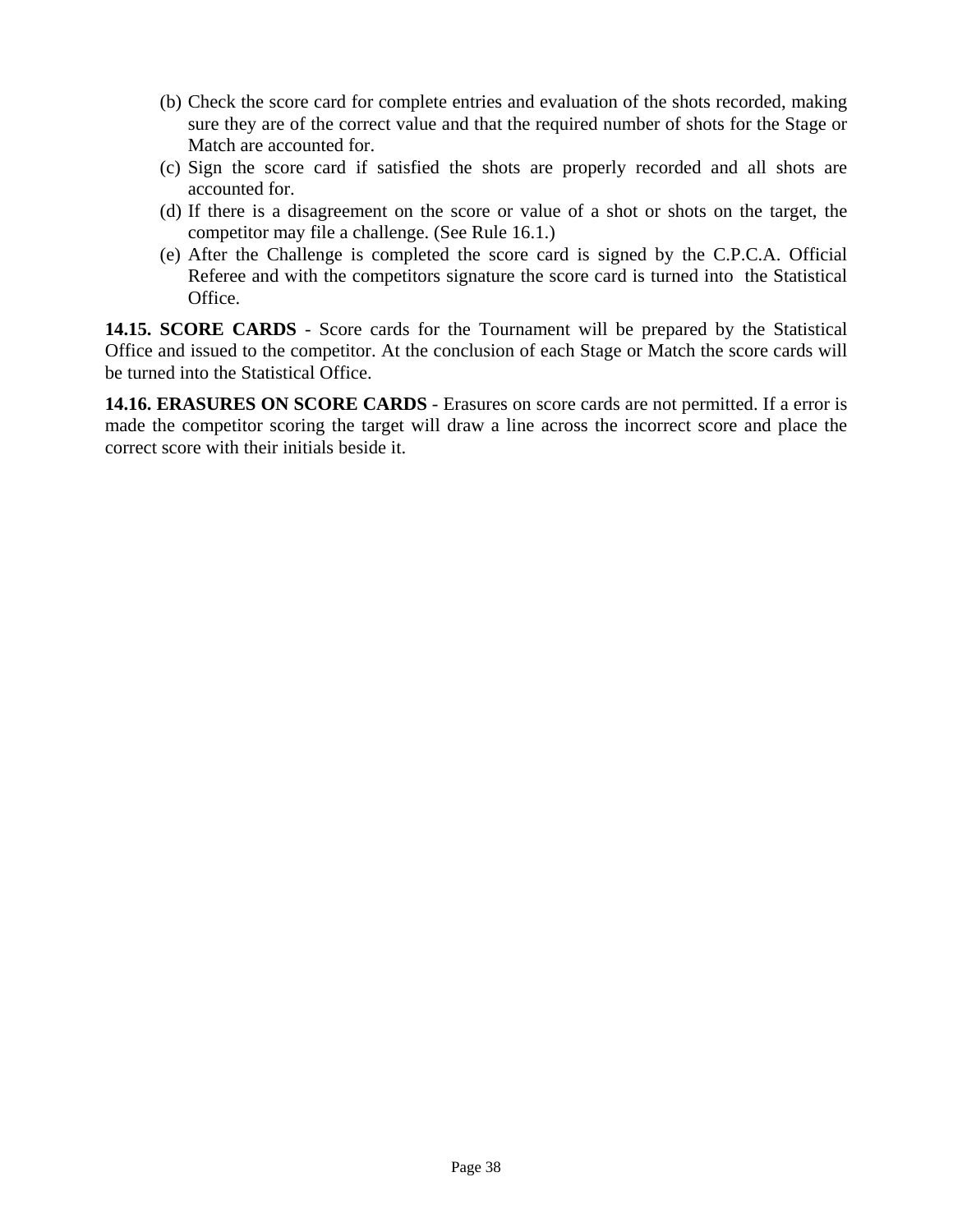## **Section 15 - DECISION OF TIES**

Note: All tie (same numerical score) Ranking Rules will be applied in the order as follows.

**15.1. MATCH** - The term "Match" as used in this Section refers to all individual, team and aggregate Matches.

**15.2. VALUE OF "X"** - In all Matches where the X is scored an X is a shot of highest value.

**15.7. TEAM MATCHES** - Ties in Team Matches will be ranked in the order shown below:

- (a) By considering team score as though it were a single score fired by an individual. The same precedent applies as that indicated in Rule 15.11..
- (b) By the highest individual aggregate score.
- (c) By second highest individual aggregate score, etc..

**15.9. LEAGUE TIES** - In league type Tournaments in which standing of teams is determined by number of Matches won and lost, ties will be decided by a shoot-off over the same course of fire as used during the league season.

**15.11. BREAKING TIES** - When two or more competitors or teams have the same numerical score, tie scores will be ranked in the following order:

- (a) By the greatest number of X's in that Match.
- (b) By the greatest number of X's in Stages 3 and 4 combined in that Match (if applicable) or if an aggregate by the total score in Match 5 and if still a tie exists, by the greatest number of X's in Stages 3 and 4 combined.
- (c) By the fewest misses in the Match.
- (d) By the fewest number of shots of lowest value in the Match.
- (e) By the fewest number of shots of the next lower value in that Match.
- (f) Continue this procedure until the tie is broken.
- (g) Individual competitor ties which cannot be broken will be resolved by the following individual fired Match or Matches as necessary. For example, Match #1 ties will be broken by Match #2 score, etc..
- (h) The individuals aggregate score will be used to break the unbreakable individual competitor ties which cannot be broken in the last fired individual Match included within the individual aggregate. Tie scores in an additional or supplemental Match (such as the "Service Match", the "Distinguished Match", an "Off Duty" handgun Match, etc.) that cannot be broken by (a) through (f) will be broken by the highest individual aggregate score.
- (i) If the tie cannot be broken, all competitors concerned will fire the 25 yard or meter Stage #4 of the National Police Course until the tie is broken.
- (j) All scores tied numerically and tied with X's for places below the last Award shall be listed with equal rank in alphabetical order using the competitors family name.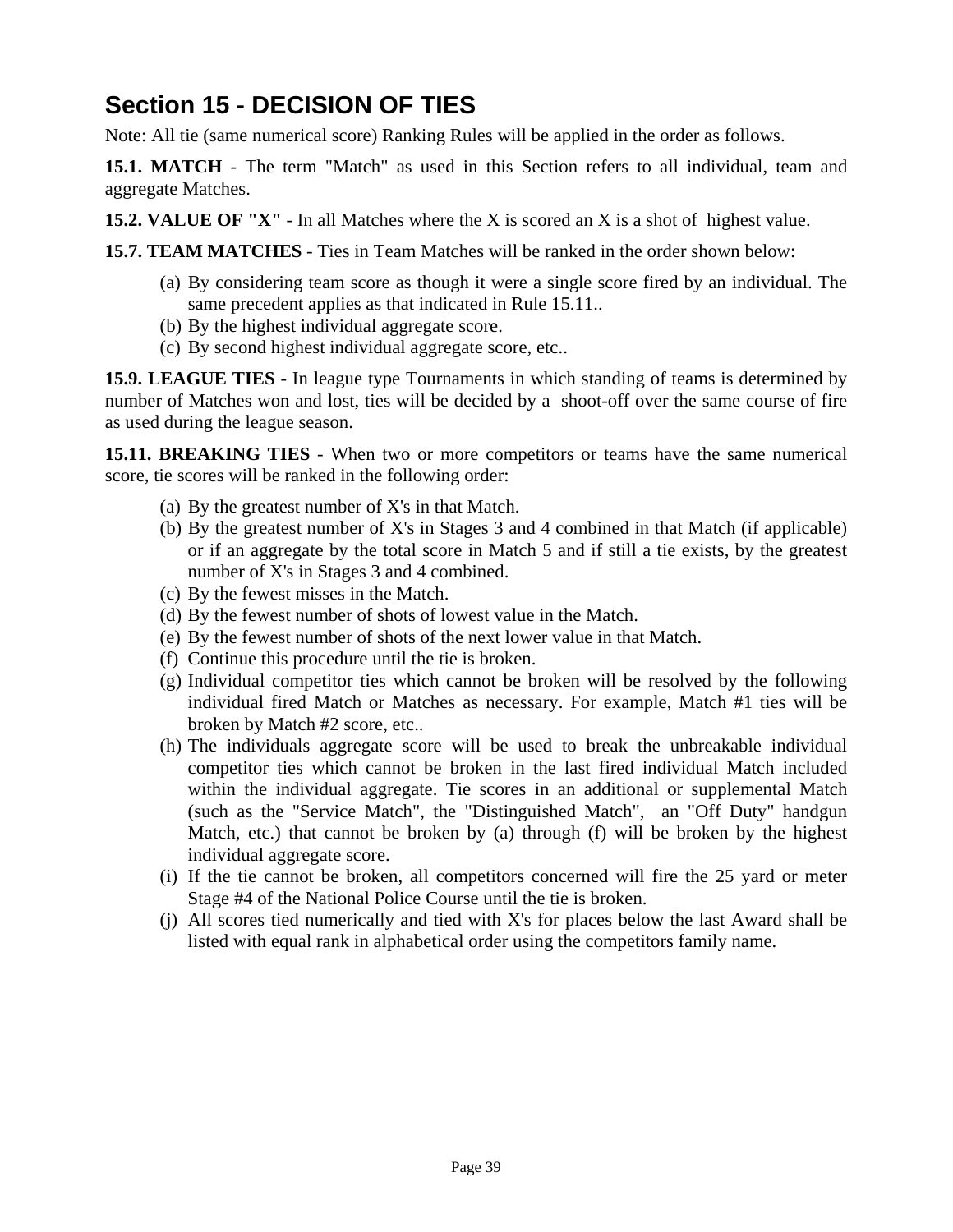# **Section 16 - CHALLENGES AND PROTESTS**

**16.1. CHALLENGES** - When a competitor feels that a shot fired by them or by another competitor has been improperly evaluated or recorded, they may challenge the scoring. Such challenge must be made immediately upon announcement of the score. No challenge will be accepted after the target has been pasted or removed from the scoring area.

- (a) A challenge fee not to exceed three dollars may be charged to competitors making challenges. The challenge fee will be collected before the target is scored by the Official Referee. If the competitors challenge is sustained, the challenge fee will be returned to them. If the challenge is lost, the challenge fee will be included in the General Revenue of the Tournament. In a C.P.C.A. Tournament at which a Official Referee, or Jury officiate, the decision of the Official Referee will be final.
- (b) When targets are scored on target line frames or at a designated location assigned to score targets and a score of a target is challenged, the Official Referee after collecting the challenge fee will score the target. If necessary, to avoid delaying the Match, the challenged target will be replaced by a new target and the Match will continue. The Official Referee will score the target as soon as possible and notify the competitor when completed.
- (c) Bulletin Board Challenges (on score discrepancy) can be made by the competitor.
- **16.2. PROTESTS** A competitor may formally protest when:
	- (a) Any injustice which they feel that has been done to them except the evaluation of a target, which they may challenge as outlined in Rule 16.1..
	- (b) The condition or conditions under which another competitor has been permitted to fire.
	- (c) The equipment which another competitor has been permitted to use.

**16.2.1. FIRING UNDER PROTEST** - Under some circumstances, a competitor who has been disqualified from a Tournament or Match and has protested such disqualification, may complete their score pending a decision on their protest. The procedure may be followed in case of disqualification for equipment if the pertinent Rules appear ambiguous. Firing under protest will not be permitted if disqualification is for Rules 9.31., 9.32., 9.33. or 9.35. unless there is disagreement between the Tournament Director and the Official Referee, Jury or Protest Committee.

**16.3. HOW TO PROTEST** - A protest must be initiated immediately upon the occurrence of a protested incident. Failure to comply with the following procedure will automatically void the protest.

- (a) State the complaint orally to the Official Referee. If not satisfied with their decision then:
- (b) File a formal protest in writing to the Jury or Protest Committee stating all the facts in the case. Such written protest must be submitted within 12 hours of the occurrence of the protested incident.
- (c) The Jury or Protest Committee will then forward the protest with a complete statement of the facts within 48 hours of receiving the protest to the Protest Committee of the C.P.C.A.. (Except as indicated in Rule 11.8.)

**16.4. PROTESTS IN TEAM MATCHES** - Protests must be made by the Team Captain. Team members who believe they have reason to protest will state the facts to their Team Captain who will make the protest if they feel such action is justified.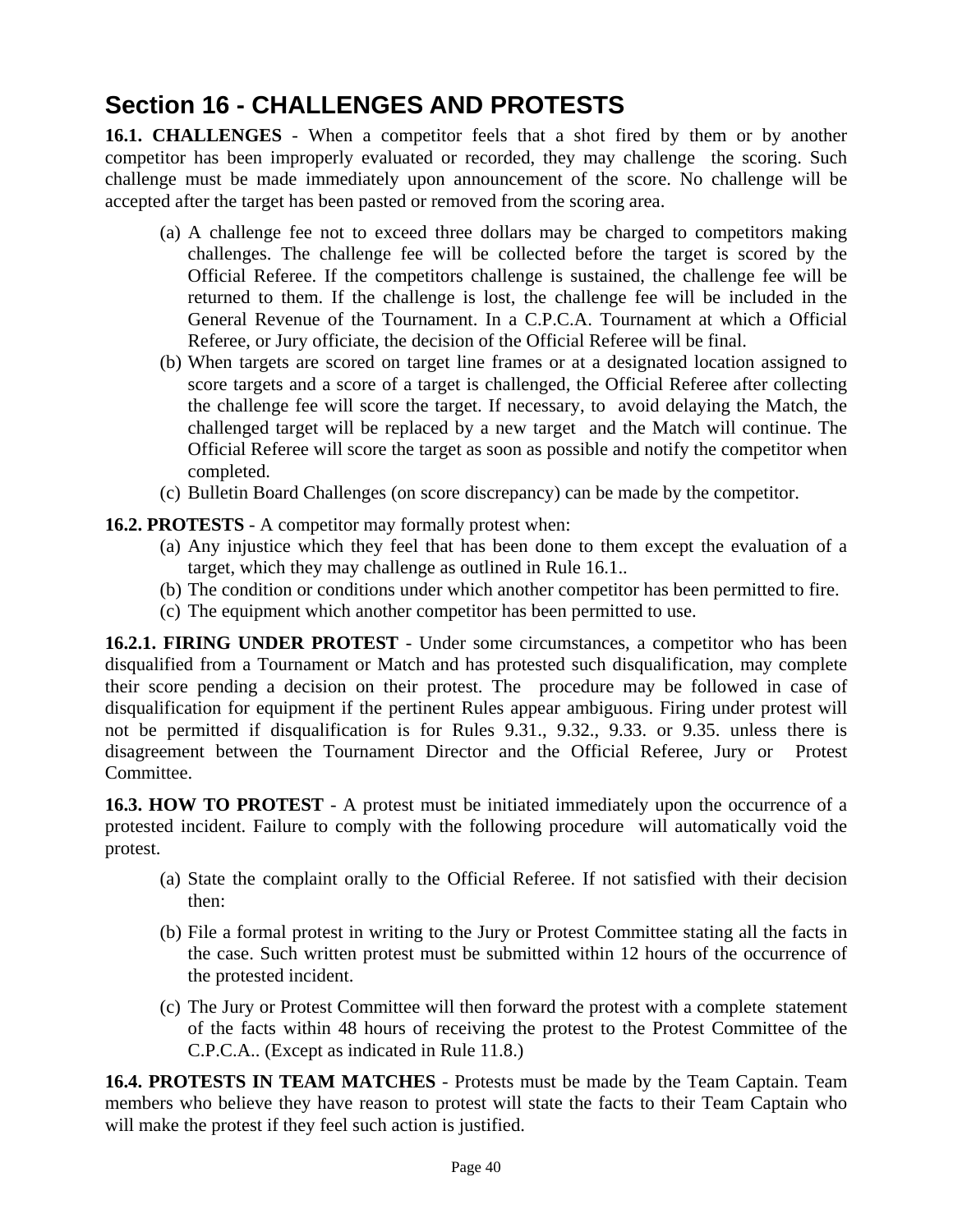## **Section 17 - NATIONAL RECORDS**

Note: Scores fired which qualify for National Records will not be accepted by the C.P.C.A. unless properly reported on the C.P.C.A. Statistical Record Sheets at the time of the Tournament. No other form of reporting scores will be accepted.

**17.1. WHERE SCORES FOR NATIONAL RECORDS CAN BE FIRED** - Scores to be recognized as National Records must be fired in C.P.C.A. Registered Tournaments as defined in Rule 1.6., Paragraphs (a), (b), (c), and (d). National Records must be approved by the C.P.C.A. before being declared official. Scores fired during re-entry Matches are not allowed.

**17.2. SCORES TO BE USED** - Scores must be complete scores for an entire scheduled Match. Stage scores or for only part of a Match will not be used for records.

**17.3. SCORES FOR NATIONAL INDIVIDUAL RECORDS** - Such scores must be fired in individual Matches. No score fired in a Team Match will be considered for recognition of an individual record.

**17.4. SCORES FOR NATIONAL TEAM RECORDS** - Such scores must be fired in Team Matches where team entry and designation of individual team members is made prior to the start of that Team Match. No combination of Individual Match scores will be considered for recognition as a National Team Record. National records will be recognized only when the competitor has entered such a Match. Teams must be a bona-fide teams as outlined in Rule 2.11..

**17.5. COURSES OF FIRE FOR WHICH NATIONAL RECORDS ARE RECOGNIZED** - National Records for all C.P.C.A. competitors will be maintained for individual scores fired in the following courses of fire:

- (a) C.P.C.A. 1500 Course of Fire for the aggregate score as well as Matches 1 through 5.
- (b) C.P.C.A. Police Duty Pistol 1500 Course of Fire for the aggregate score as well as Matches 1 through 5.
- (c) C.P.C.A. National Police Course of fire.
- (d) C.P.C.A. Snub-Nose Match.
- (e) C.P.C.A. Distinguished Revolver Match.
- (f) C.P.C.A. Distinguished Semi-Automatic Match.
- (g) C.P.C.A. Auxiliary Match.
- (h) Team Records will be maintained for both two member an four member scores when fired on the National Police Course only.

**17.6. CO-HOLDER RECORDS** - Tie Breaking Rules beyond the use of numerical scores including "X" count will not be used when establishing National Records. Co-holder status will be accorded to individuals or teams when their scores equals a National Record and will be listed in order of having been fired.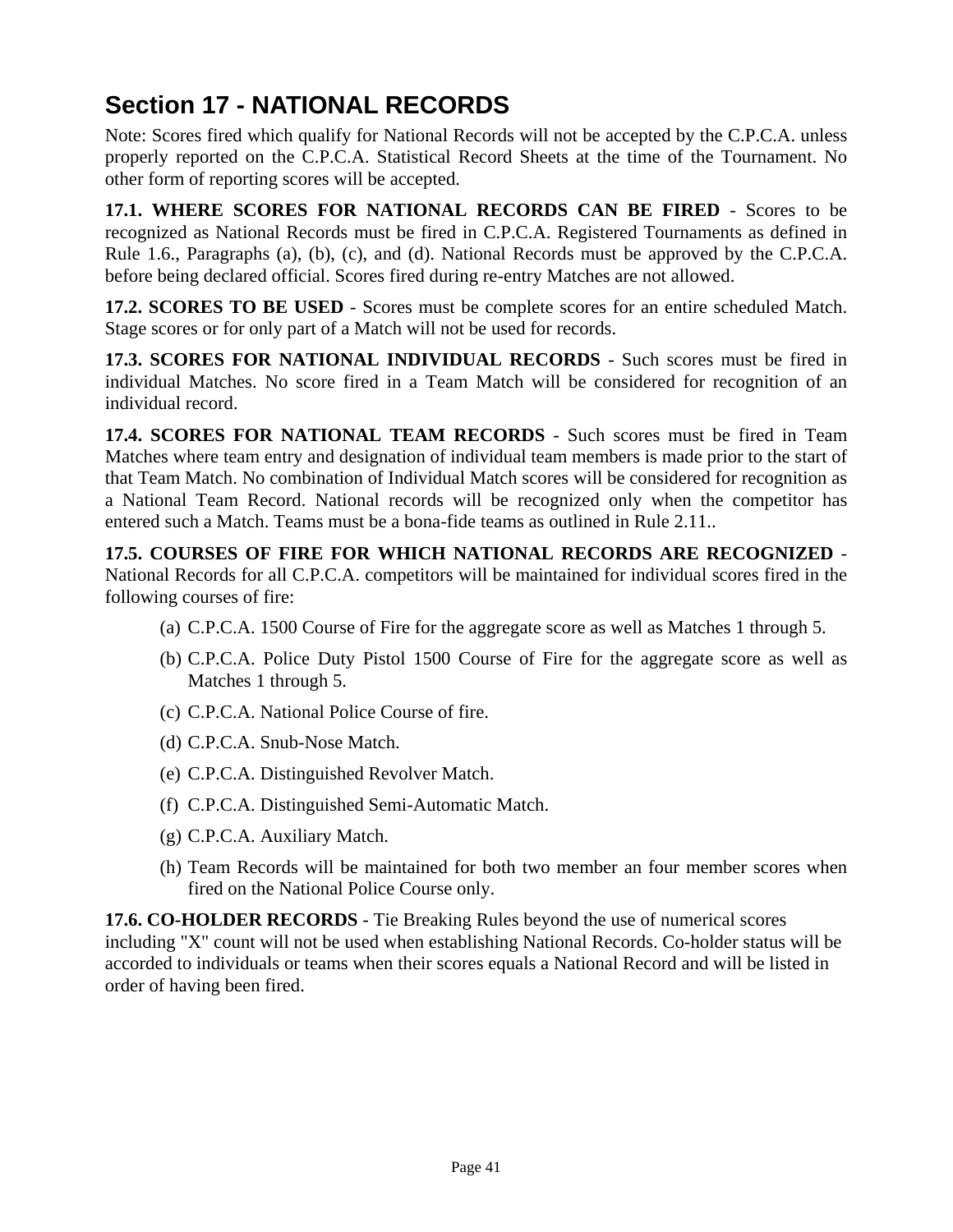# **Section 18 - COMPETITORS DUTIES AND RESPONSIBILITIES**

**18.1. DISCIPLINE** - It is the duty of each competitor to sincerely cooperate with Tournament Officials in the effort to conduct a safe and efficient Tournament. Competitors are expected to promptly call the attention of proper Officials to any infraction of Rules of safety or good sportsmanship. Failure of a competitor to cooperate in such matters or to give testimony when called upon to do so in any case arising out of infractions of the Rules may result in said competitor being considered as an accessory to the offense.

**18.2. KNOWLEDGE OF RULES AND PROGRAM** - It is the competitors responsibility to be familiar with the rules and program. Officials cannot be held responsible for the competitors failure to familiarize themselves with the Rules and program.

**18.3. ELIGIBILITY** - It is the competitors duty to enter only those events which they are eligible in and to enter themselves in the proper Classification.

**18.3.1 COMPETITORS WILL SCORE** - Competitors will score targets when required to do so by the Tournament Director or Chief Range Officer. No competitor will score their own targets. (See Rule 14.14.1)

**18.4. CLASSIFICATION** - It is the competitors responsibility to have their current Classification Card in their possession when using a Classification System. Should a competitor hold a higher classification than indicated on their C.P.C.A. card, that Classification Card must be produced. C.P.C.A. will only recognize those Classifications which have been obtained using the same percentage system as used by the C.P.C.A. Classification Method, those using the N.R.A. system will not be recognized.

**18.5. INDIVIDUAL ENTRIES** - In individual Matches it is the responsibility of the competitor to fill out their own entries in the manner described for that Tournament. Errors due to eligibility or improper filling out of forms are solely the competitors responsibility. C.P.C.A. Members should use the same name spelling and Address as on their Classification Card. The Statistical Office is not required to accept corrections after entry closing time.

**18.6. SQUADDING TICKETS** - It is the competitors responsibility to have their squadding card for each Match (Consult the Bulletin if used) in ample time to report at the proper time and place to fire each Match. It is not the responsibility of Officials to page competitors to get them to the firing line. Competitors receiving their squadding cards should check them that they are properly filled out.

**18.7. REPORTING AT FIRING POINT** - Competitors must report at their assigned firing point immediately when the Relay is called by the Range Officer. The proper firearm and ammunition for that particular Match must be ready and in safe firing condition. Time will not be allowed for firearm repairs, sight blackening, sight adjustment or search for missing equipment after a relay has been called to the firing line.

**18.8. TIMING** - Time for firing of a string (Within the Official Time limit) is the competitors responsibility. Range Officers will not announce the time during firing.

**18.9. LOADING** - No competitor will load a revolver or pistol except at the firing point and after the command to load has been given by the Chief Range Officer.

**18.10. CEASE FIRING** - Competitors must immediately obey this command by unloading the revolver or pistol whether or not they have finished their string. Even though pressure has been applied to the trigger, pressure must be released so the shot will not be fired.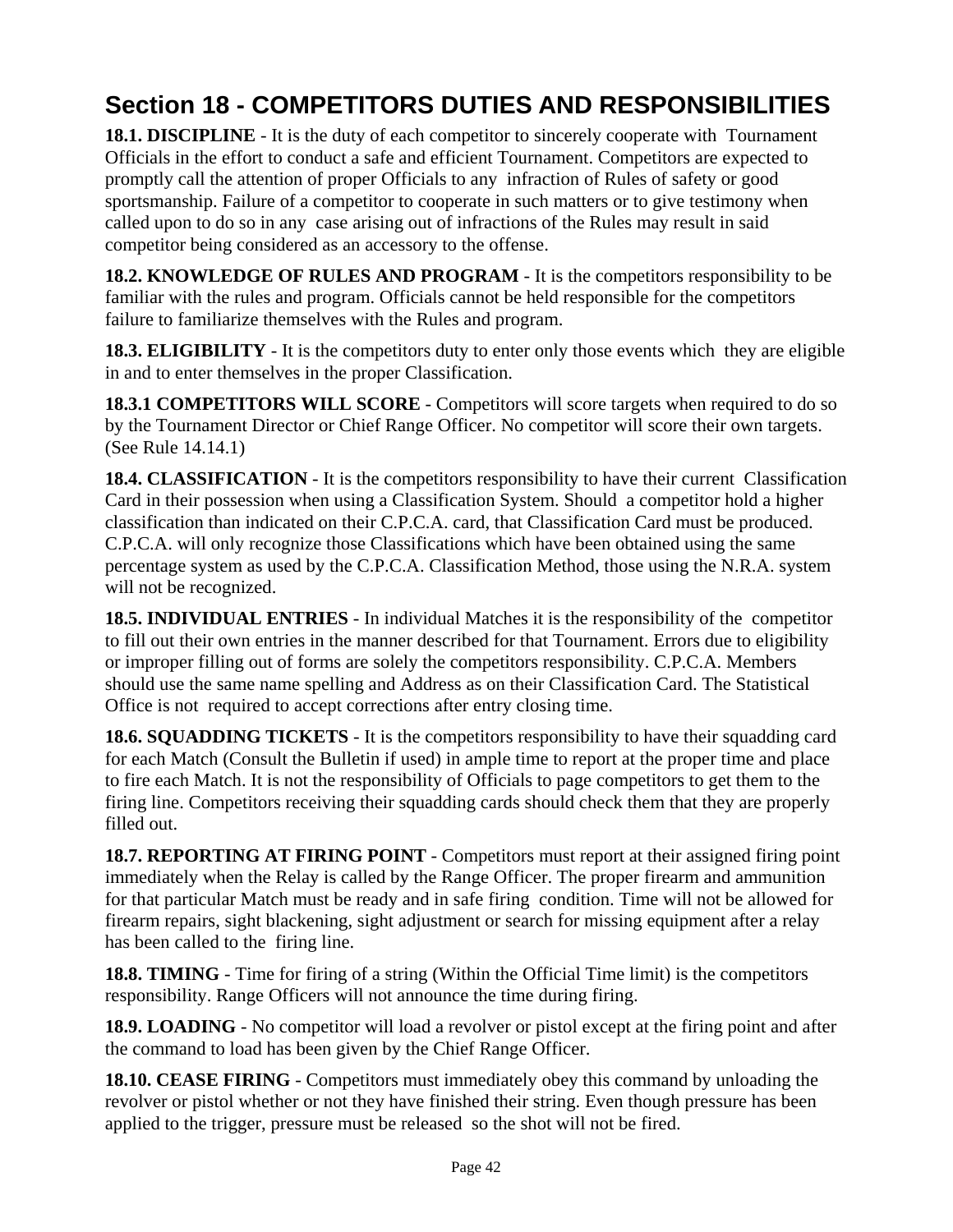**18.11. CHECKING SCORES** - It is the responsibility of competitors to check their scores as shown on their score card and to sign the score card at the conclusion of the Match. When tabulation of scores are performed by the Statistical Office and posted, it is the competitors responsibility to promptly check the posted scores and call attention of errors to the Statistical Office before the conclusion of that Tournament.

**18.12. CLEARING THE FIRING POINT** - It is the competitors responsibility to leave the firing point promptly at the conclusion of their Relay. When leaving the firing point, revolver or pistol must be unloaded and holstered.

**18.13. CHECKING BULLETINS AND BULLETIN BOARDS** - It is the responsibility of all individual competitors and Team Captains to check posted scores on bulletin boards between each Match. The Statistical Office must be immediately notified of any errors. Preliminary and Official Bulletins have the same effect as conditions printed in the Tournament Program. It is the responsibility of all competitors to familiarize themselves with all such Official Tournament Bulletins.

**18.14. SCORE CARDS MUST BE SIGNED** - A competitor scoring a target or targets will record the value of shots, place the total on the score card sign the score card and on completion, return the score card to the competitor that shot the target. The competitor will check the values of shots and total, if satisfied will sign the card and turn the score card in to the Statistical Office. If a competitor or Team Captain decides to challenge a shot or shots they will proceed as written in Rule 16.1.. Team Captains may verify and sign score cards in Team Matches.

**18.15. RESPONSIBILITY** - It will be the competitors responsibility:

- (a) That equipment meets all Rules and Match conditions of the Match that equipment will be used.
- (b) That competitors position conforms to the Rules.
- (c) That competitor has full knowledge of Rules of the Match being fired.
- (d) To comply with any warning given by a Official or Referee for a minor infraction, or to accept a disqualification ordered for a deliberate violation of the Rules.
- (e) To ensure that their target is not altered intentionally in any way.

## **Section 19 - NATIONAL POLICE PISTOL COMBAT CLASSIFICATION**

**19.1. CLASSIFIED COMPETITOR** - Should a competitor not hold an Official C.P.C.A. Classification Card, the C.P.C.A. will only recognize Police Pistol Classifications used by other Associations using the same percentage method to compute Classifications as used by C.P.C.A. and described in Rule 18.4..

**19.2. UNCLASSIFIED COMPETITOR** - Is a competitor that does not hold a Classification Card from either the C.P.C.A. or other Association or Club using the same percentage method to compute Classifications as used by C.P.C.A.. Such a competitor will compete in the Grand Master Class. Once an unclassified competitor fires in a Sanctioned C.P.C.A. Tournament they should request a Temporary Classification, as described in Rule 19.16. so they no longer have to compete as "unclassified" for other Tournaments. The temporary classification will be presented by the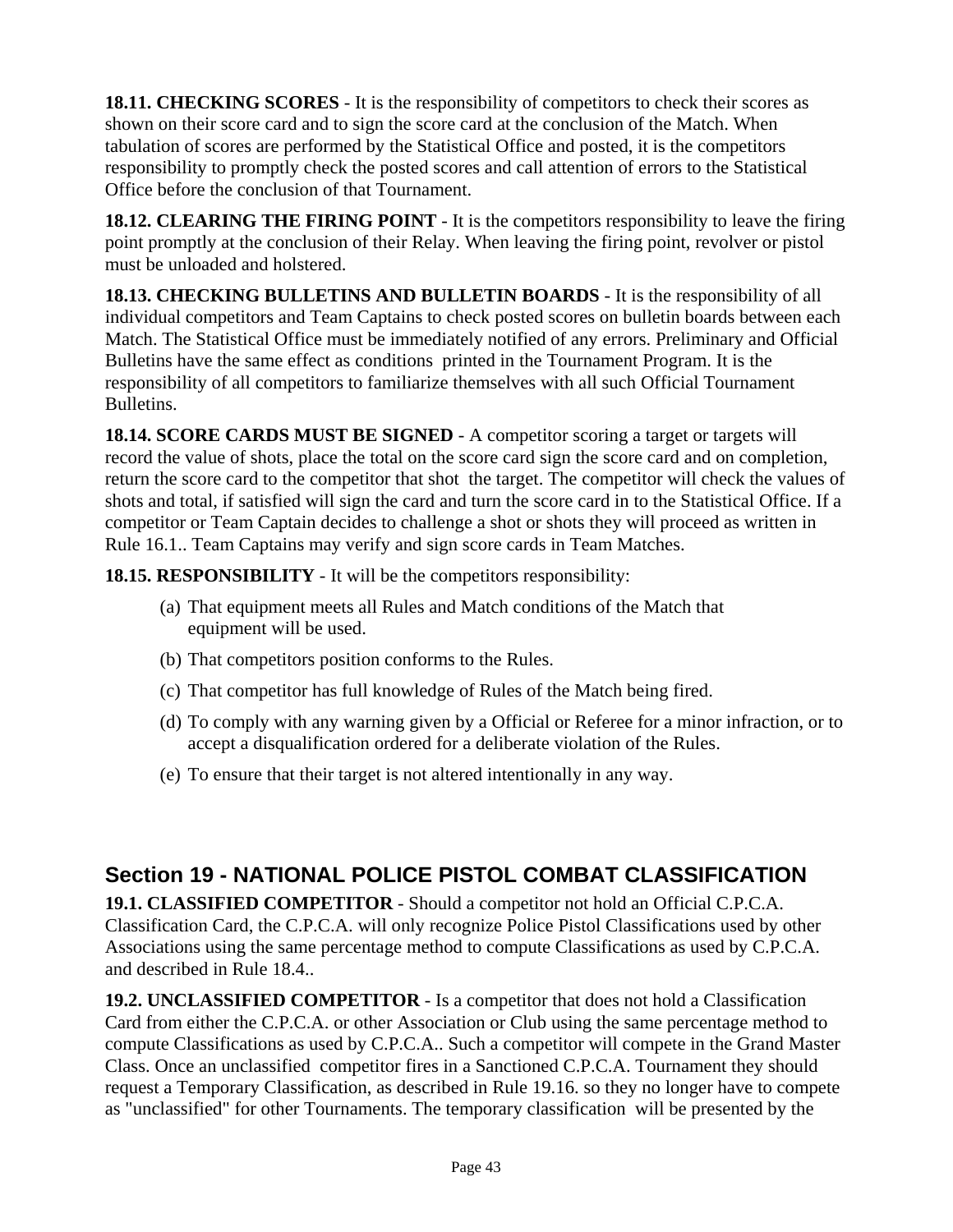competitor at all C.P.C.A. Tournaments entered until the competitors Official C.P.C.A. Classification Card is issued by C.P.C.A..

**19.3. COMBAT CLASSIFICATION** - Cards for this classification are issued to all C.P.C.A. members.

(1) C.P.C.A. classification is based on the percentage of all shots fired in the Individual and Team Matches in a Tournament. Only those scores fired on a B-27, B-27E, or B-34 target will be used. *In special circumstances the B-29, or a computer reduced scale version of the B27/B34 target, may also be used, where advance approval is granted by CPCA to allow for sanctioning of tournaments held on ranges which will not accomodate the use of the B-27, B-27E or B-34 target. Prior approval is absolutely mandatory and the final decision to allow use of the B-29 or computer reduced targets will be at the discretion of the CPCA Executive. In no event shall a target be used at a distance greater than that specified for its' use in the rule book.*

(2) The Colt and Prehle Silhouette targets cannot be used for C.P.C.A. Police Combat Classification purposes.

**19.4. MATCHES USED FOR INDIVIDUAL CLASSIFICATIONS** - Scores to be used for Classification and Re-Classification will be those fired in Individual and Team Matches in both indoor and outdoor C.P.C.A. Police Combat Tournaments as defined in Rule 1.6. (See Rule 19.16. and Rule 19.17.).

**19.5. COMPILATION OF SCORES FOR CLASSIFICATION AVERAGE** - Scores fired in complete Matches over courses as listed in Section 7. will be combined and averaged to establish a competitors classification.

**19.6. ASSIGNED CLASSIFICATION** - Is a competitor who has an earned C.P.C.A. Classification in Police Combat Tournaments held by an Association that uses the same method to compute Classifications as used by the C.P.C.A.. Should a competitor hold more than one classification the highest earned Classification Card must be produced.

**19.7. LACK OF CLASSIFICATION EVIDENCE** - It is the competitors responsibility to have their Classification Card or Cards in their possession and must be produced at time of registration for any C.P.C.A. Sanctioned Tournament. Any competitor unable to produce a proper Classification Card will fire in the Grand Master Class. A competitor must register for a Tournament under their correct Classification and fire the entire Tournament in that Classification. Should it be discovered during the Tournament that a competitor has registered in a lower Classification than their highest Classification held, the Tournament Records will be corrected to indicate the correct Classification for the entire Tournament.

**19.8. COMPETING IN A HIGHER CLASS -** Any Individual or Team may elect before firing in a Tournament, to compete in a higher classification than the one in which classified. Such Individual or Team must fire in the higher classification throughout the entire Tournament and not revert to original earned classification for any Match in the Tournament.

When there are insufficient entries in any class to warrant an award in that class according to the Tournament Program, the Individual or Team concerned may be moved by the Tournament Director to a higher class provided this change is made prior to the Individual or Team concerned having commenced firing in the Tournament.

**19.9. OBSOLETE CLASSIFICATIONS AND SCORES** - All classifications and scores (including temporary, Rule 19.16.) will be as follows: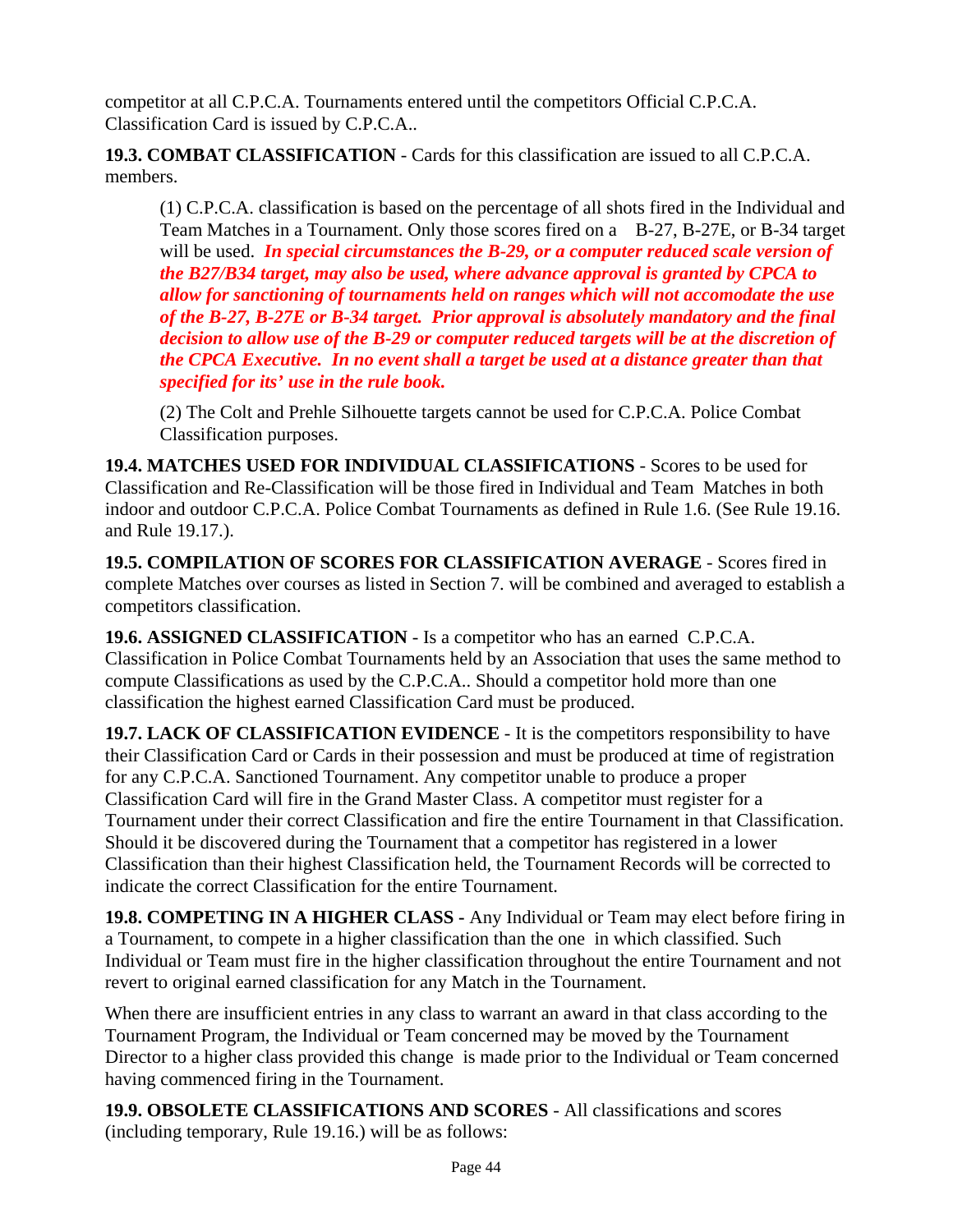- (a) Classification of a Marksman, Sharpshooter and Expert, will become obsolete if the competitor does not fire in a C.P.C.A. Police Combat Tournament at least once during three successive Calendar Years.
- (b) Classification of a Grand Master, Distinguished Master and Master will become obsolete if the competitor does not fire in a C.P.C.A. Police Combat Tournament at least once during five successive Calendar Years.

**19.10. APPEALS** - Any competitor having reason to believe they are improperly classified, may file an Appeal in writing to the C.P.C.A. Executive Committee stating all the essential facts.

**19.11. PROTESTING A CLASSIFICATION OF ANOTHER COMPETITOR** - Any person or competitor who believes that another competitor has been improperly classified may file a Protest in writing to the C.P.C.A. Executive Committee stating all essential facts.

**19.12. TEAM CLASSIFICATIONS** - Teams are classified by computing the "Team Average" based on the classification of each firing member of the Team. To compute the "Team Average" the Key in Table NO.1 for different classifications will be used, and the Team Total divided by the number of firing Members of the Team. Any fractional figure of one half or more will place the Team in the next higher classification. The "Team Average" will establish the classification of the Team as a unit, and in no way will effect a Team Members Classification.

| <b>CLASSIFICATION</b> | KEY            |
|-----------------------|----------------|
| <b>Grand Master</b>   | 6              |
| Distinguished Master  | 5              |
| Master                | $\overline{4}$ |
| Expert                | 3              |
| Sharpshooter          | $\mathfrak{D}$ |
| Marksman              |                |

### **TABLE NO. 1 - TEAM**

**19.13. REPORTING SCORES -** Report scores For Sanctioned C.P.C.A. Tournaments as listed in Rule 1.6.. Sponsors conducting a C.P.C.A. Tournament will report all Individual and Team scores fired in courses of fire described in Section 7.. Scores will be reported as aggregate totals for all Matches completed. Scores when compiled by the Statistical Office will be forwarded by each Sponsor to the C.P.C.A. Statistician within 48 hours of Tournament.

**19.15. INDIVIDUAL CLASS AVERAGE** - Competitors will be classified as follows and C.P.C.A. Classification Cards will be issued accordingly.

### **TABLE NO. 11 - INDIVIDUAL**

| <b>Grand Master</b>  | 98.40 % and higher |
|----------------------|--------------------|
| Distinguished Master | 97.40 % to 98.39 % |
| Master               | 96.00 % to 97.39 % |
| Expert               | 92.00 % to 95.99 % |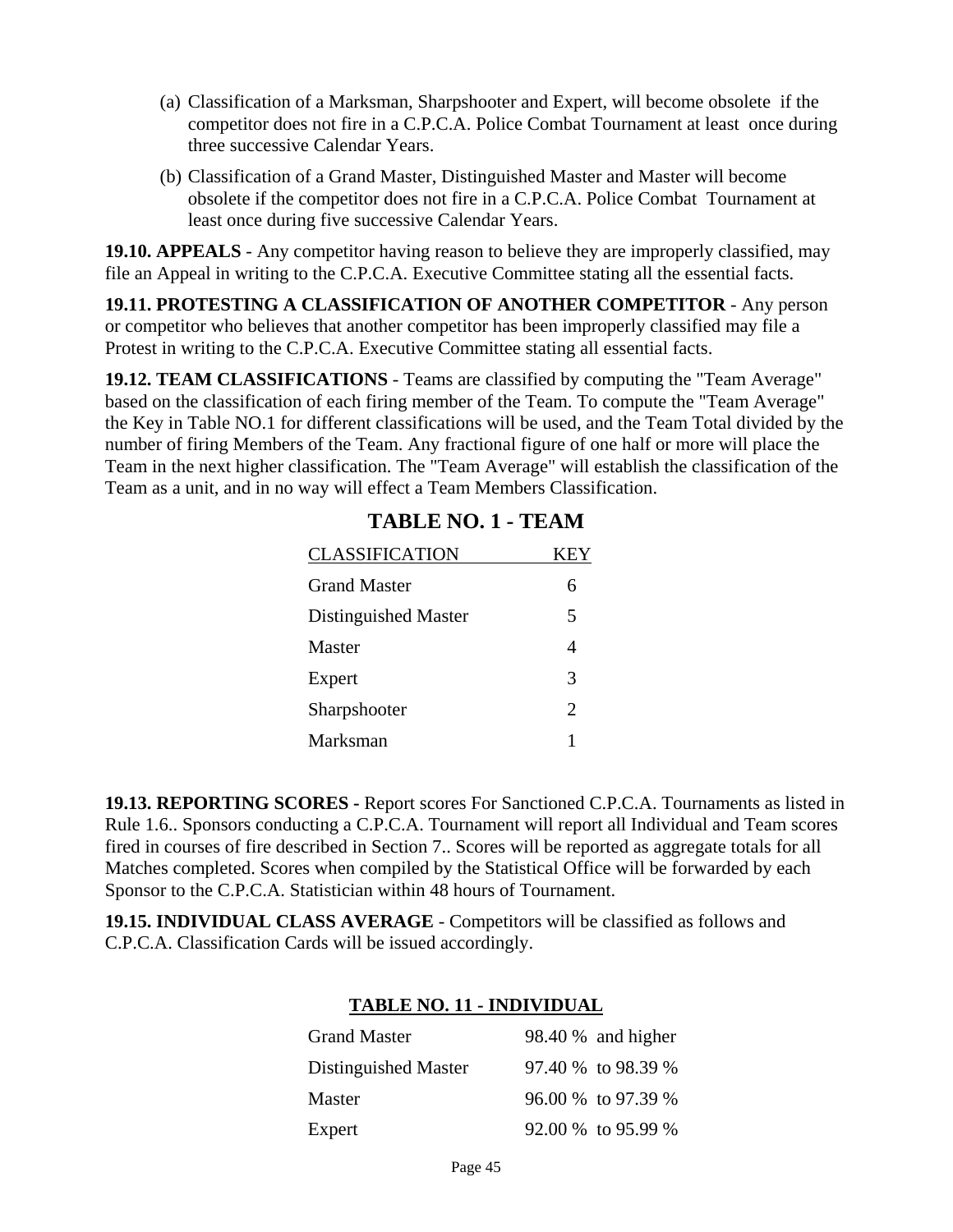| Sharpshooter | 86.00 % to 91.99 % |
|--------------|--------------------|
| Marksman     | 00.00 % to 85.99 % |

**19.16. ESTABLISHING A CLASSIFICATION** - When an unclassified competitor fires the first time in the Grand Master Classification in a Sanctioned C.P.C.A. Tournament they will receive a Temporary Classification when requested, based on the average score of Individual and Team scores fired in a Tournament. Scores from Snub-Nose Matches, Distinguished Matches or any other Special Matches will not be used for Classification. Once that competitor has fired at least three hundred rounds in C.P.C.A. Sanctioned Tournaments a Permanent Classification Card will be issued (See Rule 19.2 and 19.4.).

**19.17. RECLASSIFICATION** - A competitor who has been classified by the C.P.C.A. will be reclassified as follows:

- (a) A Record of all Completed Matches in C.P.C.A. Sanctioned Tournaments (except Postal Matches) will be maintained by the C.P.C.A. Statistician. Only scores not previously used in computing a classification average will be used for reclassification.
- (b) When additional scores have been received from two Tournaments, regardless of the number of shots fired, a competitor will be checked for Classification. The competitors average will be established on a percentage basis as described in Rule 19.16.. When a competitors average places them in a higher Classification they will be reclassified accordingly, or when a competitor fires two Tournaments in a higher Classification within 3 Calendar Years, these two scores will be averaged and the competitor will be reclassified accordingly. These scores will not be averaged with any subsequent scores that are fired.
- (c) A competitor who believes that their Classification is too high, may file a request in writing to the C.P.C.A. Executive Committee that their Classification be lowered, and stating all essential facts for such a request. Such competitor will remain in the Classification concerned until at least 500 shots are fired subsequent to their last previous Classification or Reclassification are recorded. When the average of such shots fired places the competitor in a lower Classification they will be Reclassified accordingly. A competitor who has been so Classified downward and who by scores fired in C.P.C.A. Tournaments has again earned their former Classification, which that competitor was allowed to vacate, then that Classification will become final and the competitor shall retain the earned Classification until reclassified into a higher Classification.
- (d) A reclassified competitor will be issued a new Classification Card which will become effective immediately.
- **19.21. LIFETIME MASTER** There is no such Classification in C.P.C.A. at this time.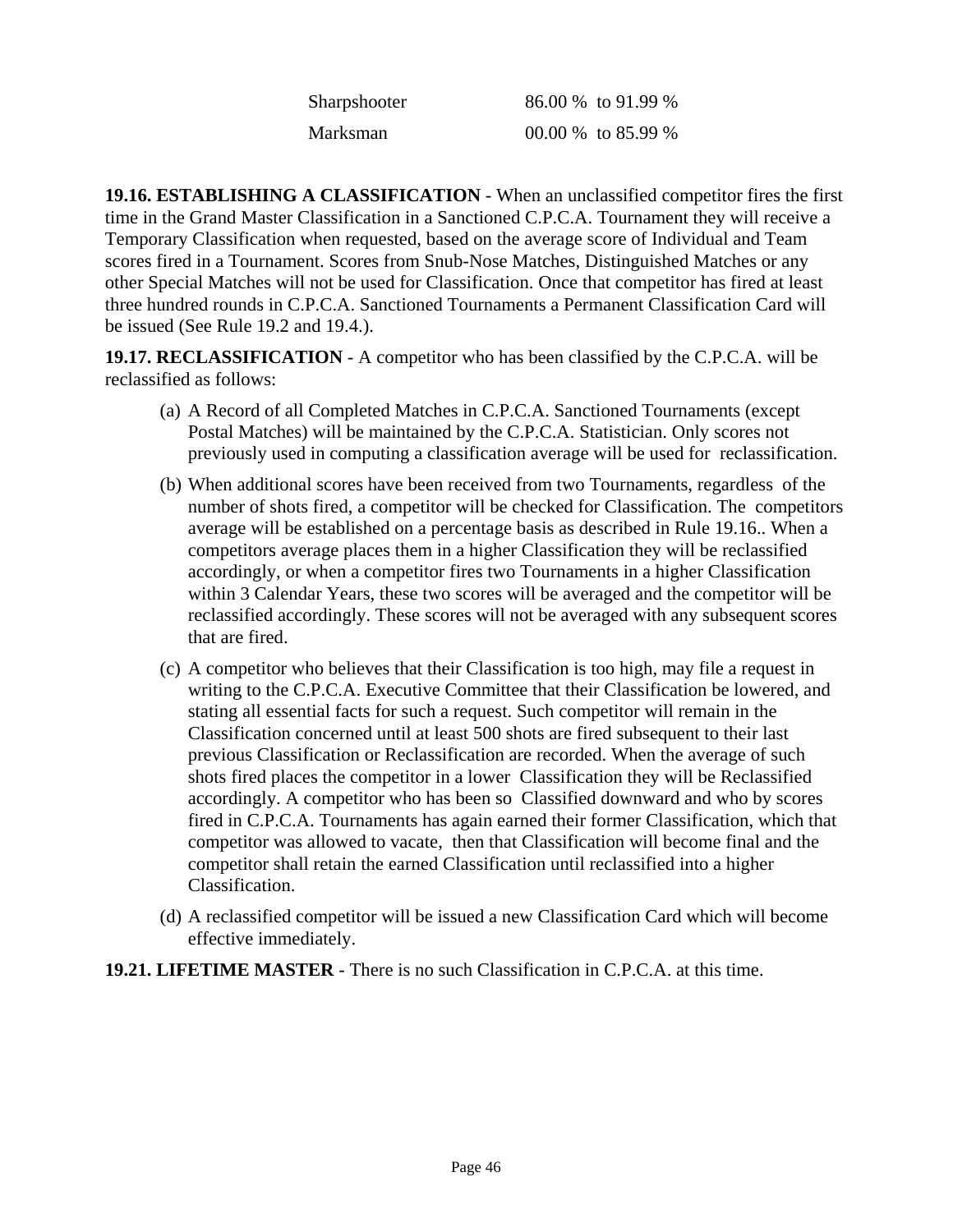# **Section 20 - C.P.C.A. OFFICIAL REFEREE**

**20.1. ELIGIBILITY** - Any Member of the C.P.C.A. over the age of eighteen years who fulfills the requirements currently in effect may be Certified as an Official Referee.

**20.2. REFEREE CERTIFICATION** - To be Certified as a C.P.C.A. Official Referee applicants must write the C.P.C.A. Referee Exam. A 80 % or higher mark is required to pass the Referee Exam. The C.P.C.A. Referee-in-Chief will be the final judge on the applicants eligibility for Certification. Certification may be refused without stating a cause.

C.P.C.A. Referee Cards will remain in force for such periods as will be indicated on the Referee Card. Referee Cards may be canceled by the C.P.C.A. Referee-in-Chief at any time without stating a cause.

A examination may be conducted at any time to determine an Official Referees current ability to fulfill the requirements as a Referee. To continue a Official referees status a Annual Referee Certification Report must be completed and returned to the C.P.C.A. Referee-in-Chief within thirty days of receiving the report. Failing to return the report within the specified time may nullify the Referee from the Certified Referee Program. Once a Referee is nullified from the Referee Program and to regain a Referee status the Referee Exam will have to be written.

**20.3. DUTIES: GENERAL** - A Official C.P.C.A. Referees Duties are as described in Rule 11.2.

**20.4. DUTIES: BEFORE TOURNAMENT** - Having accepted an assignment to Referee a Tournament, it is the Official Referees responsibility to familiarize themselves with the Tournament Program.

### **20.5. DUTIES: DURING TOURNAMENT** -

- (a) Personally observe scoring when targets for the first Relay are being scored and call attention to any errors that should be corrected.
- (b) Remain constantly alert for infractions of safety or Rules
- (c) Report immediately to the Tournament Director any errors or infractions of Rules by a competitor or Official and that they be corrected at once.
- (d) Forward all Reports currently required of them, including copies of Protests to the C.P.C.A..
- (e) When triggers are weighed, the Official Referee shall weigh or supervise the weighing of triggers as described in Rule 9.14..
- (f) May disqualify all or any portion of scores if, in their opinion such a condition warrants such action.

**20.6. HANDLING OF CHALLENGES AND PROTESTS** - Challenges and Protests will be handled as described in Section 16..

**20.7. ASSIGNMENT TO TOURNAMENTS** - A Certified C.P.C.A. Referee will be required to Referee at the National Championships. It will be the Sponsoring C.P.C.A. Affiliated Clubs responsibility hosting the National Championships to obtain the services of a Certified C.P.C.A. Referee for this Tournament.

**20.8. OFFICIAL REFEREE AS A COMPETITOR** - Any Official C.P.C.A. Referee may compete in an Approved or Registered Tournament they are officiating at.

### **20.9. STATUS OF A C.P.C.A. OFFICIAL REFEREE** -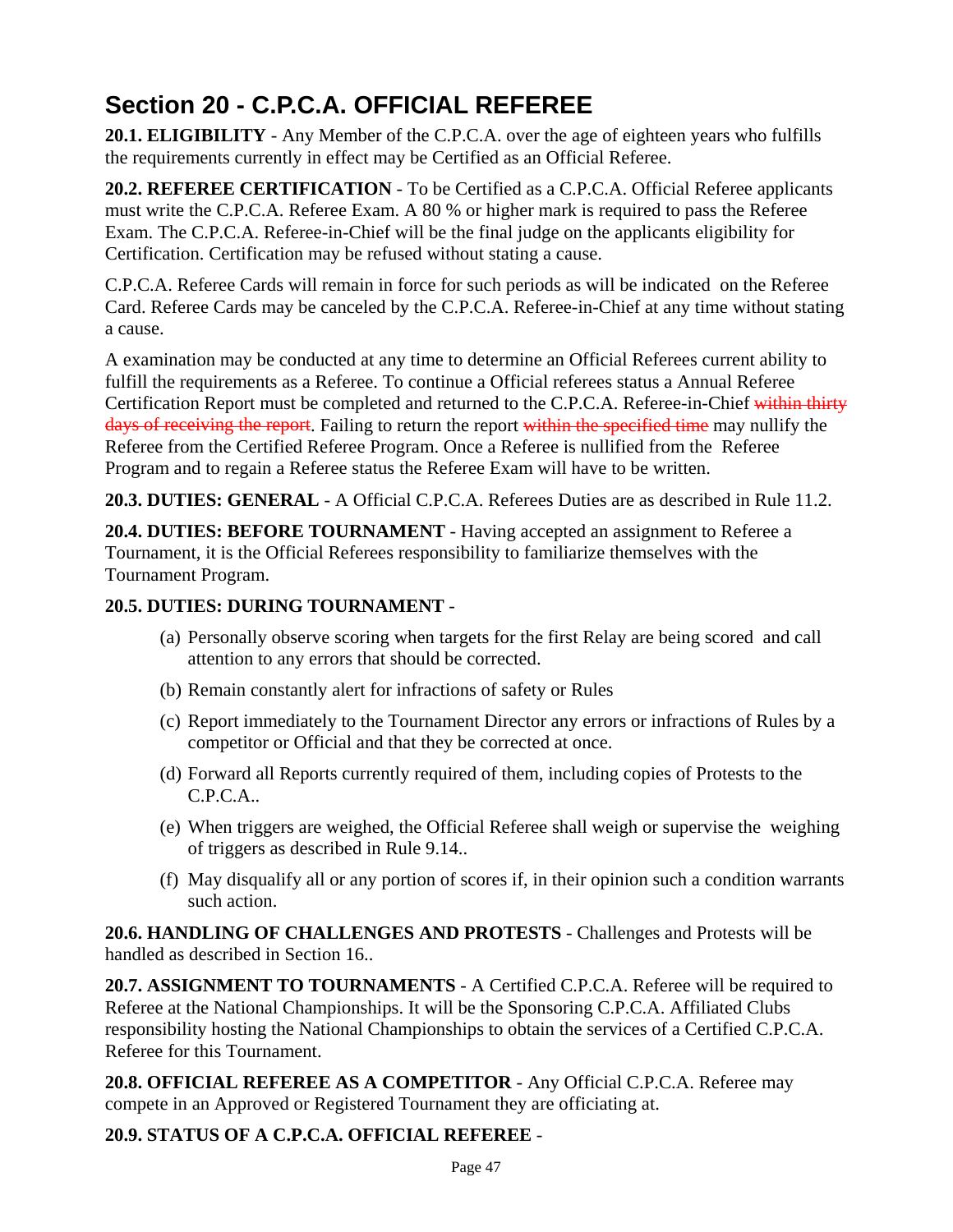- (a) The Official Referee will not give orders to the Tournament operating personnel except through the Tournament Director. In a emergency case involving the safety of personnel or property, the Official Referee will act immediately and forcefully taking full responsibility and reporting their action taken to the Tournament Director and to the C.P.C.A.. In the event of a disagreement between Tournament Officials, the Official Referee's decision shall prevail, with only recourse to the Jury or Protest Committee.
- (b) The Official Referee is a representative of C.P.C.A. at a Tournament, to interpret or clarify the Rules for the benefit of both the Tournament personnel and competitors. It is their responsibility to see that all Rules are properly and efficiently enforced. They are not responsible for the administration or conduct of the Tournament, only to enforce the Rules. It is their responsibility to make suggestions or recommendations that are necessary to enable the Tournament personnel to operate in a satisfactory manner.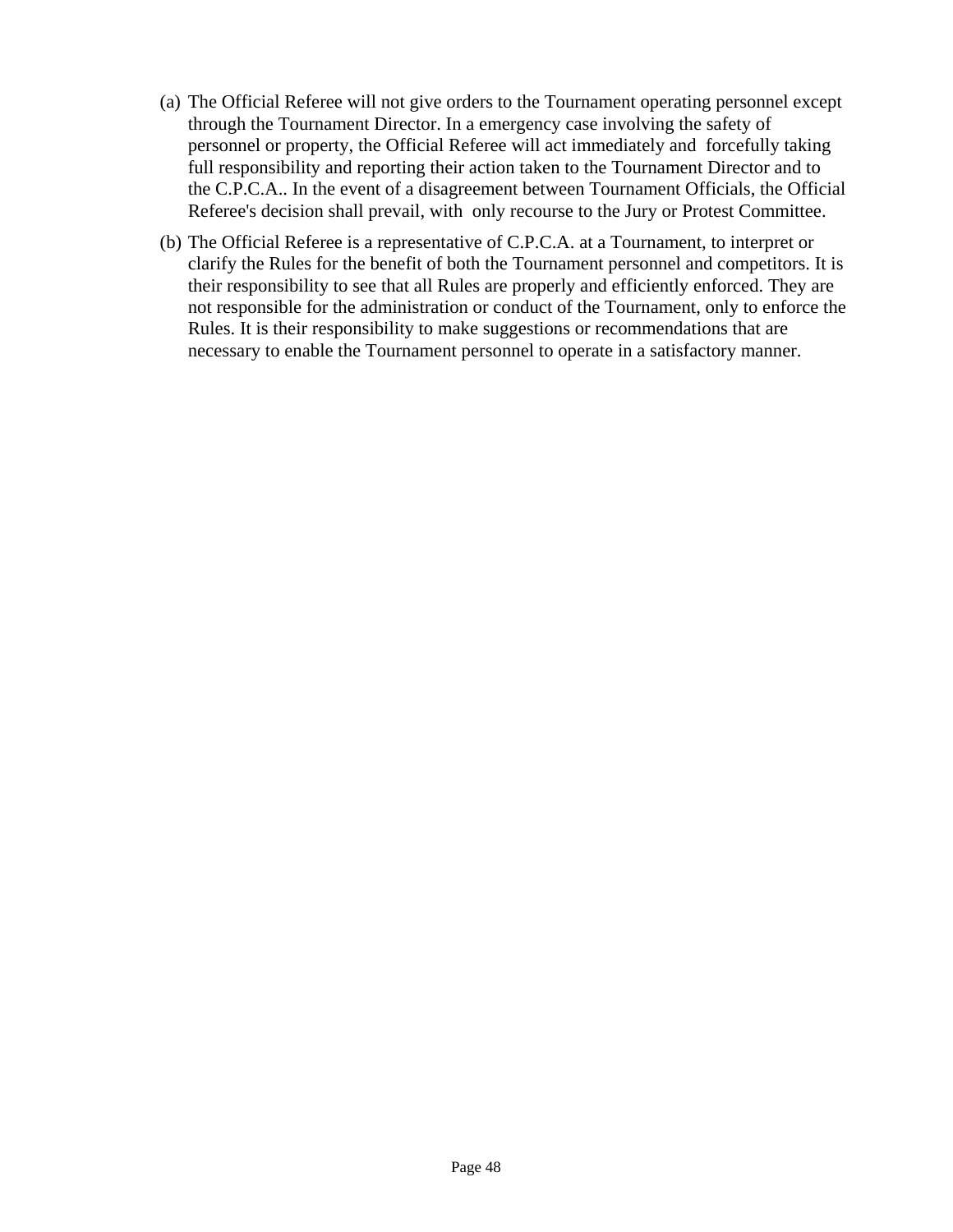# **Section 21 - C.P.C.A. DUTY PISTOL MATCH REQUIREMENTS**

With the adoption of the Semi-Automatic Pistol by most Canadian Law Enforcement Agencies. C.P.C.A. has developed a classified "Duty Pistol Course of Fire". This will allow Law Enforcement Officers who have converted to the pistol, an opportunity to compete in C.P.C.A. Tournaments with their "issued" pistol, holster, and ancillary equipment. This will eliminate the requirement to purchase a pistol and any other related equipment. All competitors will be Classified according to their shooting ability in this Match.

### **EQUIPMENT AND AMMUNITION:**

**21.1. PISTOL** - Any Semi-Automatic Pistol that is of a design currently issued to Canadian Law Enforcement Agencies as described in Rule 2.4. for Uniform Duty. (Serving officers are no longer required to use the Duty Pistol that was issued). Allowed calibers are as follows - 9 x 19 mm, .40 caliber S&W, .45 caliber A.C.P., **.45GAP**.

- (a) Pistol must be Double Action, Double Action Only, or Striker Fired (ie: Glock System). **Double Action** in single action mode, trigger pull not less than **3 1/2 lbs**., **Double Action Only** or **Striker Fired**, trigger pull not less than 5 **lbs**..
- (b) Must have original **fixed sights** as designed *offered* by the manufacturer of the pistol.
- (c) Pistol cannot be altered **modified** in any manner, except for grips which may be standard issue or commercially available of the same size and design**, or the barrel, which may be changed to replace a worn or damaged barrel, such replacement must be the same length as the original factory barrel**. Commercially manufactured rubber sleeve on grips is allowed, providing no safety features are disengaged. (See Allowed Duty Pistols)
- (d) If a member requires a barrel longer than the original barrel in the pistol to comply with legislation or to replace a damaged barrel. (It is unlikely that a replacement barrel will be available for a prohibited firearm). The CPCA member must apply to the Refereein-Chief in writing stating the reason for the change in barrel length. The maximum barrel length allowed will be 4.25 in (108 mm). Please note that this only refers to replacement barrels for pistols that would be otherwise prohibited under Canadian legislation.

**21.2. HOLSTER** - Holster, magazine pouch, belt, etc., must be of a design currently issued to a Canadian Law Enforcement Agencies as described in Rule 2.4. for Uniform Duty. Holster must be a minimum LEVEL II retention capability.

The magazine pouch must be designed to hold **two** magazines only. All fasteners and Security Devices must be fully functional and intact. This equipment cannot be altered in any manner. Plainclothes shoulder holster's or cross draw holster's will not be allowed.

**21.3. MAGAZINES** - A maximum of four loaded magazines will be allowed. The third and fourth magazine will have to be carried in the pocket. A third magazine pouch on the belt is not allowed. (See Rule 21.2.) In addition to the above, a maximum of two empty magazines in the ammunition tray or bucket is allowed to replace a damaged magazine.

**21.4. SIGHT BLACKENING** - Not allowed at anytime. This includes the use of smoking, spray black, flat black paint or marking pens. The competitor may blue or restore the sights to factory specifications; however, this may not be done at the range during the tournament.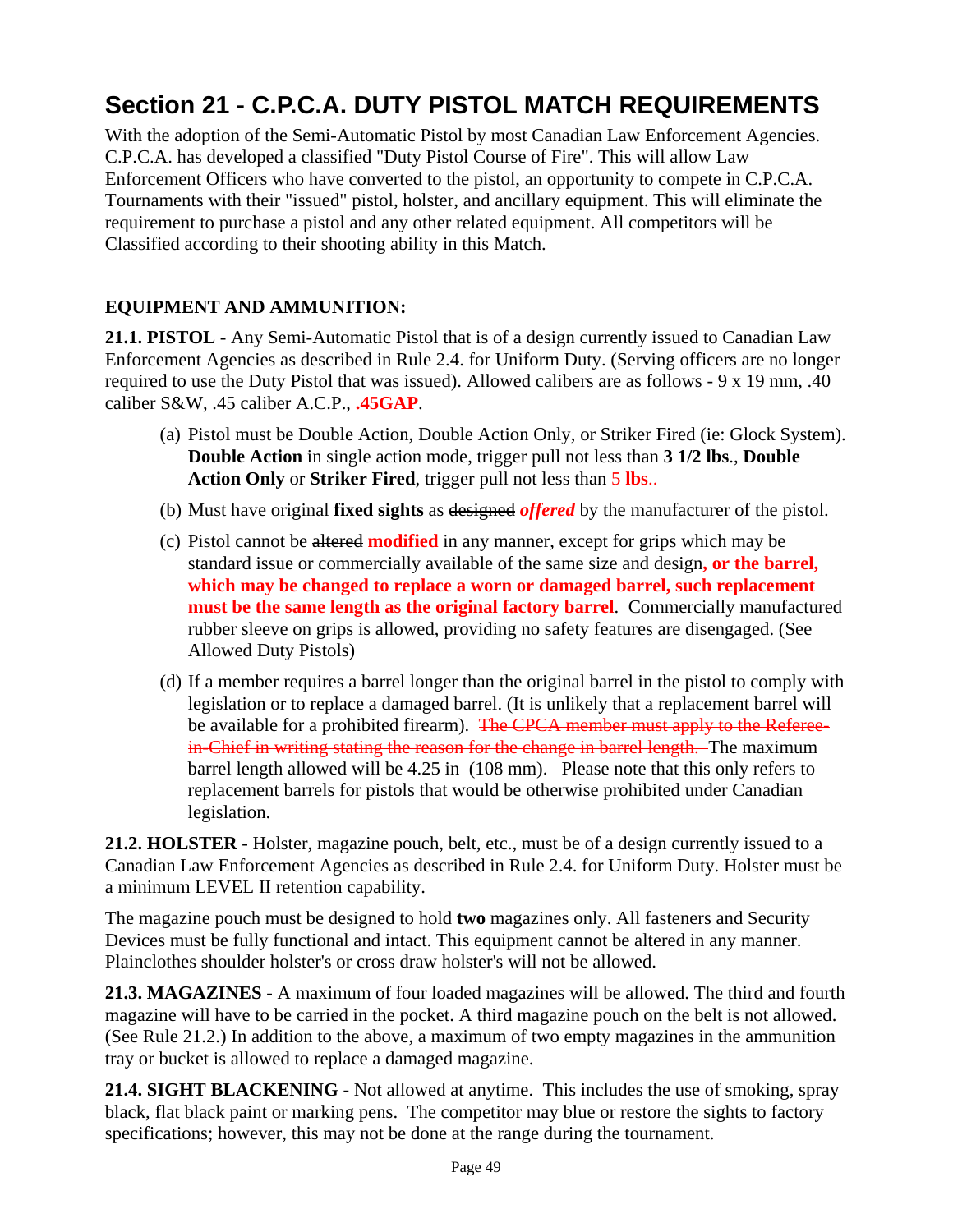**21.5. AMMUNITION** - May be factory manufactured or hand loaded hollow point, truncated cone, round nose or semi-wadcutter. Full wadcutter ammunition is not allowed.

**21.6. READY (STARTING) POSITION** - Shooters will begin all firing from a "ready position". This position will require the shooter to keep their hands clear of the holstered pistol and forward of the hips. Hands can be placed on the belt or ammunition carriers which must be situated at or near the front center of the body.

**21.7. HOT RANGE** - Hot Range means, once the initial command to load is given, shooters maintain their pistols in a loaded condition at all times including intervals between firing drills. It is the responsibility of each shooter to keep their pistol loaded at all times and there will be no commands or reminders to reload. Reloading may be performed at any safe opportunity, but the best time is normally at the end of each string of fire or before holstering. Most reloading can occur while the pistol remains holstered. Pistols will remain holstered at all times except on the firing line when the command to fire has been given.

### **The Hammer Of The Pistol Will Be In The Lowered Position When Holstered.**

**21.8. TRIGGER FINGER CONTROL** - When in the "Low Ready" position and at any time other than than when actually engaged in the firing process, the trigger finger must be outside the trigger guard and resting firmly on the side of the frame. Should a competitor be called for an infraction of this Rule, for the first infraction, the competitor will be **Penalized 60 Points (This includes "X"s)**. Should a competitor be called for a second infraction of this Rule, the competitor will be **DISQUALIFIED**.

**21.9 LOW READY POSITION** - Is a position where a shooter may immediately engage in an efficient manner. This position is identical to the shooting position, except the arms and pistol are lowered during recovery phase and is pointing at the ground approximately six feet ahead of the shooter. When firing resumes, the arms and pistol are simply raised to eye level in the firing position.

**21.10. TACTICAL RELOAD -** This reloading technique will occur when the shooter is behind cover and forms the decision to reload the pistol to it's full capacity. The reload is accomplished by grasping a loaded magazine from the magazine pouch or pocket, removing the depleted magazine, and inserting a fully loaded magazine. The depleted magazine will be placed in an accessible pocket for future use.

**21.11. FIRST SHOT FROM THE HOLSTER OR ANY STAGE** – The first shot from the holster or any stage must be double action.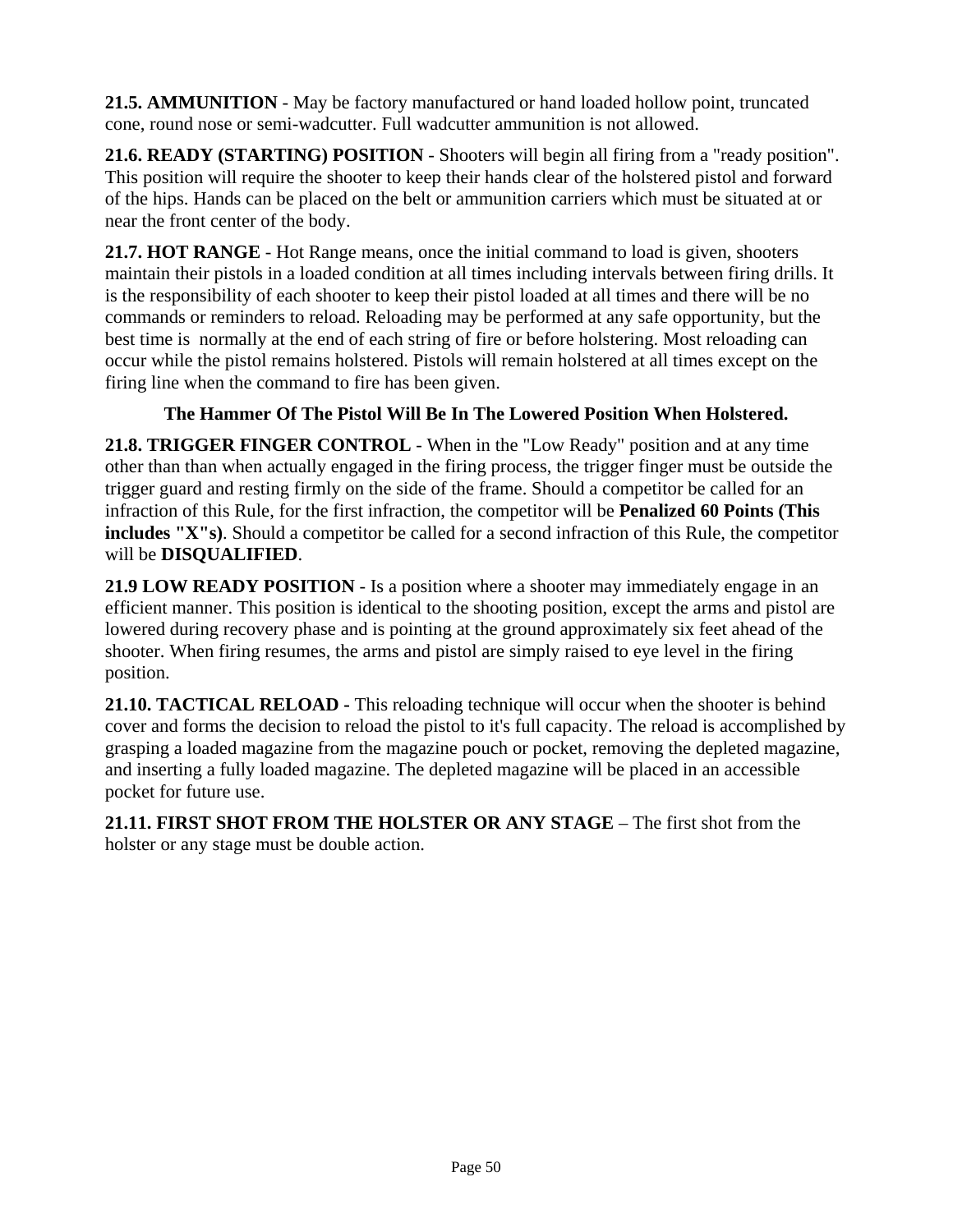# **Section 22 - C.P.C.A. AUXILIARY MATCH REQUIREMENTS**

**22.1 ELIGIBILITY OF COMPETITORS** - This Match is open to any person sponsored by a current CPCA Regular or Associate Member, except, that the following are not eligible to compete as Auxiliary Members:

- **Any Peace Officer;**
- **Any person prohibited by court order from possessing firearms;**
- **Any person who holds a PPC classification card from any other Association;**
- **Any person who has participated in more than 1 formal PPC tournament or competition, (not including the CPCA Auxiliary match or similar events);**
- **Any person deemed by the C.P.C.A. Executive as unsuitable or inappropriate for Auxiliary competition.**

All Auxiliary Competitors must hold a current C.P.C.A. Auxiliary Membership.

**22.1.1 ELIGIBLITY TIME LIMIT –** The purpose of Auxiliary competition is to allow newer shooters to try the sport and provide a way for interested persons to become familiar with and involved in Police Pistol Combat shooting. While we recognize that many Auxiliary Members may never advance to Regular or Associate Membership status, it is expected that those who attain a High Master classification in Auxiliary competition will advance to Regular or Associate membership. The C.P.C.A. Executive reserves the right, after review, to require an Auxiliary Member to advance to Regular or Associate status, and refusal would result in that member becoming ineligible for Auxiliary Membership.

**22.2 AGES OF DEPENDENT CHILDREN** - Age restrictions for children will be left to the Host Club, however the age must be posted on the Official Bulletin at the Range as well as in the Tournament Program.

**22.3 TEMPORARY CLASSIFICATION** - Will be issued after the scores have been received from the first Tournament.

**22.4 PERMANENT CLASSIFICATION** - Will be established after at least 120 rounds have been fired in Competition. An average will then be taken after every second Match. Should the average fall within a higher Classification the competitor will be Re-Classified accordingly.

| <b>High Master</b>   | 98.40 % and Higher |
|----------------------|--------------------|
| Master               | 96.00 % to 98.39 % |
| Expert               | 92.00 % to 95.99 % |
| <b>Sharp Shooter</b> | 86.00 % to 91.99 % |
| Marksman             | 00.00 % to 85.99 % |

### **CLASSIFICATIONS**

**22.5** All Auxiliary Members must be accompanied by an adult coach while on the firing line, who is a Competitor at the Tournament, either a Regular or Associate Member.

**22.6** Unclassified Competitors will compete in the High Master Class.

**22.7** A C.P.C.A. Member may sponsor more than one Auxiliary Member.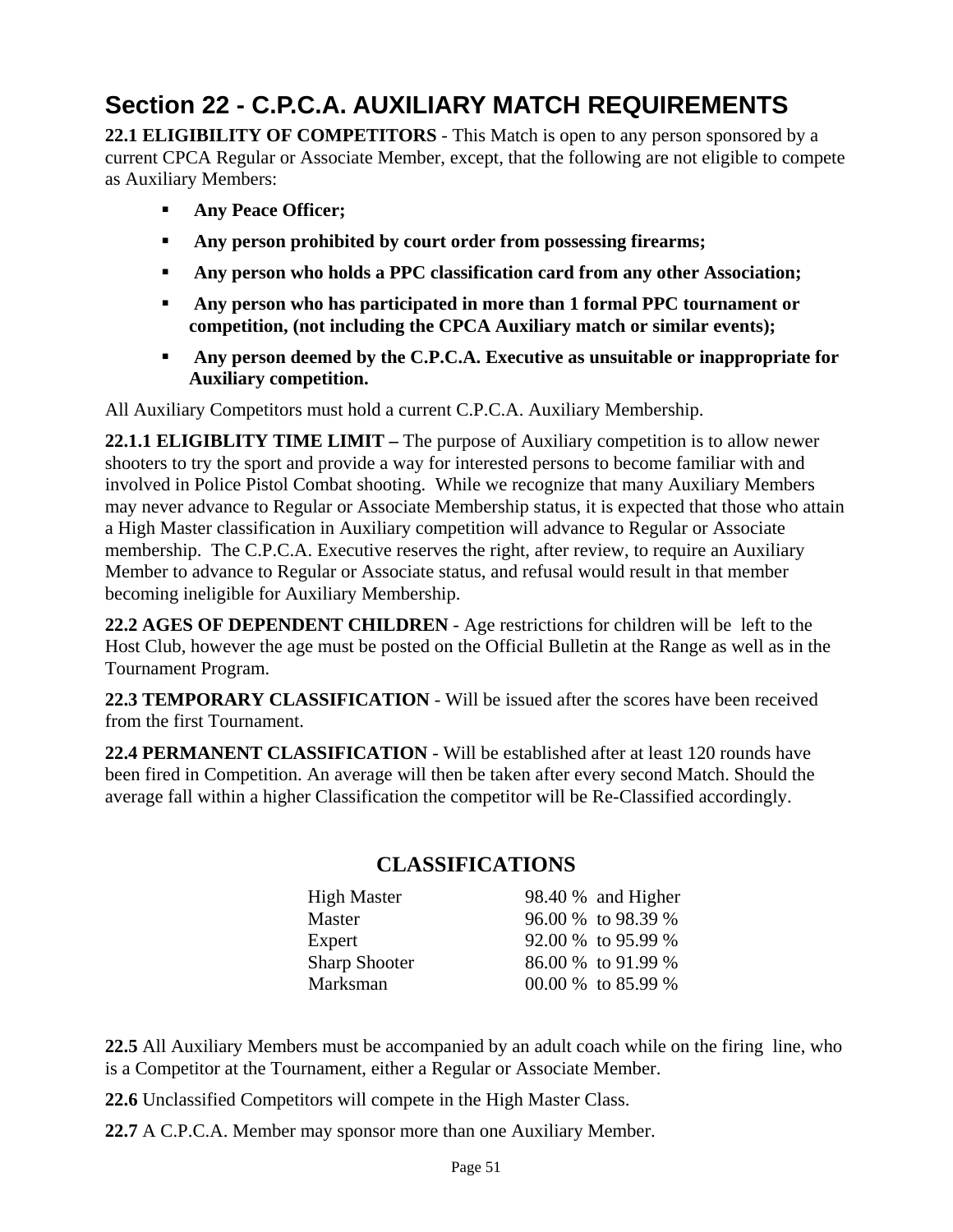**22.8** Auxiliary Competitors are not required to start each stage with the revolver in a holster. The coach may load and reload for the competitor.

**22.9** Timing and Barricade Rules will be enforced.

**22.10** Minors, under the age of 18 years, must complete a certified firearms safety course prior to competing as a C.P.C.A. Auxiliary member.

**COURSE OF FIRE** - As indicated in Section 7.

# **Section 23 - C.P.C.A. TOURNAMENT PROGRAMS**

NOTE: The Tournament Program must describe the Match conditions, the positions, revolver's, caliber and ammunition allowed, pistols, caliber and ammunition allowed, targets, range facilities and all the following:

**TOURNAMENT NAME**: Do not designate "Provincial Championship" or "Regional Championship" unless authorized by C.P.C.A..

**SPONSORING CLUB OR ORGANIZATION**: Name of Department, Organization or Club.

**FOR INFORMATION CONCERNING TOURNAMENT WRITE TO:** Give name and complete mailing address as you want listed in the Annual C.P.C.A. Newsletter.

**DIRECTIONS TO THE RANGE:** Describe directions clearly.

**RULES:** The statement that "Current C.P.C.A. Rules will be Enforced"

**TOURNAMENT OPEN TO:** All competitors who qualify under C.P.C.A. Police Combat Rules 2.4. and 2.6.. Individual C.P.C.A. Membership is required in all C.P.C.A. Sanctioned Tournaments. (Tournament Sponsors may restrict Competition to residents of certain areas, Members of certain groups, Competitors in certain Classification groups, etc., provided such restrictions are plainly stated in the program).

**REGISTRATION AND MATCH FEES:** In the Tournament Program list the cost for Registration and Match Fees to be charged each competitor and what they are entitled to.

**ENTRIES:** List name and address of competitors that entries should be mailed to.

**ENTRIES CLOSE:** State closing date and time.

**POST ENTRIES:** Indicate if Post Entries will or will not be accepted and closing time.

**LIMIT OF ENTRIES:** Indicate number of entries that will be accepted.

**FIRING STARTS:** Indicate time of Relays and Matches for entire Tournament.

**COMPETITOR CLASSIFICATIONS:** C.P.C.A. Classification Rules will apply as described in Section 19..

**AWARDS:** List schedule of Awards for Individual and Team Matches. Specify time and place for presentation of Awards.

**MATCH SCHEDULE AND CONDITIONS** - Give complete details on course of fire etc.

**GENERAL INFORMATION:** List eating facilities that will be available on days of competition and Hotel accommodations available, etc..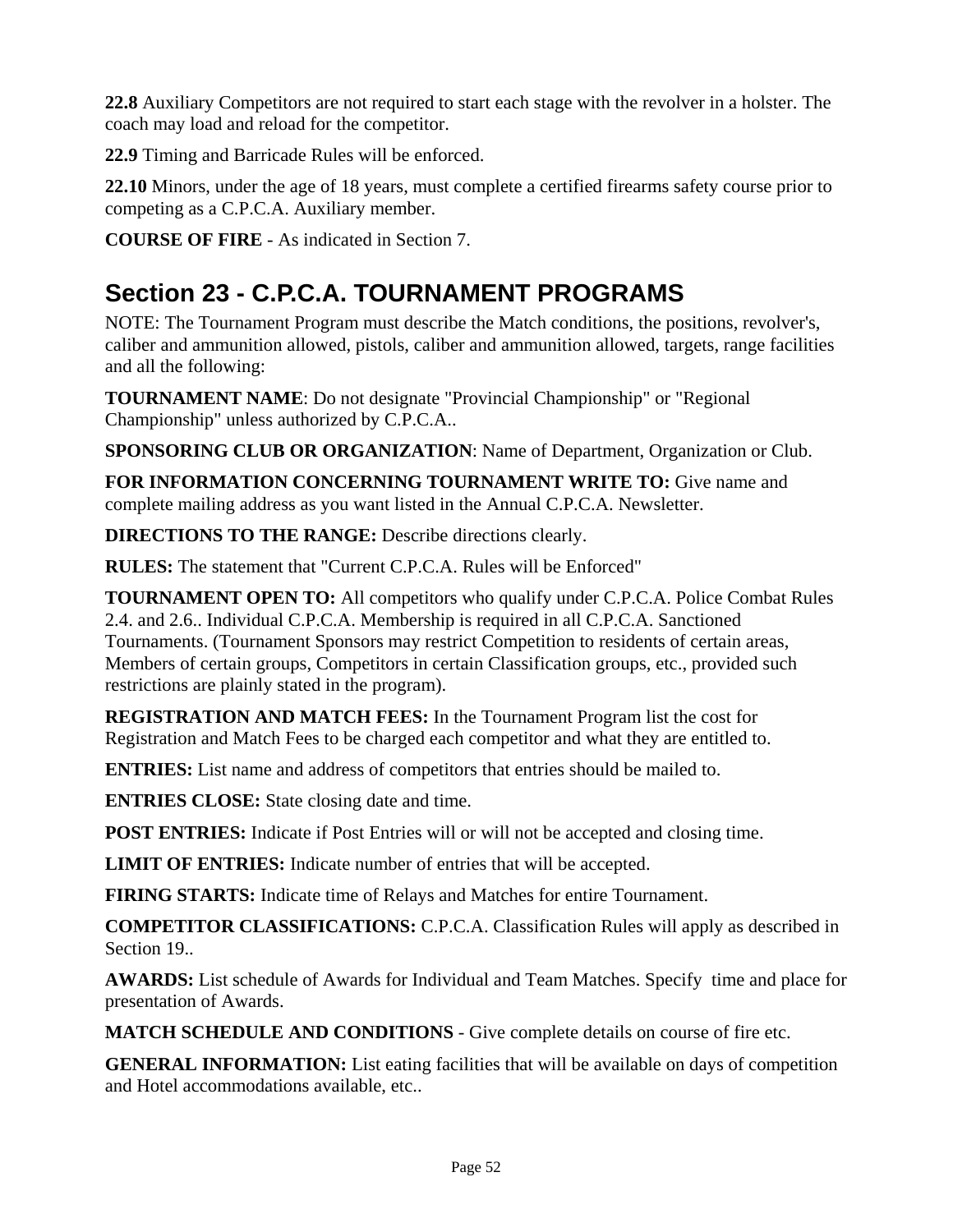## **APPENDIX**

### **GENERAL REGULATIONS FOR C.P.C.A. SANCTIONED TOURNAMENTS**

These Regulations are established under the authority of Rule 1.4. and provide standard procedures required for Sanctioning of C.P.C.A. Tournaments, establishing fee structures, Awards, Reporting Cancellation of Tournament, C.P.C.A. Membership requirements, and other items involved with C.P.C.A. Sanctioned Tournaments, both registered and Approved. These Regulations do not apply to Silhouette or Action shooting Tournaments which have their own General Directions.

These Regulations supersede all previous Editions and will remain in effect until specifically superseded.

## **A. GENERAL REGULATIONS GOVERNING C.P.C.A. APPROVED TOURNAMENTS**

**1. SANCTION OF C.P.C.A. APPROVED TOURNAMENT** - To obtain Sanctioning for an Approved Tournament, the following steps must be taken by the Sponsoring Organization in advance of Tournament date.

- (a) Send the C.P.C.A. Secretary your completed applications and draft copies of completed Programs, **Both in Duplicate**, within a minimum of forty five days in advance of Tournament Date.
- (b) If the above is not followed as required, C.P.C.A. reserves the right to cancel its Sanction for the Tournament.
- (c) In order for information to be entered in the C.P.C.A. Annual Newsletter of upcoming events for the following year, your requests and Programs will have to be received by the C.P.C.A. Secretary by no later than the end of December. This publication goes to press at that time and any requests received after that period will not be included in the Newsletter.

**2. GRANTING OF "APPROVED" SANCTION** - As soon as the Tournament is granted Approved Sanction, one copy of the signed application, a Official Sanction Poster and a corrected (If necessary) draft copy of Program will be returned to the Sponsor. These items provide the Authority to conduct the Tournament. All changes and information provided in the Approved Draft Program must appear in the final Program. No major changes in courses of fire, number of Matches etc., may be made unless the C.P.C.A. Secretary is notified. This may be done in writing if time permits, or by including a copy of the Tournament Directors Bulletin which makes the changes the final results of the Tournament.

**3. TOURNAMENT CANCELLATION** - If a Tournament is canceled the C.P.C.A. Secretary must be notified immediately.

**4. CLASSIFICATION OF COMPETITORS** - The C.P.C.A. Classification System will be used.

### **5. COURSES OF FIRE IN APPROVED TOURNAMENTS, FOR CLASSIFICATION USE** -

Courses of fire for Classification purposes will be as described in Section 19.. It is not required that specific courses of fire be used in Approved Tournaments, if the scores are to determine a competitors Classification such courses of fire as described above must be used.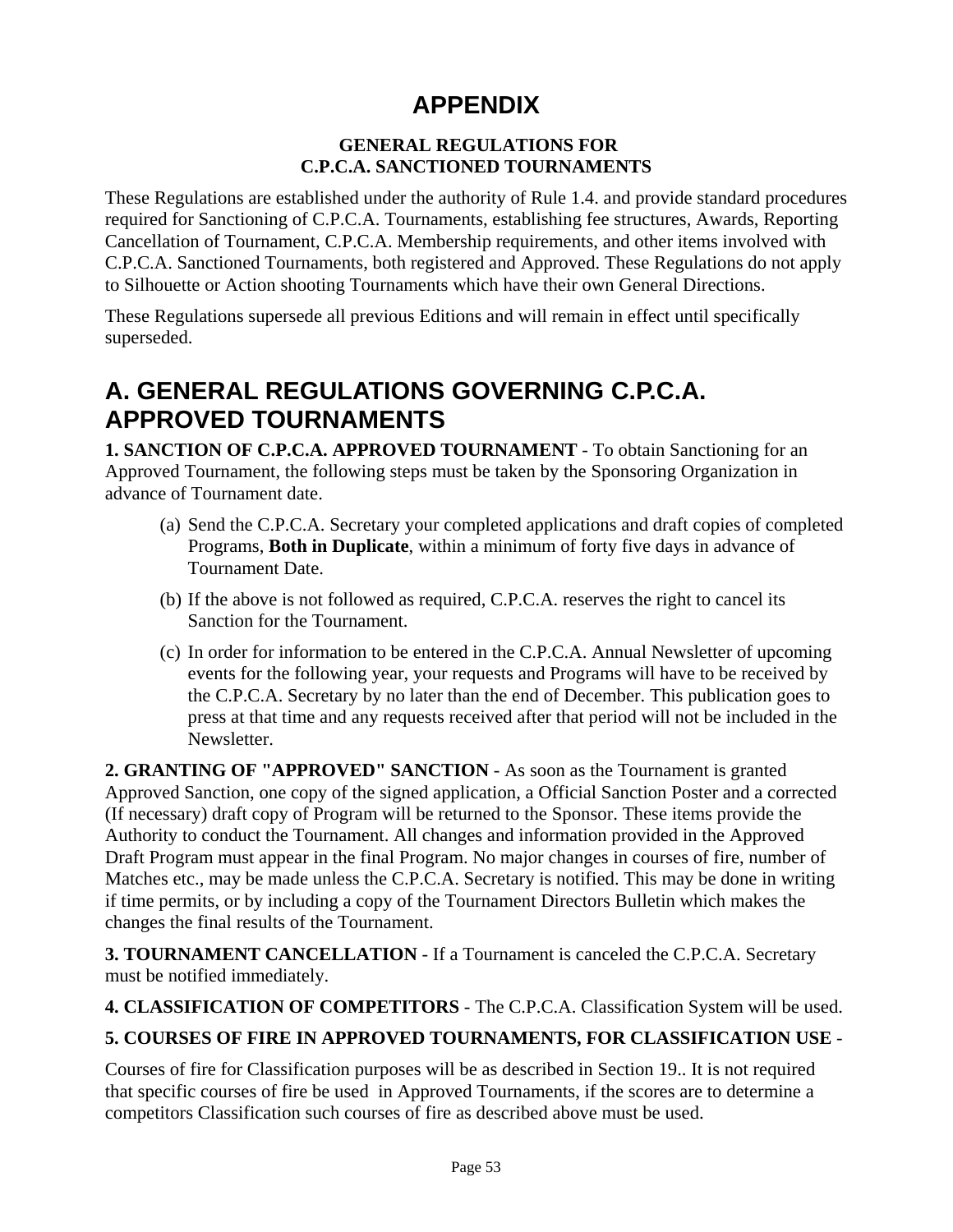**6. AWARDS** - Awards are furnished by the Sponsor. The minimum Award Schedule must include only the Tournament Winner, that person or team firing the highest score regardless of Classification or category. The method, time and place of issuing Awards is at the option of the Sponsor with due notice to the competitors in the Tournament.

### **7. ENTRY FEES** –

- (a) C.P.C.A. Registration Fee: A fee of two dollars per competitor will be charged.
- (b) Sponsor Entry Fees: The amount of these fees will be determined by the Sponsor, and must be stated in the Tournament Program separately from the C.P.C.A. Registration Fee.

**8. TOURNAMENT OFFICIALS AS COMPETITORS** - All Officials of a C.P.C.A. Approved Tournament may compete.

**9. C.P.C.A. REFEREE** - Any C.P.C.A. Referee may compete in a Registered Tournament they are officiating at. (See Rule 20.8.)

**10. C.P.C.A. MEMBERSHIP** - C.P.C.A. Membership is required for all C.P.C.A. Sanctioned Tournaments. The Statistical Office must check C.P.C.A. Membership Cards when issuing entry packets. Sponsors may accept C.P.C.A. Membership Applications and Fees from Non-Members who wish to enter the Tournament.

**11. REPORTS TO C.P.C.A.** - The Tournament Director is responsible for making certain that the following reports are forwarded to the C.P.C.A. Statistician within 48 hours after completion of a Tournament as described in Rule 19.13..

(b) C.P.C.A. Statistical Record Form with the following information on it:

- 1. Competitors full Name and Home Address.
- 2. Department or Club Name.
- 3. C.P.C.A. Membership Number.
- 4. Fee collected for C.P.C.A. Memberships.
- 5. Classification.
- 6. Team Members and their Classifications.
- 7. Team Classification.
- 8. Scores for all Matches fired with "X" count.
- (c) A Financial Report indicating Match Fees and Membership Fees collected.

This form goes to C.P.C.A.. Should a Competitor pay for their C.P.C.A. Individual Membership at the Tournament, they will be issued a receipt to present at any other Tournaments they enter, until they receive their Official Membership Card from C.P.C.A.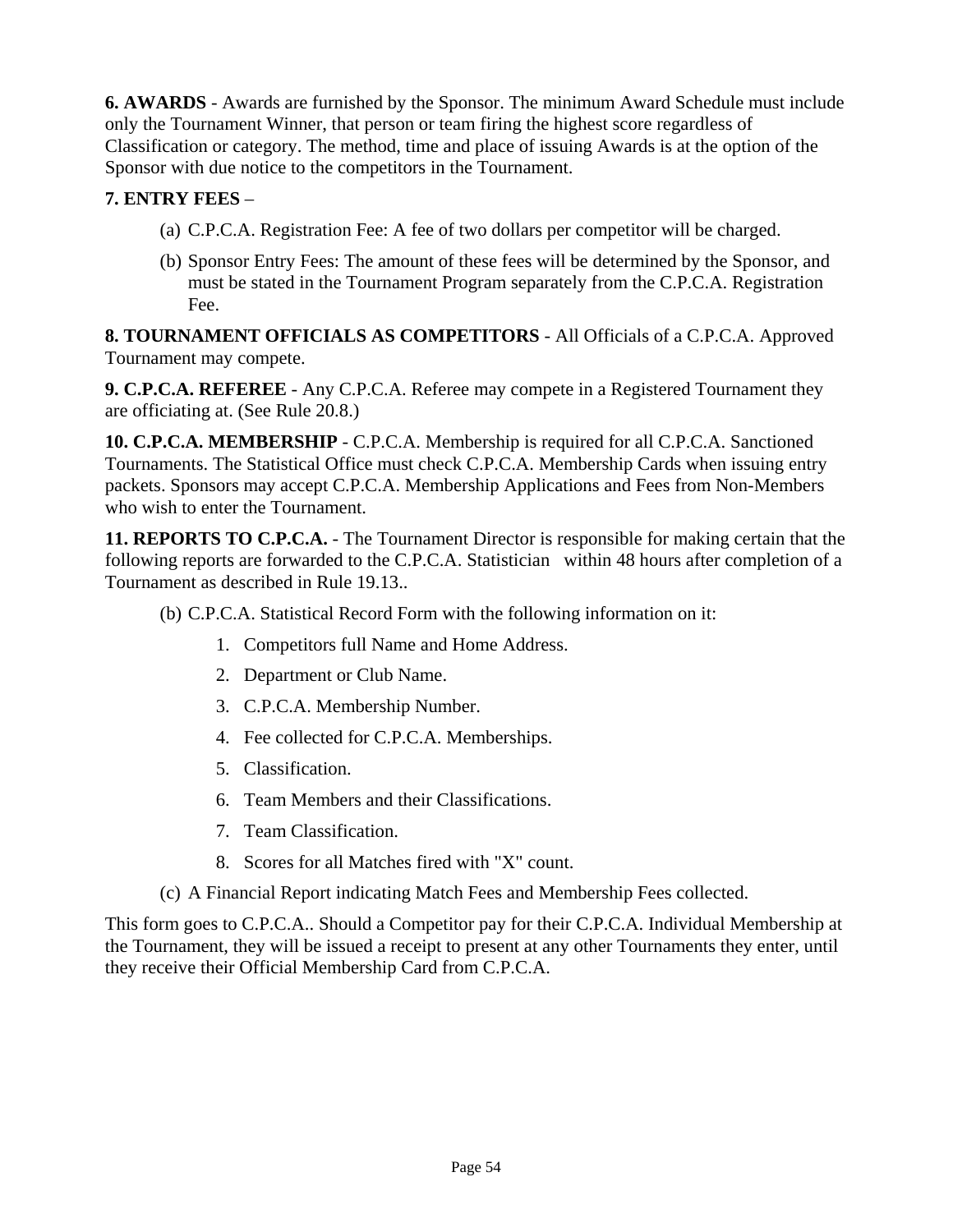## **B. GENERAL REGULATIONS GOVERNING C.P.C.A. REGISTERED TOURNAMENTS**

The following Regulations are established under the authority of Rule 1.4. and provide standard procedures for Sanctioning, Fee structure, Awards, and reporting any other items involved with Registered Tournaments.

1. SANCTION OF A C.P.C.A. REGISTERED TOURNAMENT - To obtain Sanctioning for a Registered Tournament, the following steps must be taken by the Sponsoring Organization in advance of the Tournament date.

- (a) Send the C.P.C.A. Secretary your completed applications and draft copies of completed Programs, **Both in Duplicate**, within a minimum of forty five days in advance of Tournament date.
- (b) If the above is not followed as required, C.P.C.A. reserves the right to cancel its Sanction for the tournament.
- (c) In order for information to be entered in the C.P.C.A. Annual Newsletter of upcoming events for the following year, your requests and Programs will have to be received by the C.P.C.A. Secretary by no later than the end of December. This publication goes to press at that time and any requests received after that period will not be included in the Newsletter.

**2. GRANTING OF "REGISTERED" SANCTION** - As soon as the Tournament has been granted Registered Sanction, one copy of the signed application, a Official Sanction Poster and a corrected (if necessary) draft copy of Program will be returned to the Sponsor. These items provide the Authority to conduct the Tournament. All changes and information provided in the Approved Draft Program must appear in the the final Program. No major changes in courses of fire, number of Matches etc., may be made unless the C.P.C.A. Secretary is notified. This may be done in writing if time permits, or by including a copy of the Tournament Directors Bulletin which makes the changes the final results of the Tournament.

**3. TOURNAMENT CANCELLATION** - If a Tournament is canceled the C.P.C.A. Secretary must be notified immediately.

**4. CLASSIFICATION OF COMPETITORS** - The C.P.C.A. Classification will be used in all C.P.C.A. Sanctioned Tournaments, it is advisable to use courses of fire indicated in Rule 17.5.. For courses of fire which are used for Classification refer to Section 19..

**5. AWARDS** - Awards are furnished by the Sponsor. In Registered Tournaments the minimum Award Schedule must consist of the following:

(a) Individual Match Awards Required.

1. High scoring competitor in each Classification, in each aggregate Match. Classifications may be combined due to low entry of competitors, but the manner in which combinations are made must be clearly stated in the Program.

(b) Team Awards required.

1. Winning Team of each Team Match, the Team firing the highest total score in the Match.

#### **7. ENTRY FEES**:

(a) C.P.C.A. Registration Fee: A Fee of two dollars per competitor will be charged.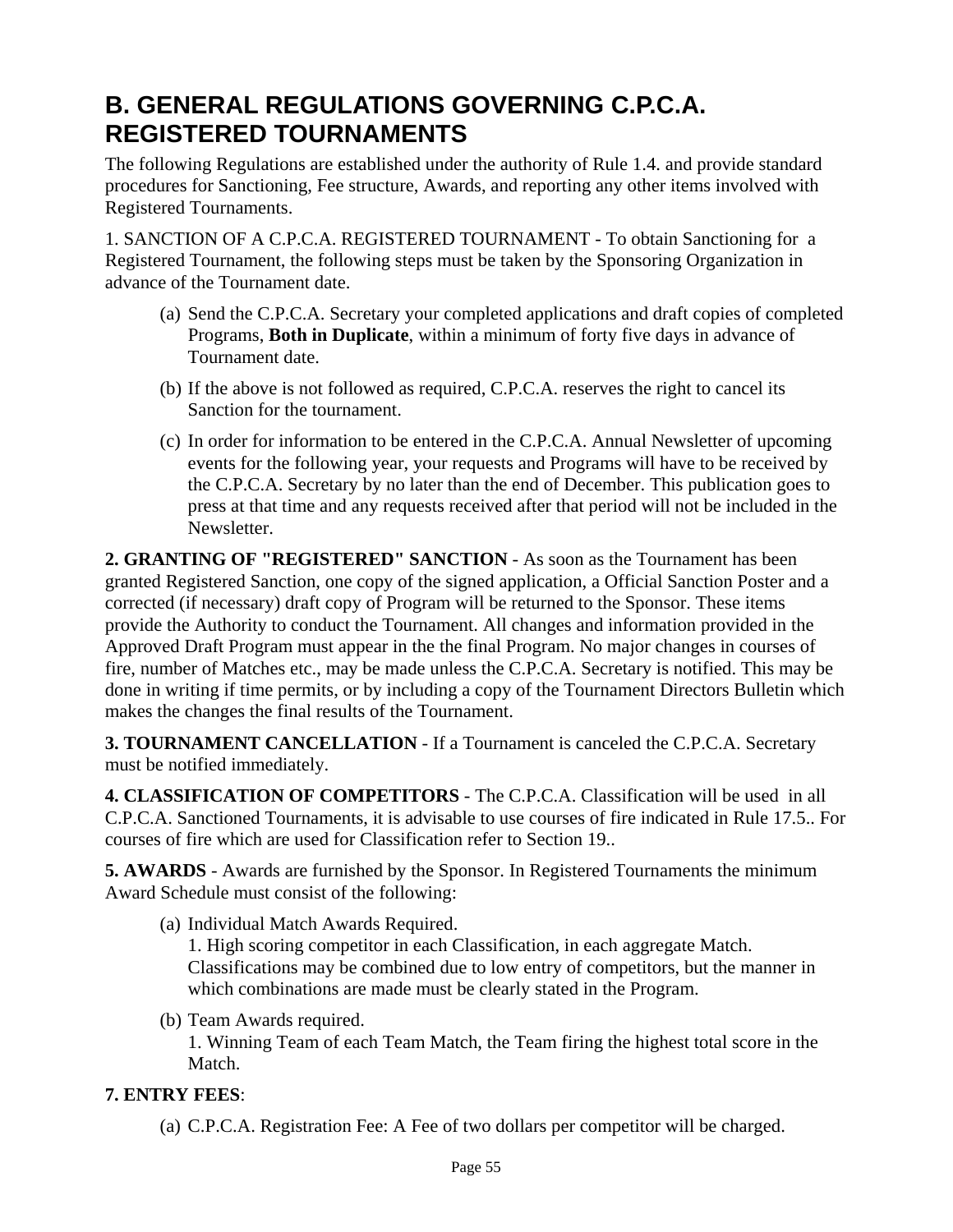(b) Sponsor Entry Fees: The amount of these fees will be determined by the Sponsor, and must be stated in the Tournament Program separately from the C.P.C.A. Registration Fee.

**8. TOURNAMENT OFFICIALS AS COMPETITORS** - All Officials of a C.P.C.A. Approved Tournament may compete.

**9. C.P.C.A. REFEREE** - All C.P.C.A. Sanctioned Matches must be officiated by a C.P.C.A. Referee. It is the Sponsors responsibility to acquire the services of a C.P.C.A. Referee. (See Rule 20.8.).

**10. C.P.C.A. MEMBERSHIP REQUIRED** - C.P.C.A. Membership is required for all C.P.C.A. Sanctioned Tournaments. The Statistical Office must check C.P.C.A. Membership Cards when issuing entry packets. Sponsors may accept C.P.C.A. Membership Applications and Fees from Non-Members who wish to enter the Tournament.

**11. REPORTS TO C.P.C.A.** - The Tournament Director is responsible for making certain that the following reports are forwarded to the C.P.C.A. Statistician within 48 hours after completion of a Tournament as described in Rule 19.13..

(a) C.P.C.A. Statistical Record Form with the following information on it:

- 1. Competitors full Name and Home Address.
- 2. Department or Club Name.
- 3. C.P.C.A. Membership Number.
- 4. Fee collected for C.P.C.A. Memberships.
- 5. Classification.
- 6. Team Members and their Classifications.
- 7. Team Classification.
- 8. Scores for all Matches fired with "X" count. This form goes to C.P.C.A.. Should a competitor pay for their C.P.C.A. Individual Membership at the Tournament, they will be issued a receipt to present at any other Tournaments they enter, until they receive their Official Membership Card from C.P.C.A..
- (b) A completed National Record reporting form.
- (c) A Financial Report indicating Match Fees and Membership Fees collected.

**12. FINAL RESULTS BULLETIN** - A copy of the Official Final Results Bulletin must be sent within 30 days to each competitor that participated in the Tournament.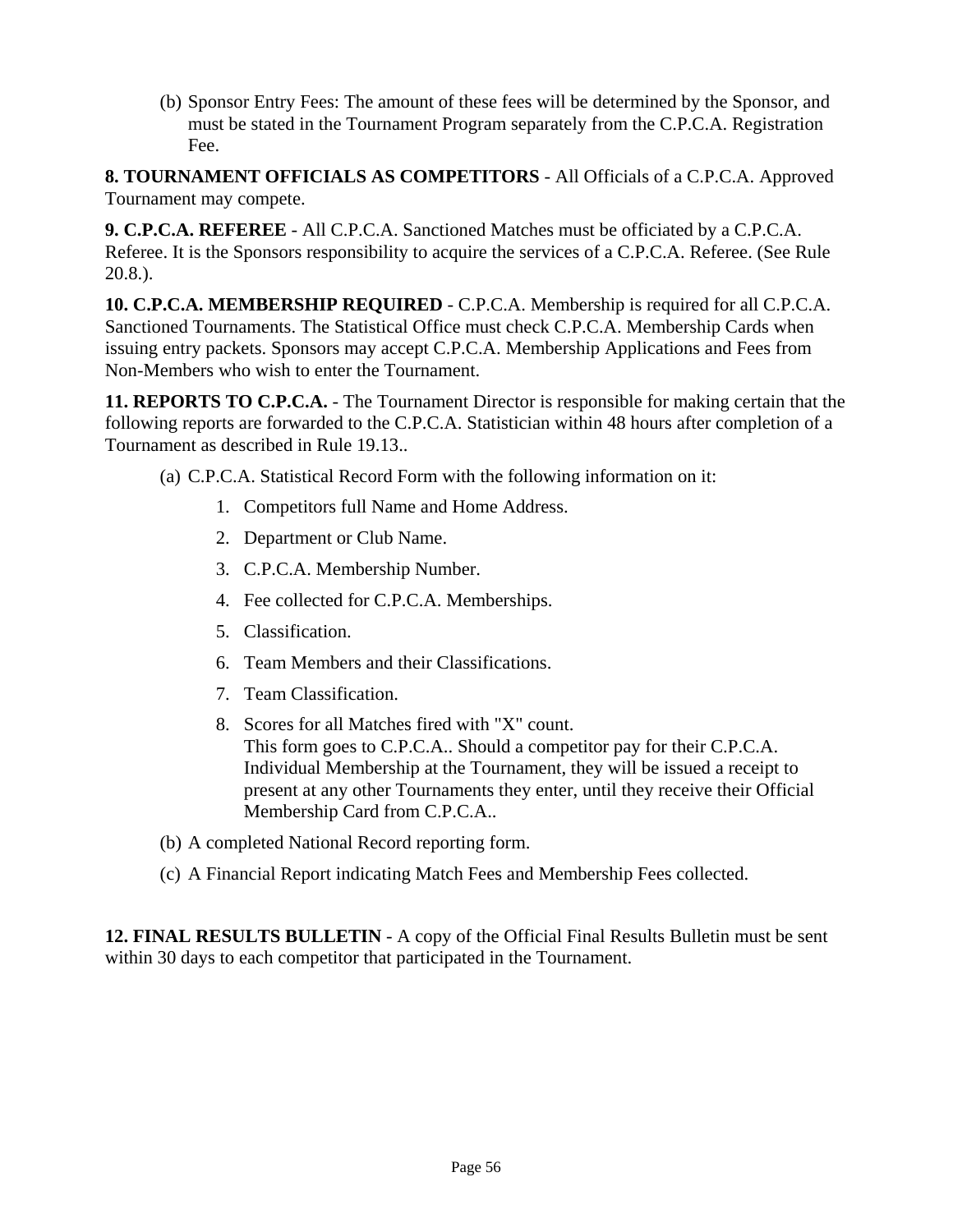## **C.P.C.A. REVOLVER DISTINGUISHED PROGRAM**

A Special Match has been designed to recognize excellence in Police Combat Competition. The C.P.C.A. Police Revolver Distinguished Program is very similar to that of N.R.A.

The Distinguished Revolver Match may be fired at any C.P.C.A. Registered Tournament. It is a Service Revolver Type Match with the equipment requirements more stringent than in normal C.P.C.A. Sanctioned Combat Matches.

Since there is no Standard Service Gun for Police, specific Regulations for the firearm and Ammunition are necessary. The Regulations are simply extensions of the Official Rule which describes the "Police Service Revolver" (Distinguished Match Rule 3.1.). There is one major difference, however the Official Rule allows substantial modifications of the Police Revolver and Ammunition while the Regulations for this Match do not. The intent of the Regulations is to provide a Competition with minimum variations in Firearms and no variations in Ammunition, so equipment will not be a major factor in determining the best shooter. The Firearm and Ammunition Regulations are strictly enforced.

**ELIGIBILITY** - This Match is open to all Regular and Associate Members of C.P.C.A..

### **FIREARM AND AMMUNITION ( REFER TO RULE 3.1.)**

- (a) Revolver must be Factory Manufactured, capable of firing the .38 Special Service Load.
- (b) No external modifications are allowed, except for the grips.
- (c) Must have single and double action capability and trigger must be capable of lifting two and one half pounds when the revolver is cocked for single action firing.
- (d) Fixed or adjustable sights. Adjustable front sights are not allowed.
- (e) Barrel length not to exceed six inches.
- (f) Ammunition must be factory or hand loaded 158 grain semi-wadcutter or round nose.
- (g) Competitors may have any amount of ammunition on their person.
- (h) Ammunition must be furnished by the competitor.

**AWARDS** - The C.P.C.A. Police Revolver Distinguished Badge will be awarded to those competitors who earn a total of thirty points through unassisted Individual Competition in C.P.C.A. Police Revolver Distinguished Matches.

Credit points will be awarded to the highest scoring twenty percent of all Non-Distinguished competitors firing in the Match ranked in order of Merit. Fractions of one half and higher will be resolved to the next higher whole number. Lower fractions than one half will not be considered. The winning twenty percent as described above will be further broken down and credit points awarded as follows:

| To the highest scoring $1/6$      | 10 points |
|-----------------------------------|-----------|
| To the next highest scoring $1/3$ | 8 points  |
| To the remaining authorized       | 6 points  |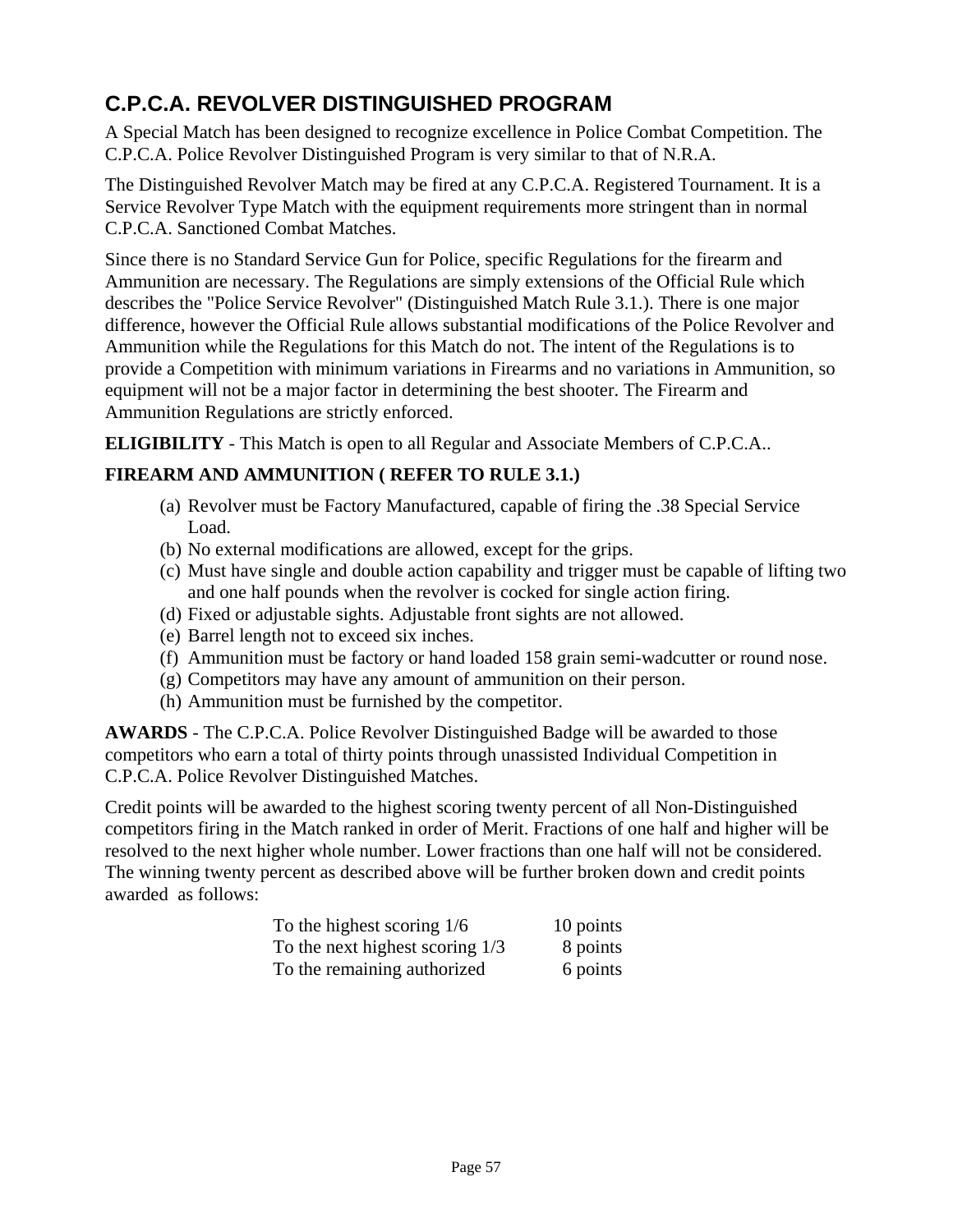The first time a competitor qualifies they will receive the Excellence in Competition Medal and a letter indicating the number of credit points earned. Each time a competitor qualifies for additional points they will be sent a letter to update point total. No other Medals will be issued by the C.P.C.A. until the thirty points have been earned. At that time, the Revolver Distinguished medal will be awarded.

In addition to the Awards listed, miniature Revolver Distinguished Hat Badge Pins are available for five dollars.

The C.P.C.A. Police Revolver Distinguished Match will be the C.P.C.A. National Police Course, fired as a separate Match.

Stage 3 of any distinguished match must be fired from 50 yards or metres.

All C.P.C.A. Police Combat Competition Rules will apply with the exceptions listed below.

Scores will not be used for Classification.

**TARGET** - The C.P.C.A. Official B-27 target must be used. No other target will be substituted.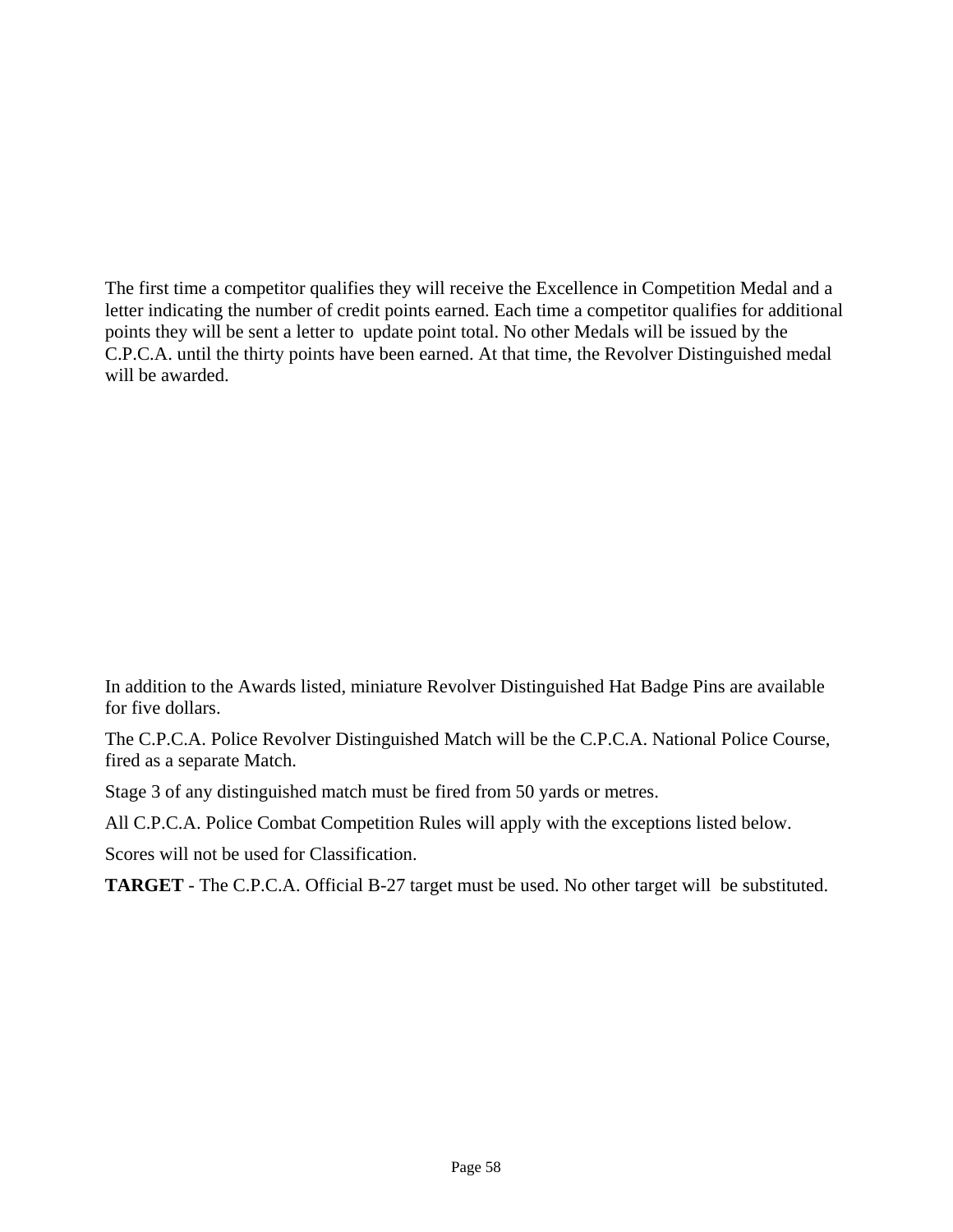## **C.P.C.A. SEMI-AUTOMATIC PISTOL DISTINGUISHED PROGRAM**

**ELIGIBILITY** - All Regular or Associate Members of C.P.C.A. may fire in the C.P.C.A. Police Semi-Automatic Pistol Distinguished Matches.

**AWARDS** - The C.P.C.A. Police Semi-automatic Pistol Distinguished Medal will be awarded to those competitors who earn a total of thirty points through unassisted Individual Competition in C.P.C.A. Police Semi-Automatic pistol Distinguished Matches. Credit points will be awarded to the highest scoring twenty percent of all Non-Distinguished competitors firing in the Match ranked in order of Merit. Fractions of one half or higher will be resolved to the next higher whole number. Lower fractions than one half will not be considered. The winning twenty percent as described above will be further broken down and credit points awarded as follows:

| To the highest scoring 1/6        | 10 points |
|-----------------------------------|-----------|
| To the next highest scoring $1/3$ | 8 points  |
| To the remaining authorized       | 6 points  |

The first time a competitor qualifies they will receive the Excellence in Competition Medal and a letter indicating the number of credit points earned. Each time a competitor qualifies for additional points they will be sent a letter to update their point total. No other Medals will be issued by the C.P.C.A. until thirty points have been earned. At that time the Semi-Automatic Pistol Distinguished Medal will be awarded.

**COURSE OF FIRE** - Same as for the Revolver Distinguished Course of Fire.

Stage 3 of any distinguished match must be fired from 50 yards or metres.

Scores will not be used for Classification.

### **FIREARM AND AMMUNITION ( REFER TO RULE 3.4.)**

**TARGET** - The C.P.C.A. Official B-27 target must be used. no other target will be substituted.

## **C.P.C.A. HONORARY CLUB**

The C.P.C.A. recognizes Police Pistol Combat Shooters who have fired outstanding scores in Competition by admitting them to the C.P.C.A. Honorary Club. Membership is acquired by either equaling or surpassing predetermined scores in C.P.C.A. Sanctioned Tournaments.

It is the responsibility of the C.P.C.A. Statistician to maintain proper Records of Scores fired by all competitors. Only one Award will be issued in each scoring level. **Note : The award jackets and hats are awarded at the end of the shooting year in October. Only the highest award achieved will be awarded to each competitor. Example : If you fire 1470 in one match and the next month fire a 1480, you will receive a 1480 club jacket.**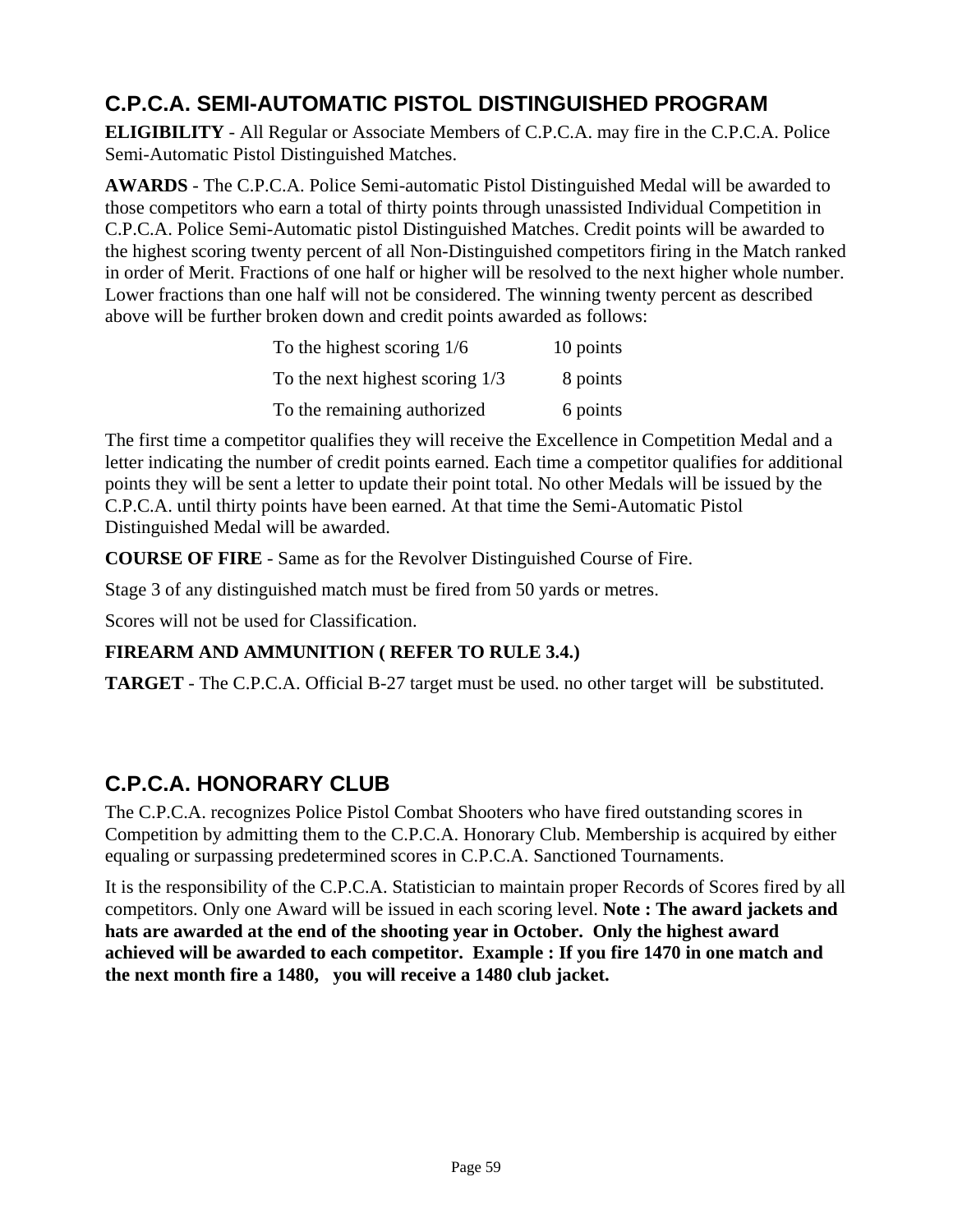#### **THE "1450" CLUB**

The "1450" Club is open to any competitor who fires a score of 1450 to 1459 over the 1500 National Police Combat Aggregate in a C.P.C.A. Sanctioned Tournament

**AWARD** - Red, white and blue pin signifying a Member of the "1450" Club, and a suitably embroidered shooters cap.

#### **THE "1460" CLUB**

The "1460" Club is open to any competitor who fires a score of 1460 to 1469 over the 1500 National Police Combat Aggregate in a C.P.C.A. Sanctioned Tournament.

**AWARD** - Red and white pin signifying a Member of the "1460" Club, and a suitably embroidered shooters cap.

#### **THE "1470" CLUB**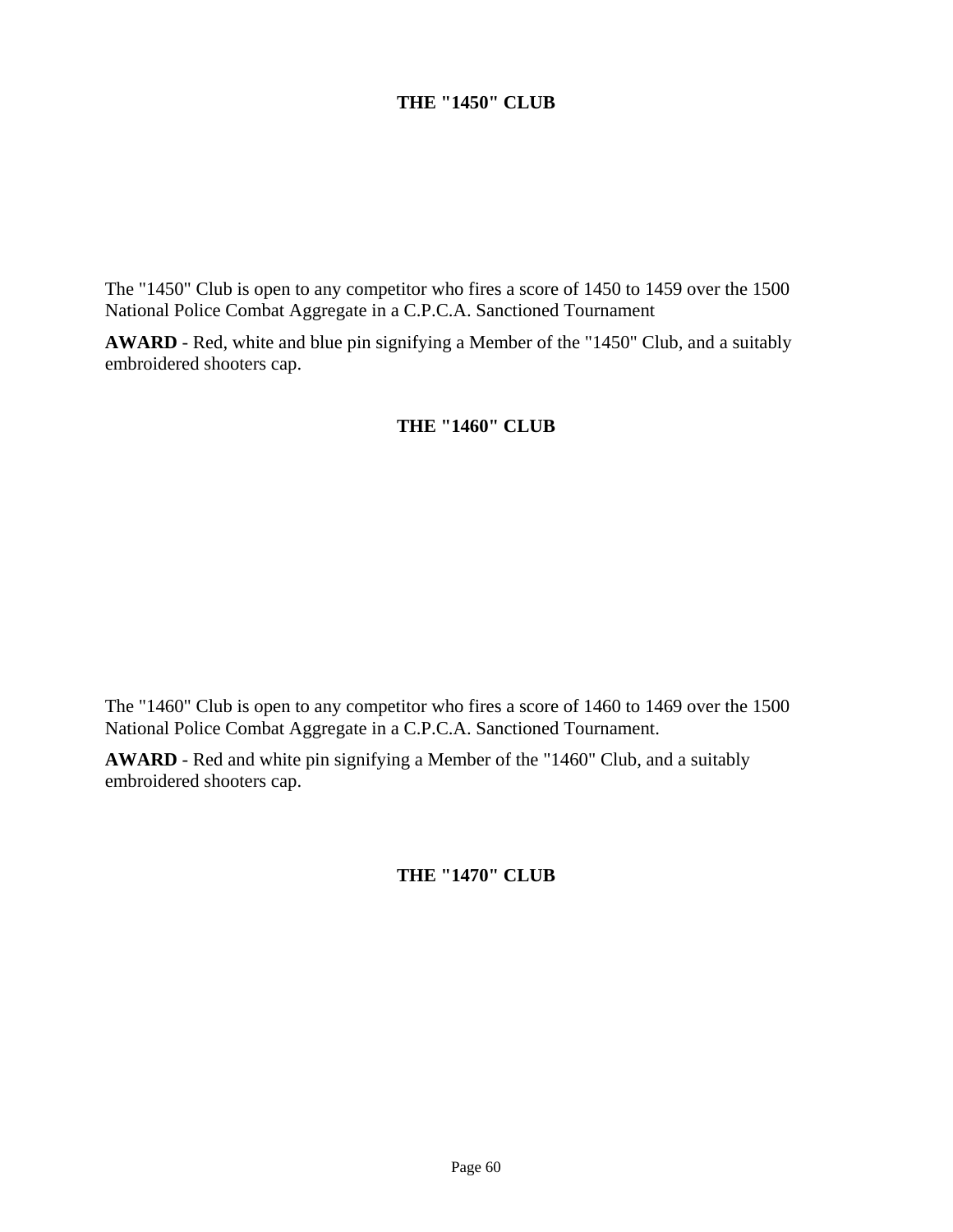The "1470" Club is open to any competitor who fires a score of 1470 to 1479 over the 1500 National Police Combat Aggregate in a C.P.C.A. Sanctioned Tournament.

**AWARD** - Yellow and white pin signifying a Member of the "1470" Club, and a suitably embroidered shooters cap.

### **THE "1480" CLUB**

The "1480" Club is open to any competitor who fires a score of 1480 to 1489 over the 1500 National Police Combat Aggregate in a C.P.C.A. Sanctioned Tournament.

**AWARD** - A silver pin signifying a competitor of the "1480" Club and a 1480 Club Jacket from CPCA

### **THE "1490" CLUB**

The "1490" Club is open to any competitor who fires a score of 1490 or higher over the 1500 National Police Combat Aggregate in a C.P.C.A. Sanctioned Tournament.

**AWARD** - A gold pin signifying a competitor of the "1490" Club and a 1490 Club Jacket from CPCA.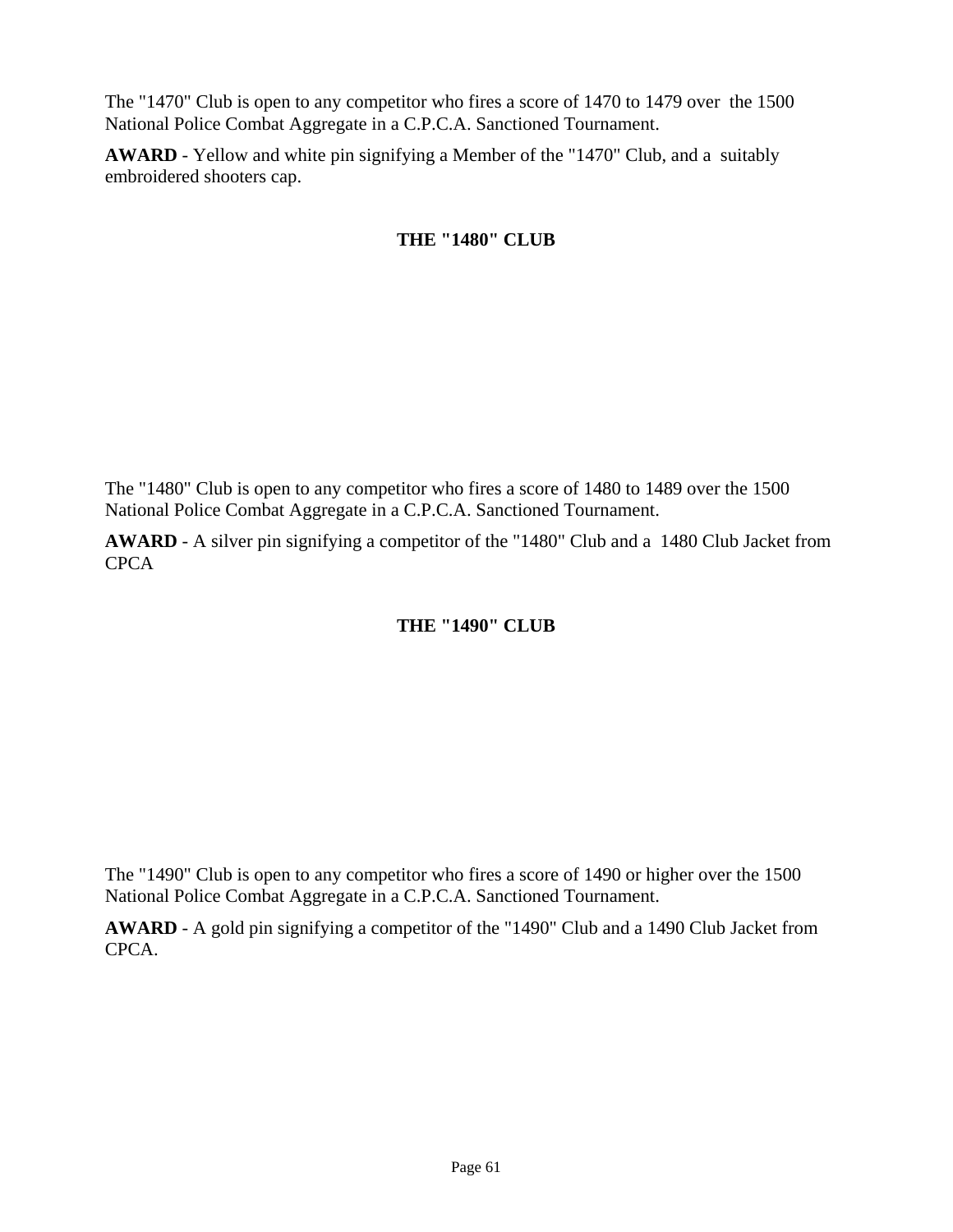## **ALLOWED DUTY PISTOLS**

#### **ALL PISTOLS MUST BE DOUBLE ACTION, DOUBLE ACTION ONLY OR STRIKER FIRED (ie: GLOCK SYSTEM) WITH ORIGINAL FACTORY FIXED SIGHTS. SINGLE ACTION TRIGGER PULLS MUST BE A MINIMUM OF 3.5 LBS. DOUBLE ACTION AND STRIKER FIRED TRIGGER PULLS MUST BE A MINIMUM OF 5 LBS.**

HECKLER & KOCH - MDL. #USP, .45 ACP, .40 CAL. & 9 MM -

BERETTA USA - MDL. #92D 9 MM - MDL. #92D CENTURION TYPE M 9MM - MDL. #92F - MDL. #92FS 9MM - MDL. #92FS COMPACT TYPE M 9MM - MDL. #92G - MDL. #92D CENTURION 9MM - MDL. #96D CAL .40 S&W - MDL. #96D CENTURION CAL. .40S&W – MDL. #96FS .40 S&W – MDL. BERETTA ELITE series in 9 x 19mm and .40 S&W - Model 92FS INOX - Model 92FS VERTEC (INOX) - Model 90 TWO

S&W - MDL. 8000/8040 COUGAR - MDL. 8OOO/8040 COUGAR TYPE D -

STURM RUGER - MDL. #P89 DAO 9MM - MDL. #P91 DAO CAL. .40 S&W - MDL. #P93 DAO 9MM -

SIG SAUER – MDL. #P220 9 x 19mm - MDL. #P225 9MM - MDL. #P226 9MM – MDL. #P226 40S&W - MDL. #P228 9MM - MDL. #P229 CAL. .40 S&W -

SMITH & WESSON - MDL. #39 - MDL. #59 - MDL. #410 - MDL. #411 -MDL. #439 - MDL. #457 - MDL. #459 - MDL. #469 - MDL. #639 - MDL. #645 - MDL. #659 - MDL. #669 - MDL. #908 - MDL. #909 - MDL. #910 - MDL. #3913 9MM - MDL. #3913LS - MDL. #3913NL - MDL. #3914 - MDL. #3914LS - MDL. #3914NL - MDL. #3953 9MM - MDL. #3954 - MDL. #4003 - MDL. #4006 - MDL. #4006NS - MDL. #4013 - MDL. #4014 - MDL. #4026 CAL. .40 S&W - MDL #4043 CAL. .40 S&W - MDL. #4044 - MDL. #4046 CAL. .40 S&W - MDL. #4046NS - MDL. #4053 CAL. .40 S&W - MDL. #4054 - MDL. #4505 - MDL. #4506 - MDL. #4506-1 - MDL. #4516 - MDL. #4526 - MDL. #4536 - MDL, #4546 .45 ACP - MDL. #4556 - MDL. #4566 - MDL. #4576 - MDL. #4576NS - MDL. #4586 - MDL. #4596 - MDL. #5903 - MDL. #5903-SSV - MDL. #5904 9MM - MDL. #5905 - MDL. #5906 - MDL. #5906NS - MDL. #5924 - MDL. #5926 - MDL. #5943 9MM - MDL. #5943-SSV - MDL. #5944 - MDL. #5946 9MM - MDL. #5967 - MDL #6904 - MDL. #6906 - MDL. #6924 - MDL. #6926 - MDL. #6944 - MDL #6946 9MM - MODELS SIGMA - SW9C - SW40F - SW40C - Model M&P (9mm & .40S&W)

GLOCK - MDL. #17 9MM - MDL. #19 9MM - MDL. #21 .45ACP - MDL. #22 CAL. .40 S&W - MDL. #23 CAL. .40 S&W – MDL. #37 CAL. .45GAP

BROWNING - MDL. #BDM 9MM -

BRNO - MDL. #CZ75 - MDL. #CZ85 – MDL. #97 CAL. .45ACP

DLASH ARMS CORP - MDL. #394, 9MM

MORAVIA ARMS – MDL. #CZG2000 in 9 x 19mm and .40 S&W

NORINCO CLONES of Sig/Sauer pistols – MDL.# NP22 and MDL.# NP34

PARA ORDANCE - LDA PISTOLS - 9MM,.40 CAL.,45 CAL.

SPRINGFIELD ARMOURY XD PISTOLS in CAL. 9x19mm and .40S&W - XD .45GAP, XD .45AUTO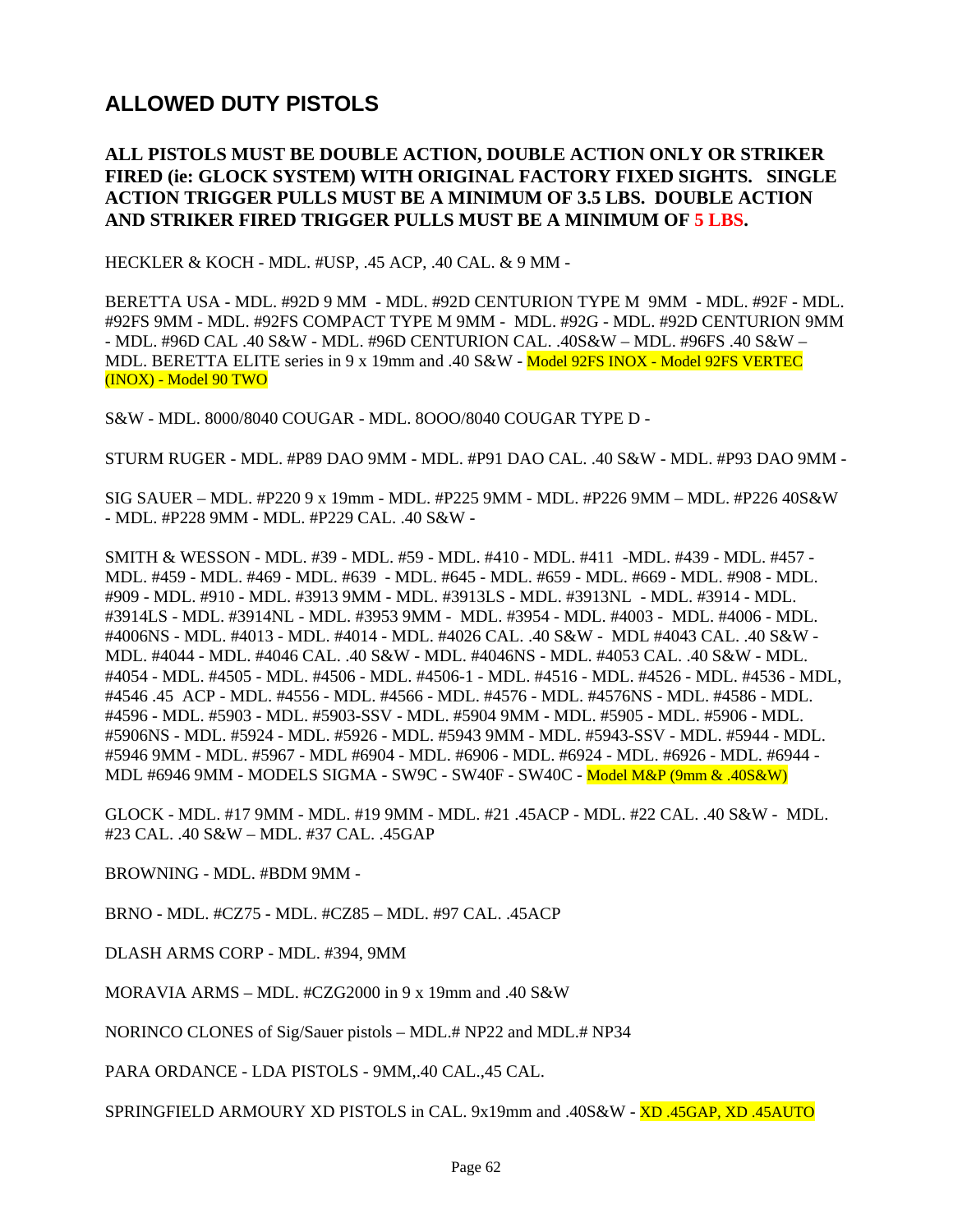# **RULE CHANGES…**

See the follow rules… changes will be highlighted in red…

Rule 3.3

Rule 3.4

Rule 19.3.(1)

Rule 20.2

Rule 21.1 (various places)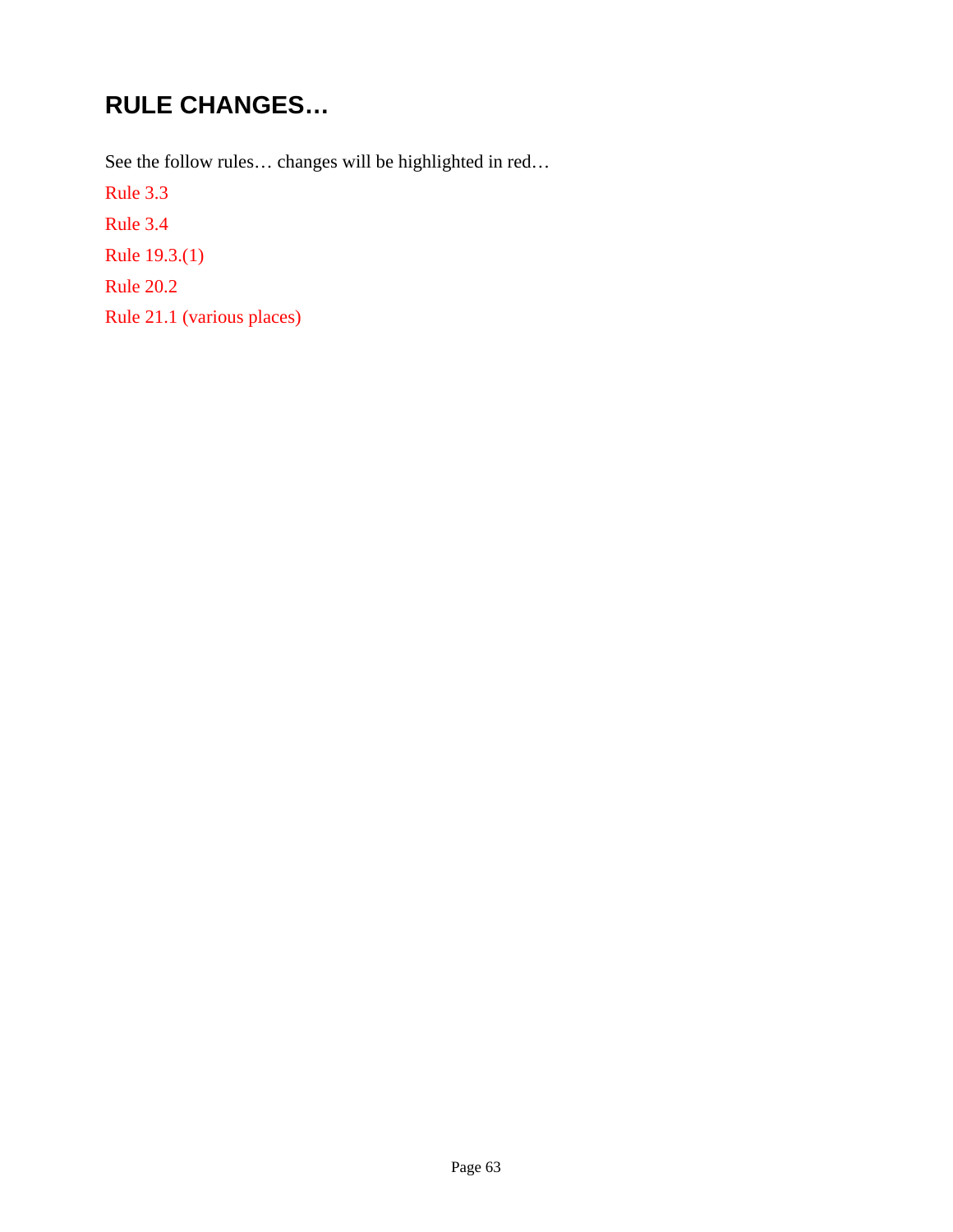#### *A*

| ACCIDENTAL DISCHARGE (AD) - Rule 9.826                   |
|----------------------------------------------------------|
|                                                          |
|                                                          |
|                                                          |
|                                                          |
|                                                          |
|                                                          |
|                                                          |
|                                                          |
|                                                          |
| <b>ASSIGNED CLASSIFICATION - Rule 19.644</b>             |
| ASSIGNMENT TO TOURNAMENTS - Rule 20.7 47                 |
|                                                          |
|                                                          |
|                                                          |
| <b>AUTHORIZED USE OF PLUG TYPE SCORING GAUGE -</b>       |
|                                                          |
| <b>AUXILIARY - AGES OF DEPENDENT CHILDREN Rule 22.2</b>  |
|                                                          |
|                                                          |
| <b>AUXILIARY - ELIGIBILITY OF COMPETITORS Rule 22.1</b>  |
|                                                          |
| <b>AUXILIARY - PERMANENT CLASSIFICATION Rule 22.4.51</b> |
| <b>AUXILIARY - TEMPORARY CLASSIFICATION Rule 22.3.51</b> |
|                                                          |
|                                                          |

#### *B*

**AUXILIARY MEMBERSHIP-- - Rule 2.7 .................................... 8** 

#### *C*

| <b>CHANGING OFFICIAL BULLETINS - Rule 13.635</b>       |
|--------------------------------------------------------|
| <b>CHANGING REVOLVERS OR PISTOLS - Rule 9.6  26</b>    |
| <b>CHECKING BULLETINS AND BULLETIN BOARDS - Rule</b>   |
|                                                        |
|                                                        |
|                                                        |
|                                                        |
|                                                        |
|                                                        |
|                                                        |
| CLEARING THE FIRING POINT - Rule 18.12 43              |
| COACHING IN TEAM MATCHES - Rule 12.6 34                |
| <b>COACHING PROHIBITED IN INDIVIDUAL MATCHES -</b>     |
|                                                        |
|                                                        |
|                                                        |
| COMPETING IN A HIGHER CLASS - Rule 19.844              |
| <b>COMPETITORS DUTIES IN SCORING - Rule 14.14.1 38</b> |
|                                                        |
| COMPETITORS WILL SCORE - Rule 10.530                   |
|                                                        |
| <b>COMPILATION OF SCORES FOR CLASSIFICATION</b>        |
|                                                        |
|                                                        |
| <b>CORRECTION OF BULLETIN ERRORS - Rule 13.5 35</b>    |
|                                                        |
| <b>COURSES OF FIRE FOR WHICH NATIONAL RECORDS</b>      |
|                                                        |
| CROSS FIRES OR EXCESSIVE HITS - Rule 9.30 29           |

**CYLINDERS OPEN - Rule 9.1 .................................................... 25** 

#### *D*

| DEPUTY TOURNAMENT DIRECTOR - Rule 11.1.1  31             |
|----------------------------------------------------------|
| <b>DISABILITY: SUBSTITUTE POSITION - Rule 5.5.1  15</b>  |
| DISABLED REVOLVER OR PISTOL - Rule 9.10  26              |
|                                                          |
|                                                          |
|                                                          |
|                                                          |
|                                                          |
| <b>DISTINGUISHED REVOLVER SPECIFICATIONS  9</b>          |
|                                                          |
|                                                          |
| DUTIES: BEFORE TOURNAMENT - Rule 20.4  47                |
|                                                          |
|                                                          |
|                                                          |
|                                                          |
|                                                          |
|                                                          |
| DUTY PISTOL - LOW READY POSITION Rule 21.9  50           |
|                                                          |
|                                                          |
| DUTY PISTOL - READY (STARTING) POSITION Rule 21.6        |
|                                                          |
| <b>DUTY PISTOL - SIGHT BLACKENING Rule 21.4 49</b>       |
|                                                          |
| <b>DUTY PISTOL - TRIGGER FINGER CONTROL Rule 21.8.50</b> |
|                                                          |

#### *E*

| <b>ESTABLISHING A CLASSIFICATION - Rule 19.16  46</b> |  |
|-------------------------------------------------------|--|
|                                                       |  |
|                                                       |  |
|                                                       |  |

**DUTY PISTOL COURSE OF FIRE ............................................ 23 DUTY PISTOL MATCH REQUIREMENTS ............................ 49 DUTY TO COMPETITORS - Rule 11.9 ..................................... 33** 

#### *F*

#### *G*

#### *H*

| <b>HANDLING OF CHALLENGES AND PROTESTS - Rule 20.6</b> |  |
|--------------------------------------------------------|--|
|                                                        |  |
|                                                        |  |
|                                                        |  |
|                                                        |  |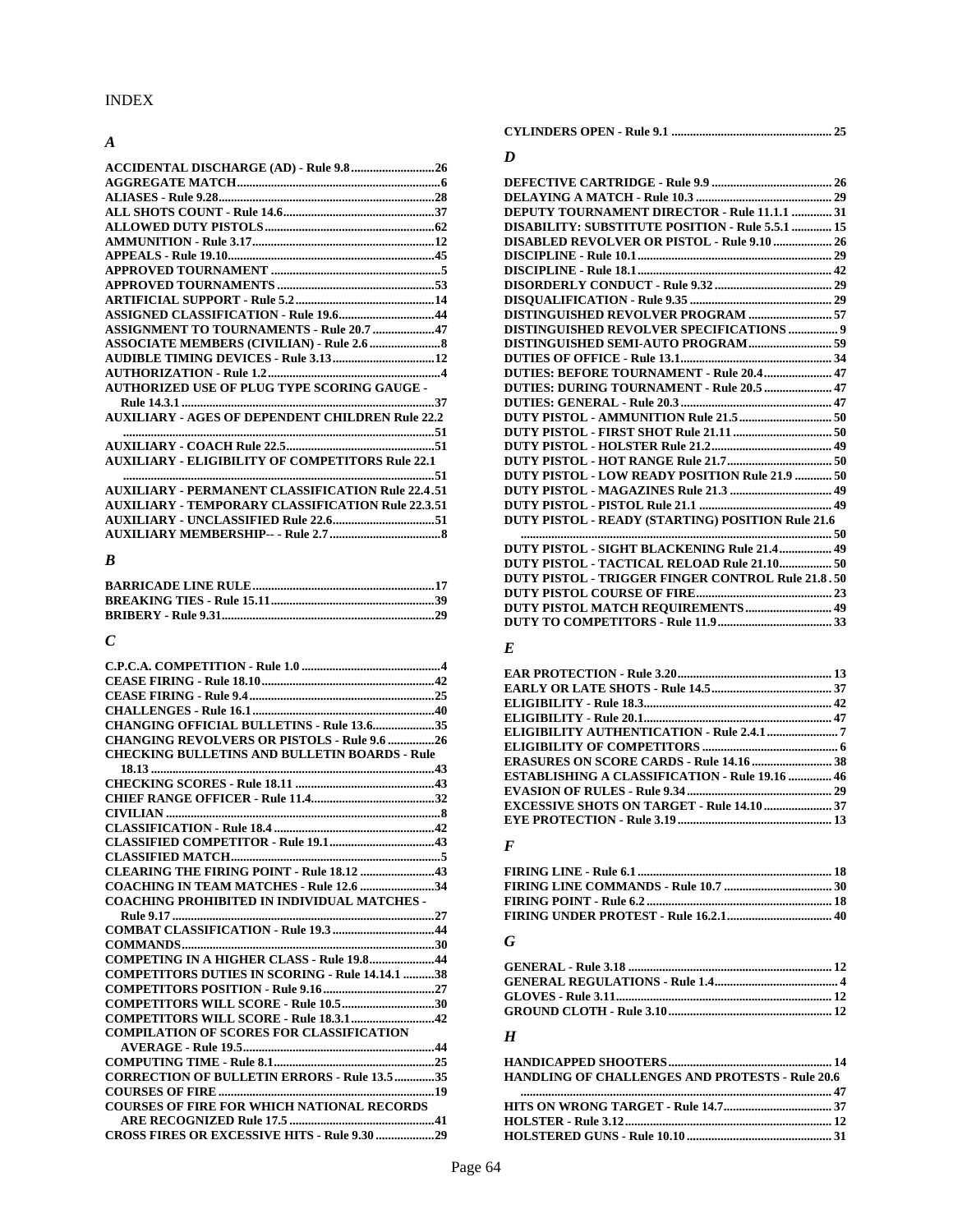| <b>HOLSTERED SEMI-AUTOMATIC PISTOLS - Rule 10.1131</b> |  |
|--------------------------------------------------------|--|
|                                                        |  |
|                                                        |  |
|                                                        |  |

### *I*

### *J*

#### *K*

| KNOWLEDGE OF RULES AND PROGRAM - Rule 18.242 |  |
|----------------------------------------------|--|

### *L*

| <b>LACK OF CLASSIFICATION EVIDENCE - Rule 19.744</b> |  |
|------------------------------------------------------|--|
|                                                      |  |
|                                                      |  |
|                                                      |  |
|                                                      |  |
|                                                      |  |
|                                                      |  |
|                                                      |  |
|                                                      |  |

### *M*

| <b>MATCHES USED FOR INDIVIDUAL CLASSIFICATIONS -</b> |  |
|------------------------------------------------------|--|
|                                                      |  |
|                                                      |  |
|                                                      |  |

### *N*

| NATIONAL CHAMPIONSHIP PROTEST COMMITTEE - |  |
|-------------------------------------------|--|
|                                           |  |
|                                           |  |
|                                           |  |
|                                           |  |
|                                           |  |

### *O*

| <b>OBSOLETE CLASSIFICATIONS AND SCORES - Rule 19.9 44</b> |  |
|-----------------------------------------------------------|--|
|                                                           |  |
|                                                           |  |
|                                                           |  |
| <b>OFFICIAL REFEREE AS A COMPETITOR - Rule 20.8 47</b>    |  |
|                                                           |  |
|                                                           |  |
|                                                           |  |

#### *P*

| PHYSICALLY HANDICAPPED SHOOTERS - Rule 5.514 |  |
|----------------------------------------------|--|
|                                              |  |
|                                              |  |
|                                              |  |
|                                              |  |
| POLICE ELIGIBILITY REQUIREMENTS - Rule 2.47  |  |
|                                              |  |
|                                              |  |

| POLICE KNEELING WITH SUPPORT - Rule 5.10.1  17        |  |
|-------------------------------------------------------|--|
| POLICE PISTOL COMBAT DISTANCES - Rule 6.4 18          |  |
|                                                       |  |
|                                                       |  |
|                                                       |  |
| POLICE STANDING WITH SUPPORT - Rule 5.11  17          |  |
| <b>POLICE STANDING WITHOUT SUPPORT - Rule 5.12 18</b> |  |
|                                                       |  |
|                                                       |  |
|                                                       |  |
|                                                       |  |
| PROTESTING A CLASSIFICATION OF ANOTHER                |  |
|                                                       |  |
|                                                       |  |
| <b>PROTESTS IN TEAM MATCHES - Rule 16.4  40</b>       |  |
|                                                       |  |
|                                                       |  |

#### *R*

|                                                     | 27 |
|-----------------------------------------------------|----|
| RANGE ASSIGNMENT FOR SEMI-AUTOMATIC PISTOLS -       |    |
|                                                     |    |
|                                                     |    |
|                                                     |    |
|                                                     |    |
|                                                     |    |
|                                                     |    |
|                                                     |    |
| <b>REFUSAL OR WITHDRAWAL OF C.P.C.A.</b>            |    |
|                                                     |    |
|                                                     |    |
|                                                     |    |
|                                                     |    |
|                                                     |    |
|                                                     |    |
|                                                     |    |
|                                                     |    |
|                                                     |    |
|                                                     |    |
|                                                     |    |
| <b>REVOLVERS AND PISTOLS UNLOADED - Rule 9.2 25</b> |    |
|                                                     |    |
|                                                     |    |
|                                                     |    |
|                                                     |    |
|                                                     |    |

### *S*

| SANCTION OF A C.P.C.A. REGISTERED TOURNAMENT 55      |
|------------------------------------------------------|
| SANCTION OF C.P.C.A. APPROVED TOURNAMENT 53          |
|                                                      |
|                                                      |
| <b>SCORE AND CLASSIFICATION FALSIFICATION - Rule</b> |
|                                                      |
|                                                      |
| SCORE CARDS MUST BE SIGNED - Rule 18.14  43          |
|                                                      |
| <b>SCORES FOR NATIONAL INDIVIDUAL RECORDS - Rule</b> |
|                                                      |
|                                                      |
|                                                      |
|                                                      |
|                                                      |
| <b>SEMI-AUTOMATIC SERVICE PISTOL - Rule 3.4  10</b>  |
|                                                      |
|                                                      |
|                                                      |
|                                                      |
|                                                      |
|                                                      |
|                                                      |
|                                                      |
| STANDING STRONG HAND BARRICADE - Rule 5.11.1  17     |
|                                                      |